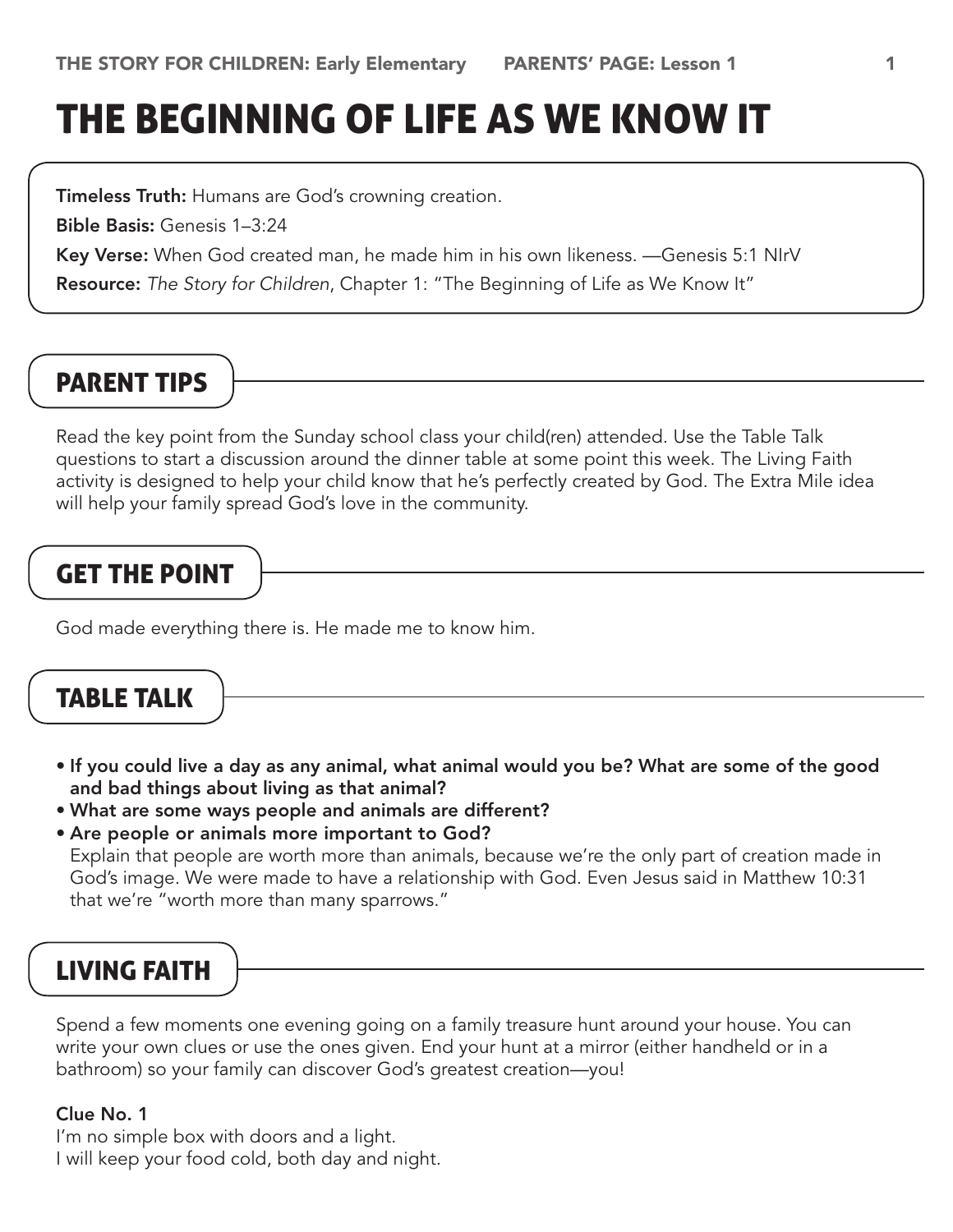#### Clue No. 2 (hide in refrigerator)

Yawn. If you're tired, you're coming to me. For safety and warmth, I'm the place to be.

#### Clue No. 3 (hide in a bed)

I'm pretty and make oxygen for you. Give me water—it's the right thing to do.

#### Clue No. 4 (hide in a plant)

With four wheels and an engine, I go fast. But without any gas, I cannot last.

#### Clue No. 5 (hide in car)

Your search is almost over, so be glad. You wipe your eyes with me when you are sad.

#### Option 1—takes you to bathroom

#### Clue No. 6 (hide in tissue box)

This is the last clue. Hope it has been fun. Always wash your hands in here when you're done.

#### Option 2—takes you to couch where you've put a mirror under the cushions Clue No. 6 (hide in tissue box)

Come to me when you want to sit around. Lift up my cushions and treasure you've found.

When you find the mirror, ask your children to identify the treasure. (They should say it's them.) Remind your children that they are created in God's image. Let them know how proud you are of them. Talk about some of the things you appreciate about them and tie that into how those characteristics are from God. Tell them you expect a lot from them and have high standards because they are God's perfect creation. Encourage them to always follow God and his will for their lives.

#### Extra Mile

For added emphasis on this week's themes, try one of these activities.

1. Grab a family photo album that has some shots of you enjoying the outdoors. Ask:

- What do you remember most about this experience?
- What are some of your favorite things about God's creation?
- How can you see God's handiwork in the outdoors?
- Where are some places you'd like to visit?

If the conversation leads, plan a fun family outing or your next family vacation.

2. Remind your children that all people are important to God by taking some food to a local food bank or going through your closets and making a donation to a homeless shelter. Remind your kids that helping the less fortunate shows them God's love.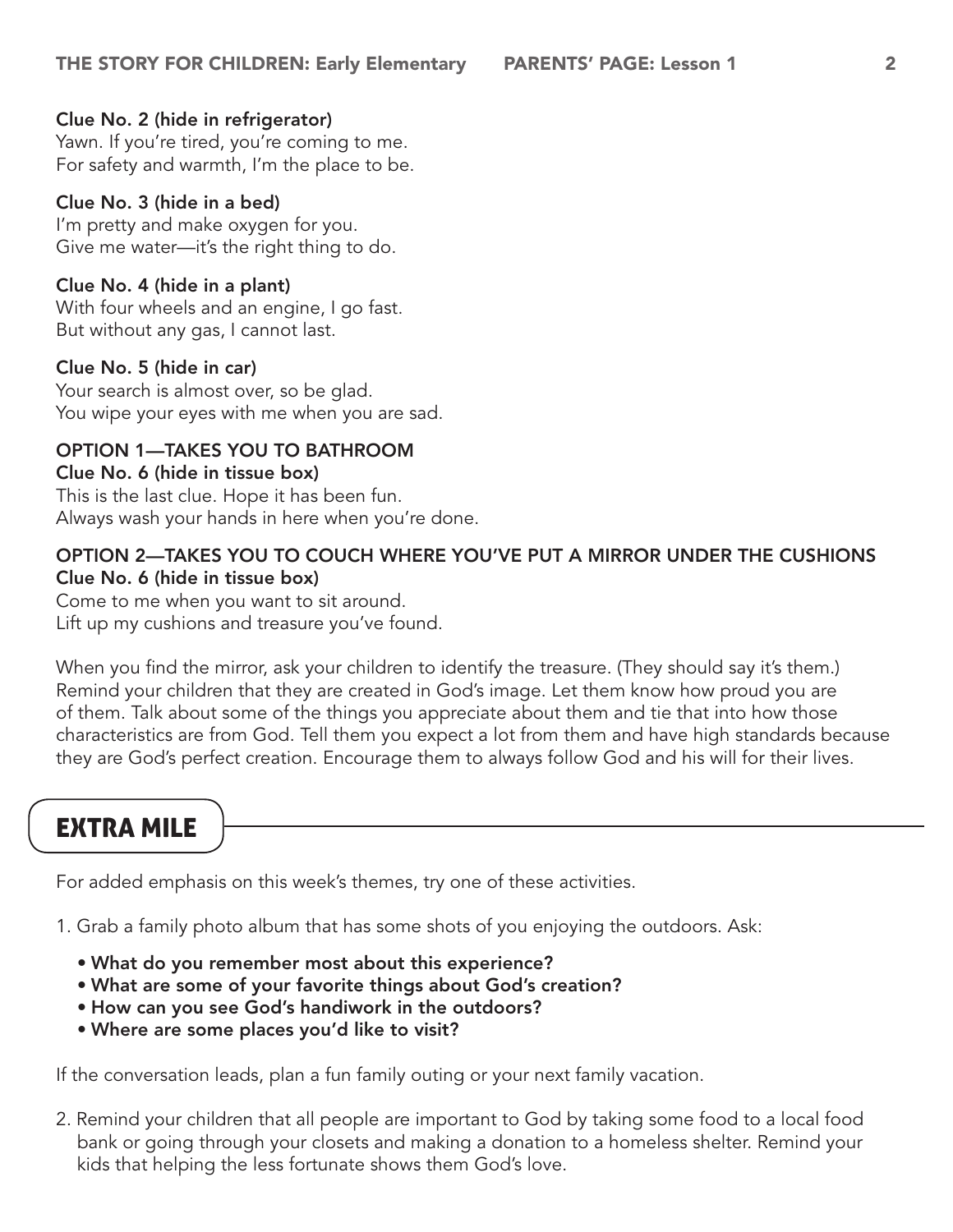# God Builds a Nation

**Timeless Truth:** What sin changes, faith overcomes.

Bible Basis: Genesis 12:1–15:21

Key Verse: [God said,] "I will give you all of the land that you see. I will give it to you and your children after you forever. I will make your children like the dust of the earth." —Genesis 13:15–16 NIrV

Resource: *The Story for Children*, Chapter 2: "God Builds a Nation"

## Parent Tips

Read the key point from the Sunday school class your child(ren) attended. Use the Table Talk questions to start a discussion around the dinner table during the week. The Living Faith activity is designed to help your child understand the importance of listening to God's voice even when he can't see the next step. The Extra Mile idea will help you drive home the concept of authentic faith.

# Get the Point

Abraham trusted God and obeyed. I can trust God, too.

## Table Talk

- How do you see God working in your life? (Could be finding something that was lost, feeling better after being sick, answered prayer.)
- What are some of the ways God worked in Abraham's life? (Giving him land, children, etc.)
- Would you have had the same faith Abraham displayed by moving to a place you knew nothing about?
- Why is it so hard to move or adjust to new things? What does God do to help you feel better when things change? (Gives you new friends, love of a family, etc.)

# Living Faith

Gather your family outside or in the living room. For this activity you'll need something to mark boundaries and items to set up an obstacle course. You can use pillows, empty 2-liter plastic bottles, stuffed animals, baseball bats, etc. Break family members into pairs. If there's an odd number, have one person rotate in. Explain that one member from each team will stand on one side of the obstacle course wearing a bandana so he can't see anything. The other team members will stand on the other side and call out verbal directions to guide their partner. Only verbal directions, such as "Two small steps forward," "One step left," or "Lift your foot really high and take a big step" are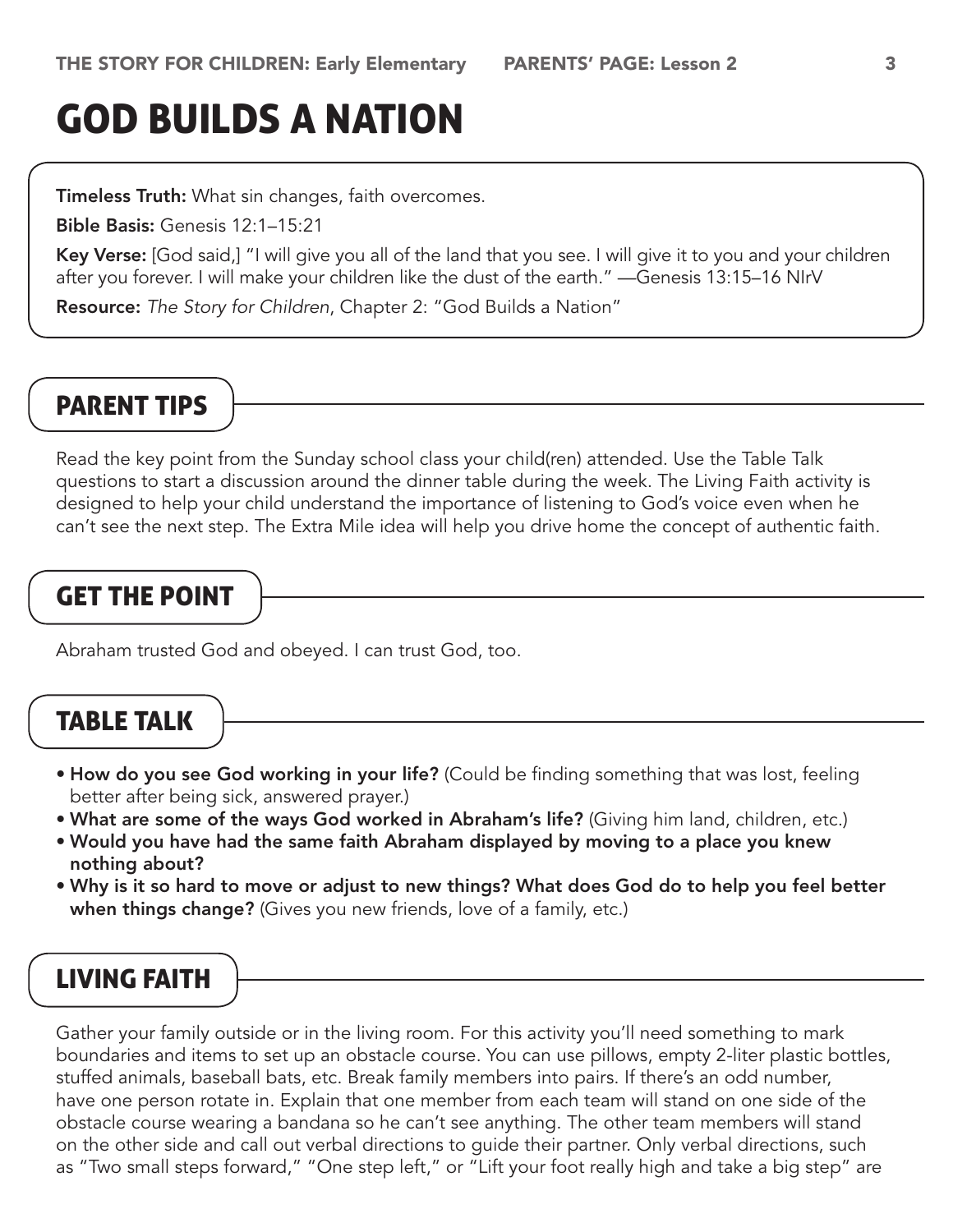allowed. All teams go through the obstacle course at the same time, so it can sound pretty chaotic. If the blindfolded person steps on an obstacle, knocks one down (you can lean two bats together to create a teepee), or goes outside the boundary, then he has to be guided back to the beginning and start again. Take turns being blindfolded and giving directions, and always rearrange the obstacle course once a person has made it through.

When you decide to stop playing, ask these questions:

- What was the hardest part about being blindfolded? (Couldn't see; hard to hear directions from teammate because of all the noise.) Explain that the blindfolded person had to totally trust the directions to stay safe and make it to the destination.
- Do you think Abraham may have felt the same way when God called him to go to Canaan?
- Is it harder to obey when you can see the destination or when you're walking blind?
- How does faith help you trust God in your life, even when you can't see the next step?
- What was the hardest part of giving directions? (Had to shout; had to put yourself in other person's shoes to guide left or right.)
- Does God ever mess up in the directions he gives us?
- Because we can always trust God, what should we do when we hear his leading?

# Extra Mile

For added emphasis about living out a real faith, bring your family around a computer and do a search for "Stained Glass Masquerade video." Then click on the YouTube video from Casting Crowns that's three minutes and 54 seconds long. You can also search for the songs lyrics if you want to read along.

After watching the video, ask:

- What do you think the song means by "happy plastic people"?
- According to the song, is it OK to fail?
- How should the church treat people who fail?

Explain that the Bible is filled with people who failed and didn't have the faith to fully trust God. But God forgives and gives us a second chance. He doesn't want us to be plastic and pretend everything's OK when it isn't. We need to be real with God and each other. When we have faith in God, his love can help us live authentically as the person he's created us to be.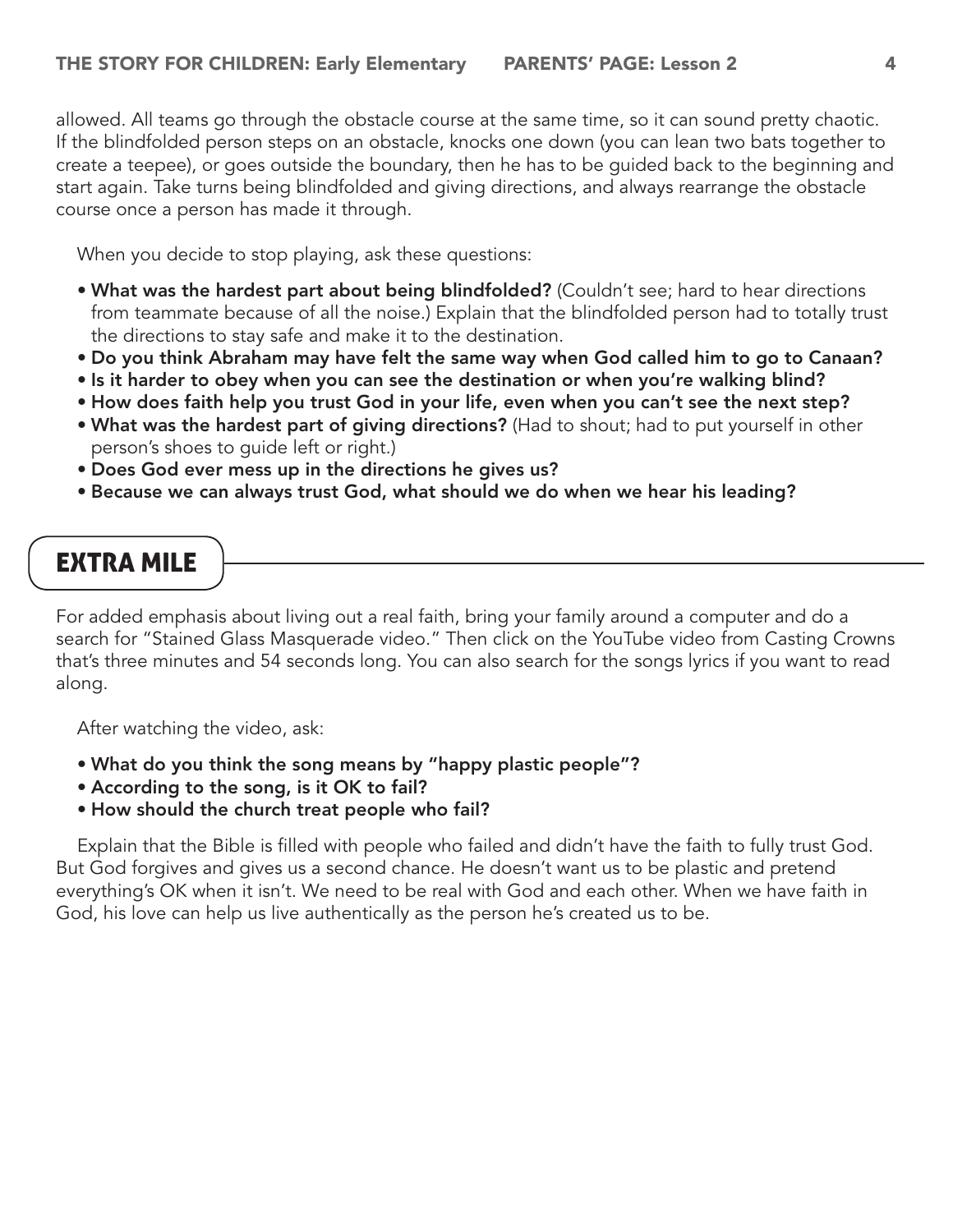# Joseph: From Slave to Deputy Pharaoh

**Timeless Truth:** Though man fails, God's plan prevails.

Bible Basis: Genesis 37:1–36; 39:1–28; 41:1–45:7

Key Verse: Joseph said to them, "Don't be afraid. ... You planned to harm me. But God planned it for good." —Genesis 50:19–20 NIrV

Resource: *The Story for Children*, Chapter 3: "Joseph: From Slave to Deputy Pharaoh"

#### Parent Tips

Read the key point from the Sunday school class your child(ren) attended. Use the Table Talk questions to start a discussion around the dinner table during the week. The Living Faith activity is designed to help your family discuss the pitfalls of favoritism. The Extra Mile idea will get your family into your neighborhood as you meet the needs of hungry people in your community.

#### Get the Point

God worked things out for Joseph's good. God knows what's good for me.

#### Table Talk

- Can anybody remember a funny or weird dream you've had recently? (If no one remembers one, share one of your own to get the conversation started.)
- Do you think that dream has any chance of coming true? Would you like it to come true?
- What do you think is the difference between your dreams and Joseph's dreams?
- What are your hopes and dreams for your life? (Let children share and then tell them some of your hopes: that they'll always follow God; that you'll always have a strong relationship and love them; that they'll use their talents to serve God.)

#### Living Faith

Instruct each family member to bring his or her favorite possession to the living room. It must be only one thing, such as a toy, golf club, stuffed animal, photo, Wii gaming system, or car (of course, this would require a trip outside). Once everybody has chosen something, start with the youngest family member and have her explain why that item is her favorite. Continue around the room until each person gets to share about his possession.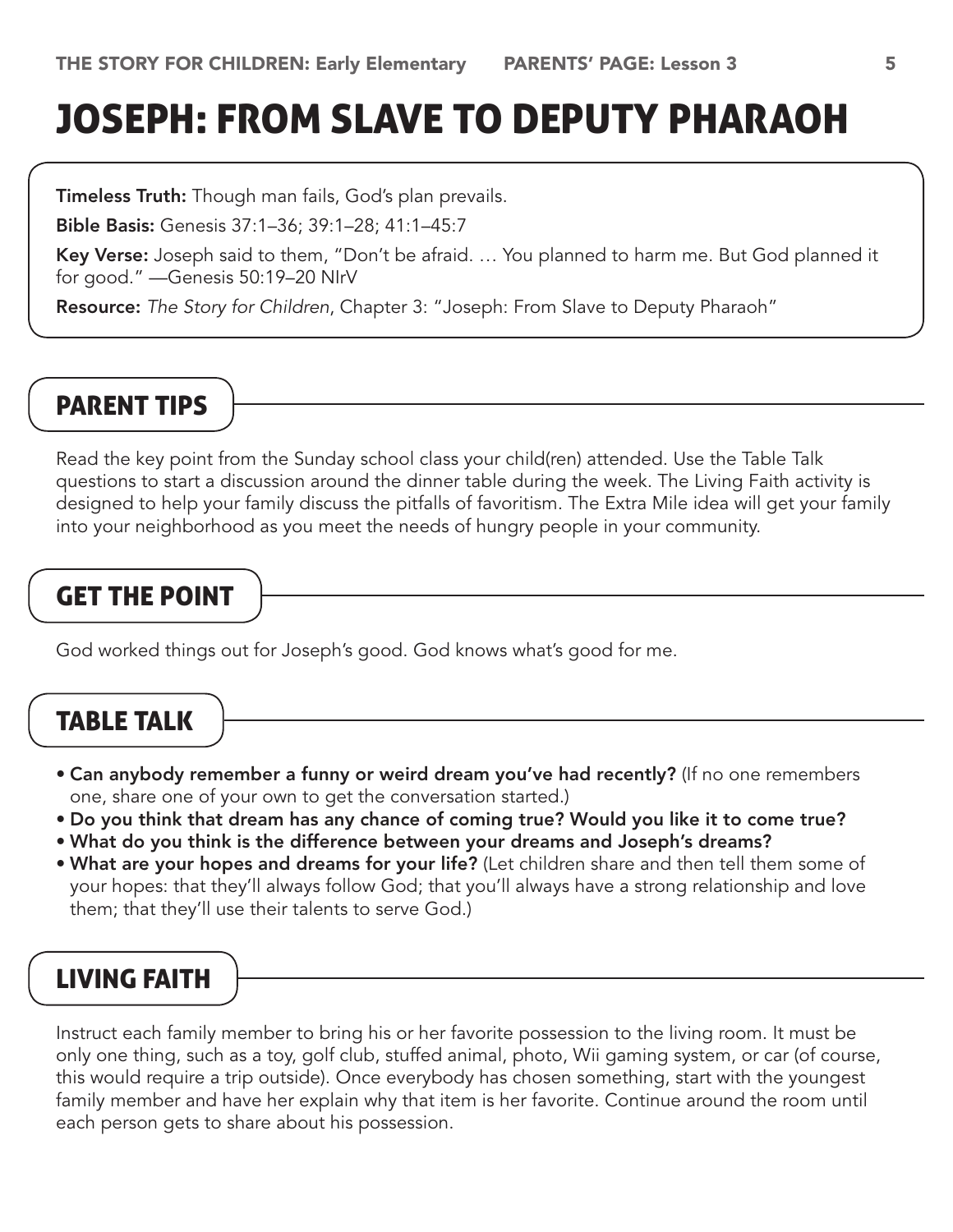After everybody is finished, explain that it's natural to have a favorite thing. Some items just fit your personality and specific tastes better than others. Some things have more sentimental value and mean more to you. But when it comes to families, favoritism can cause some problems. Ask:

- How did it make Joseph's brothers feel that Jacob "loved Joseph more than any of his other sons"? (Genesis 37:3)
- Were Joseph's brothers justified in selling him into slavery?
- Who was more at fault—Jacob or Joseph's brothers—for what happened to Joseph?
- If Jacob would've acted differently, do you think Joseph's life would've been different?
- Have you ever been in a group or team where somebody else was the favorite?
- Have you ever been treated as the favorite? How did that make you feel?

If there has been any favoritism shown (or felt) in your family, take time to discuss the issue and apologize to the child who felt slighted. At the end, pray for God to give your family the wisdom and ability to love each other fully and unconditionally without showing favoritism.

#### Extra Mile

God gave Joseph wisdom to prepare for the coming famine. Through God's provision, people were saved when there was no food. Take an evening as a family to go door-to-door in your neighborhood to gather nonperishable food for a community or church food bank. Have your children explain to the neighbors exactly where the food will go and who it will benefit. Make sure to visit houses of people you don't know. Bring a wagon or shopping bags to collect food donations. After you deliver the items to the food bank, write a thank-you note to the neighbors that contributed and revisit those homes to let them know the results of your family food drive.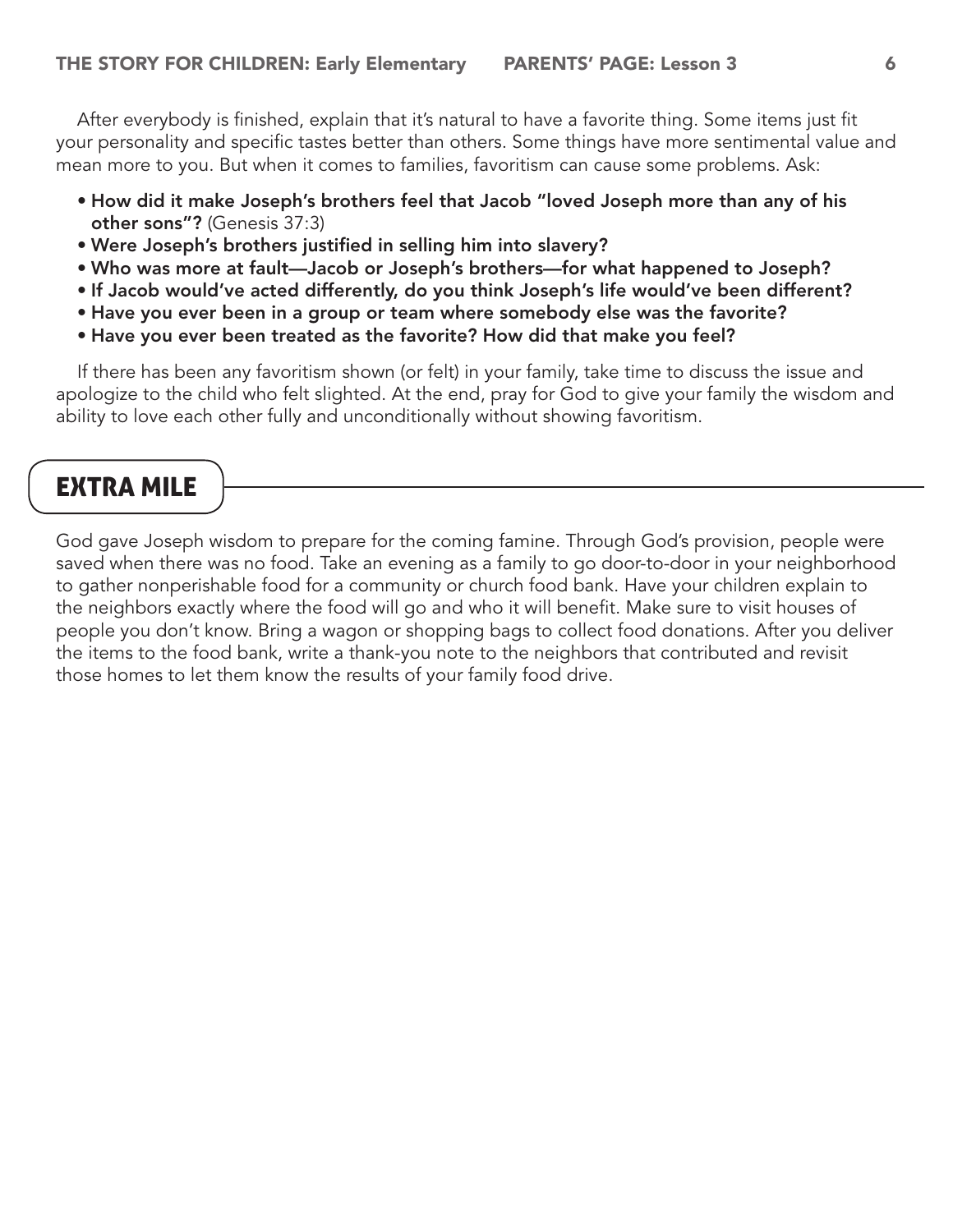# Out of Egypt

**Timeless Truth:** God is the ultimate Deliverer.

Bible Basis: Exodus 1:1–2:10; 3:9; 12:31; 13:21–22

Key Verse: Moses answered the people. He said, "Don't be afraid. Stand firm. You will see how the Lord will save you today." - Exodus 14:13 NIrV

Resource: *The Story for Children*, Chapter 4: "Out of Egypt"

#### Parent Tips

Read the key point from the Sunday school class your child(ren) attended. Use the Table Talk questions to start a discussion around the dinner table during the week. The Living Faith activity is designed to help your family look to God during hard times and follow him. The Extra Mile idea will help your family relate to the Israelites and benefit your church.

### Get the Point

God watched over Moses and his people. God watches over me, too.

#### Table Talk

Say: God provided for Moses through his entire life, and he provides for our family today. Share a story of God's provision in your life and then ask:

- How did God care for Moses when he was a baby? (Pharaoh's daughter finding him in Nile River; being raised by his own mother as an infant; growing up in the palace)
- How did God provide for Moses when he was asking Pharaoh to let the Israelite people go? (He protected Moses and gave him his brother Aaron to speak.)
- How did God provide for the Israelites when they left Egypt? (Guiding them with a pillar of fire or cloud; parting the Red Sea; manna in the morning)
- How does God provide for you?

#### Living Faith

Grab a flashlight and bring your family to a dark room or into the basement. This activity can also be done outside on a dark night. Explain that according to the Bible, God led the Israelites at night with a pillar of fire (Exodus 13:21). By following the pillar of fire at night and the pillar of cloud during the day, God's people always knew exactly where to go. Tell your family that you're going to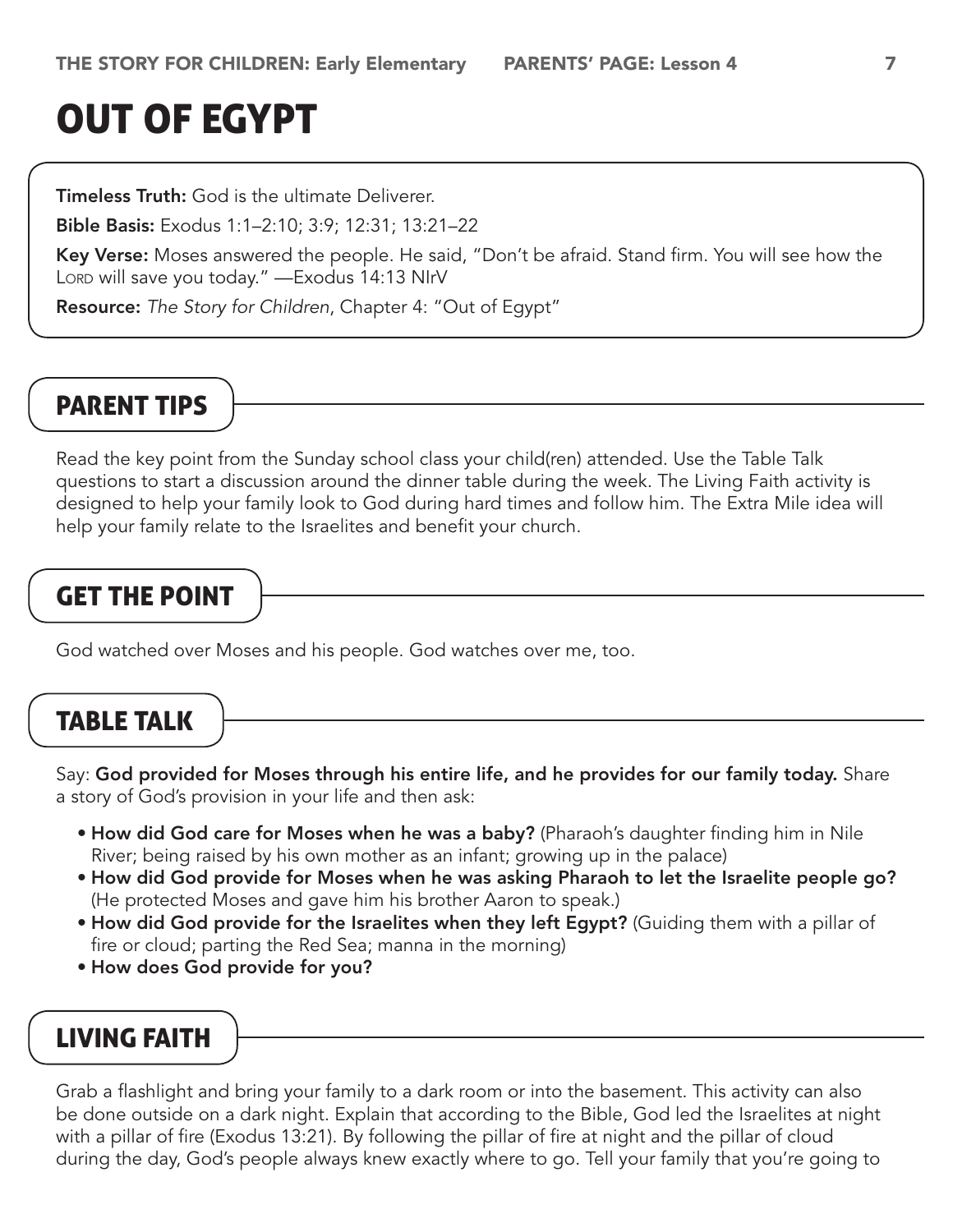play a game of "Reverse Hide and Seek." Instead of one person counting and everybody hiding, the person holding the flashlight will hide and everybody else will count. Have a parent hide first. After everybody counts to 20, let them search for the person hiding. Once that person is found, let him hide again. This time after everybody has counted, wait a couple minutes and then turn on the flashlight before anybody finds you. With the flashlight on, allow every family member to get to you. Let other family members take turns hiding.

When you're finished, ask:

- Were you ever scared being stuck in the dark and not knowing where to go?
- Was it easier to find the hidden person when the flashlight was on or off?
- How does God shine his "flashlight" today, so it's easier for us to follow him? (He gave us the Bible; instruction from parents; youth leaders at church.)
- How does God's light deliver us and keep us safe?
- God's "flashlight" is on all the time. How does it make you feel to know you can go to him whenever you're in need?
- The Bible says, "You are in the light because of what the Lord has done. Live like children of the light" (Ephesians 5:8). What are some ways we can live as children of the light?

### Extra Mile

On a Sunday night (or early on a Monday morning if you wake up before your children), tell your family that you're going to eat breakfast like the Israelites did when they escaped Egypt. The Bible says that thin flakes of bread appeared on the ground every morning (Exodus 15:15–16). The Israelites would gather up enough for their family and eat it throughout the day. The next morning a whole new crop of manna, which comes from the Hebrew words "What is it?" would be waiting for them to eat. Instead of manna, explain that your family will eat oatmeal every morning. Calculate the cost savings of eating oatmeal instead of cereal, doughnuts, or eggs (whatever is your family's normal breakfast food) and have your children donate that money to the church the following Sunday to do God's work.

At some point during the week, ask your family what the Israelites must've felt like after eating manna every day for years.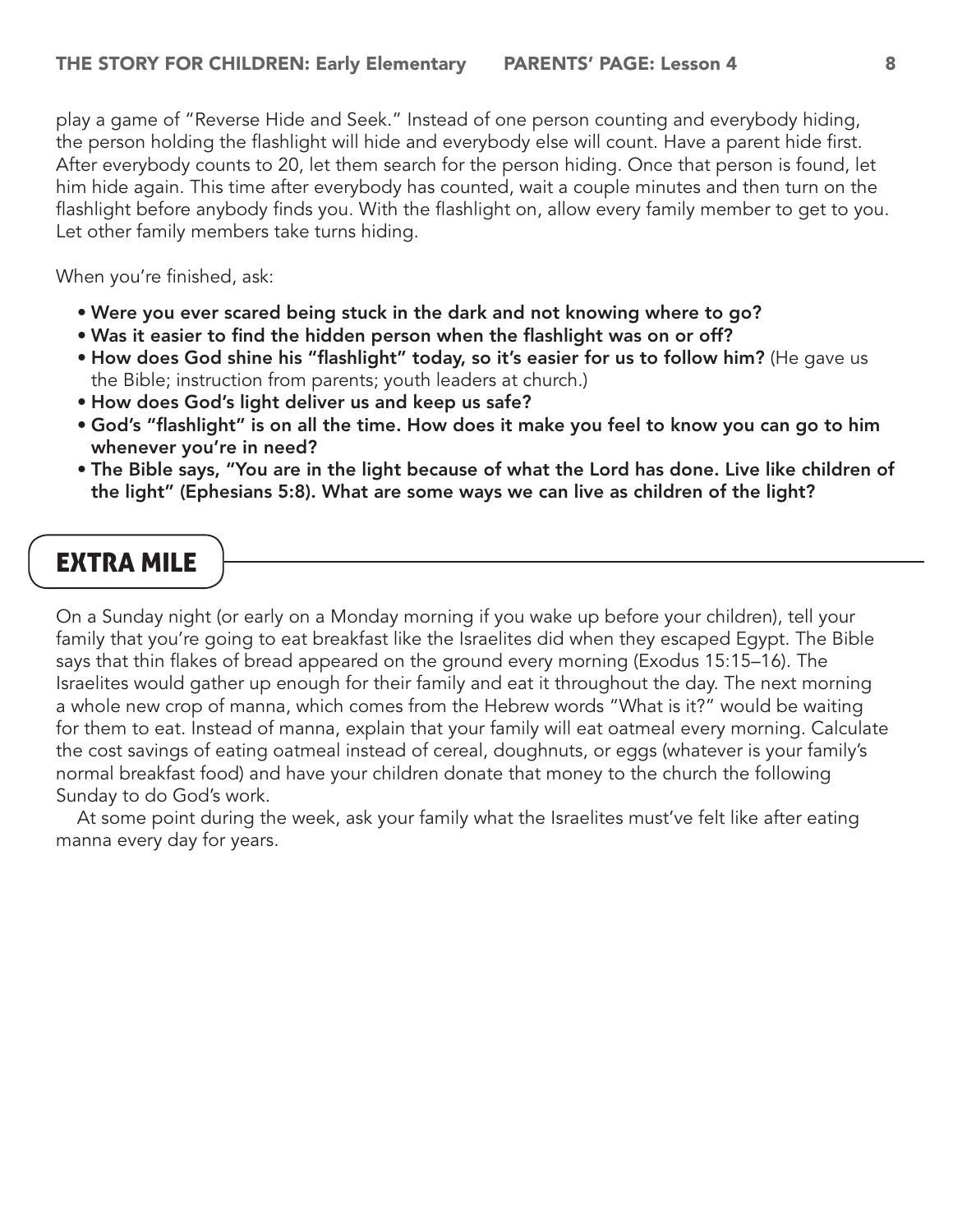# New Rules

**Timeless Truth:** Following God's laws results in righteousness.

Bible Basis: Exodus 19:1–8; 20:1–17

Key Verse: [God's people] answered with one voice. They said, "We will do everything the Lord has told us to do." —Exodus 24:3 NIrV

Resource: *The Story for Children*, Chapter 5: "New Rules"

#### Parent Tips

Read the key point from the Sunday school class your child(ren) attended. Use the Table Talk questions to start a discussion around the dinner table during the week. The Living Faith activity is designed to help your family discern what a lie is and always strive to tell the truth. The Extra Mile looks at current teen ethics trends and encourages your children to be different. Plus, a fun game will help your family memorize the Ten Commandments.

### Get the Point

God gave us rules so we can know him. I can know God by learning his laws.

#### Table Talk

- Why did God's people need rules?
- Those rules are pretty old now. Do they still apply today? Why?
- Which one of the Ten Commandments is the hardest for you to follow?
- What are some other important rules that the Ten Commandments don't cover?

#### Living Faith

Play the "Two Truths and a Lie" game as a family. In this game, each family member has to think up two real things and one falsehood to say out loud. Then everybody guesses which thing is the lie. Try to make the lie sound believable. Parents will have an easier time stumping their children, but be aware about what you reveal about yourself. Also, try to have the true statements sound outrageous, then you can share the story behind your "truth." (Example: "I never had detention in high school; I once hit a golf ball and broke a car's windshield; I made my little brother drink pickle juice." In this case, if the lie was about detention, then the truths could lead to interesting stories.)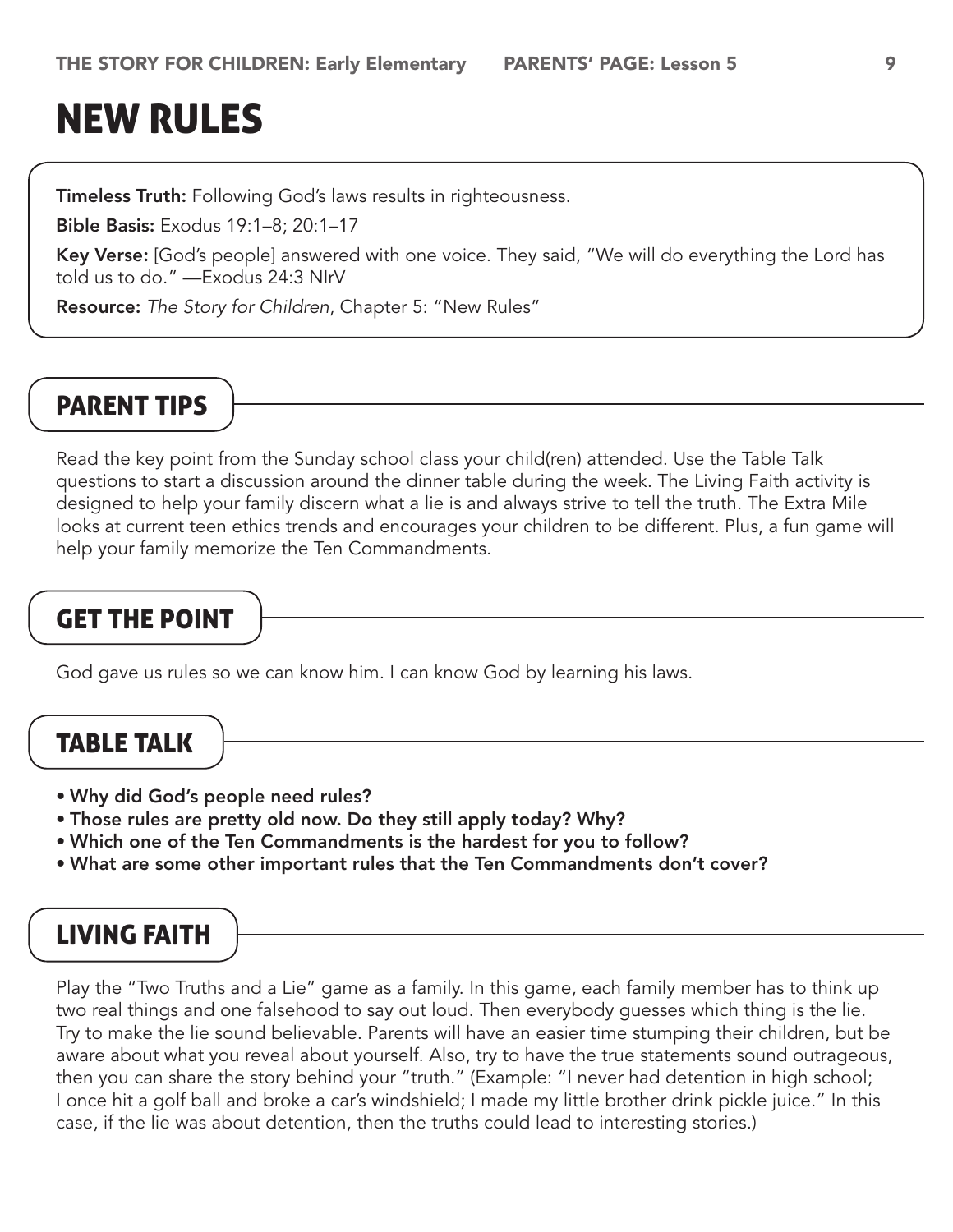Ask:

- What was the hardest part about this game?
- Did you learn anything new about your family?
- Was it easy to disguise a lie in the truth?
- How come it's easy for little lies to slip out in everyday life?
- What are some ways that we can always strive to be truthful?

# Extra Mile

Use these ideas to drive home the importance of the Ten Commandments.

**1. In the Cards**—Get a deck of cards and remove all the face cards (jacks, queens, kings, and jokers). Shuffle the deck. Bring out a Bible and review the Ten Commandments in order. For younger children, you can paraphrase the Commandments like this: 1. God is the one true God; 2. Do not worship anyone or anything but God; 3. Do not misuse God's name; 4. Rest one day a week; 5. Respect your father and mother; 6. Do not kill; 7. Husbands and wives should keep their promises to each other; 8. Do not steal; 9. Do not lie; 10. Do not be jealous of others.

Put the deck on the table. Have the youngest family member start by drawing a card and trying to say the corresponding commandment (example: 8 = Do not steal). If the person says the correct commandment, he gets to keep the card. If it's incorrect, the card is put face-up next to the deck. Go through the entire deck of cards. The person who ends up with the most cards gets a prize, such as being able to choose a special dessert the following night.

2. Teen Scene—Look up "The Ethics of American Youth—2008 summary" online. Based on a random survey of 30,000 high school students, this study found that 35 percent of boys and 26 percent of girls stole from a store in the past year. Twenty-three percent stole from a parent or relative, and 20 percent stole from a friend. Lying was an even bigger issue. Eighty-three percent admitted to lying to a parent about something significant. Cheating is also a problem that appears to be getting worse in that 64 percent of students cheated on a test in the last year. High schoolers couldn't even be totally honest on this anonymous survey—26 percent said they lied on one or two questions.

Ask:

- Do these numbers on lying, cheating, and stealing seem about right in your school and among your friends? Would you say the problem is larger?
- Why do you think so many students lie, cheat, or steal?
- Have you ever cheated on a test or been tempted to cheat?
- Is cheating the same thing as lying? Why or why not?
- What's one way that teenagers could be encouraged to lie, cheat, and steal less?
- Can you think of the underlying cause of this behavior? (Selfishness, fear of getting bad grades, etc.)
- What can we do as parents to help you not lie, cheat, or steal?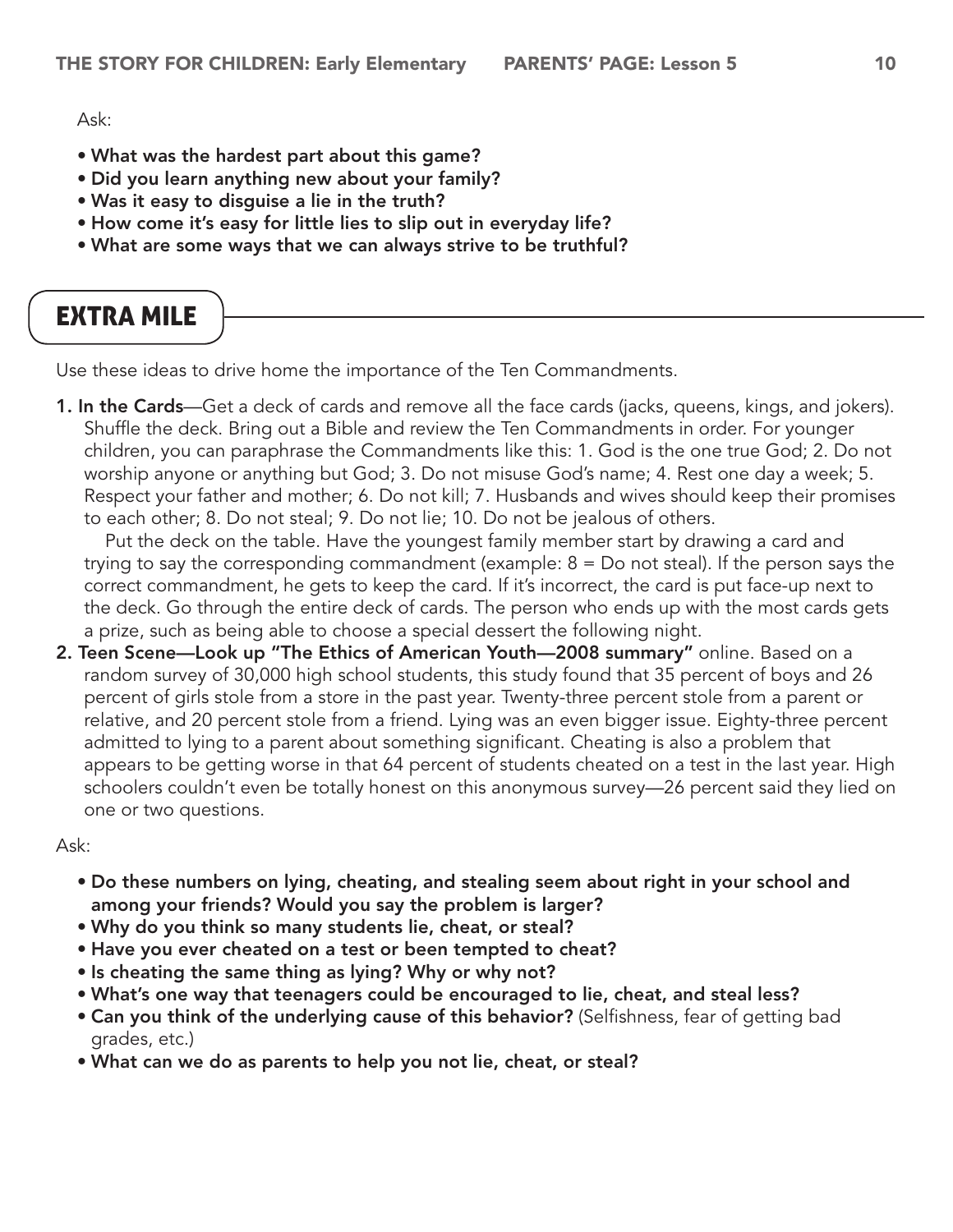# **WANDERING**

Timeless Truth: Faith in God's promises will be rewarded. Doubt will be punished.

Bible Basis: Numbers 13:1–3, 17–33; 14:1–11, 22, 34–38

Key Verse: [Joshua and Caleb] said, "If the Lord is pleased with us, he'll lead us into that land. ... He'll give it to us." —Numbers 14:8 NIrV

Resource: *The Story for Children*, Chapter 6: "Wandering"

#### Parent Tips

Read the key point from the Sunday school class your child(ren) attended. Use the Table Talk questions to start a discussion around the dinner table during the week. The Living Faith activity is designed to help your family understand the importance of knowing and following God's promises. The Extra Mile will build trust amongst your family.

## Get the Point

Joshua and Caleb were confident in God's promise. I can be confident no matter what.

#### Table Talk

Say: This week *The Story* tells us how 12 spies went in to look at God's Promised Land and 10 came back scared. Only Caleb and Joshua were excited about going into the Promised Land. Ask:

- Why were Joshua and Caleb so confident they could defeat people who were bigger than they were and lived in strong cities? (They trusted God; they had faith in his promises.)
- Were the other 10 spies focused more on God or on the situations?
- By focusing on earthly things, the 10 spies were too scared to trust God. What are some things in your life that scare you?
- Does your fear ever keep you from doing something you want to?
- How can you overcome that fear? What are some of the benefits of overcoming that fear?

#### Living Faith

Set up two obstacle courses in your living room, backyard, or a park. Be creative in using items around your home. Make one course long and difficult. Keep the other course rather simple and short. Ideas include: doing a hula hoop ten times, putting your forehead on a bat and spinning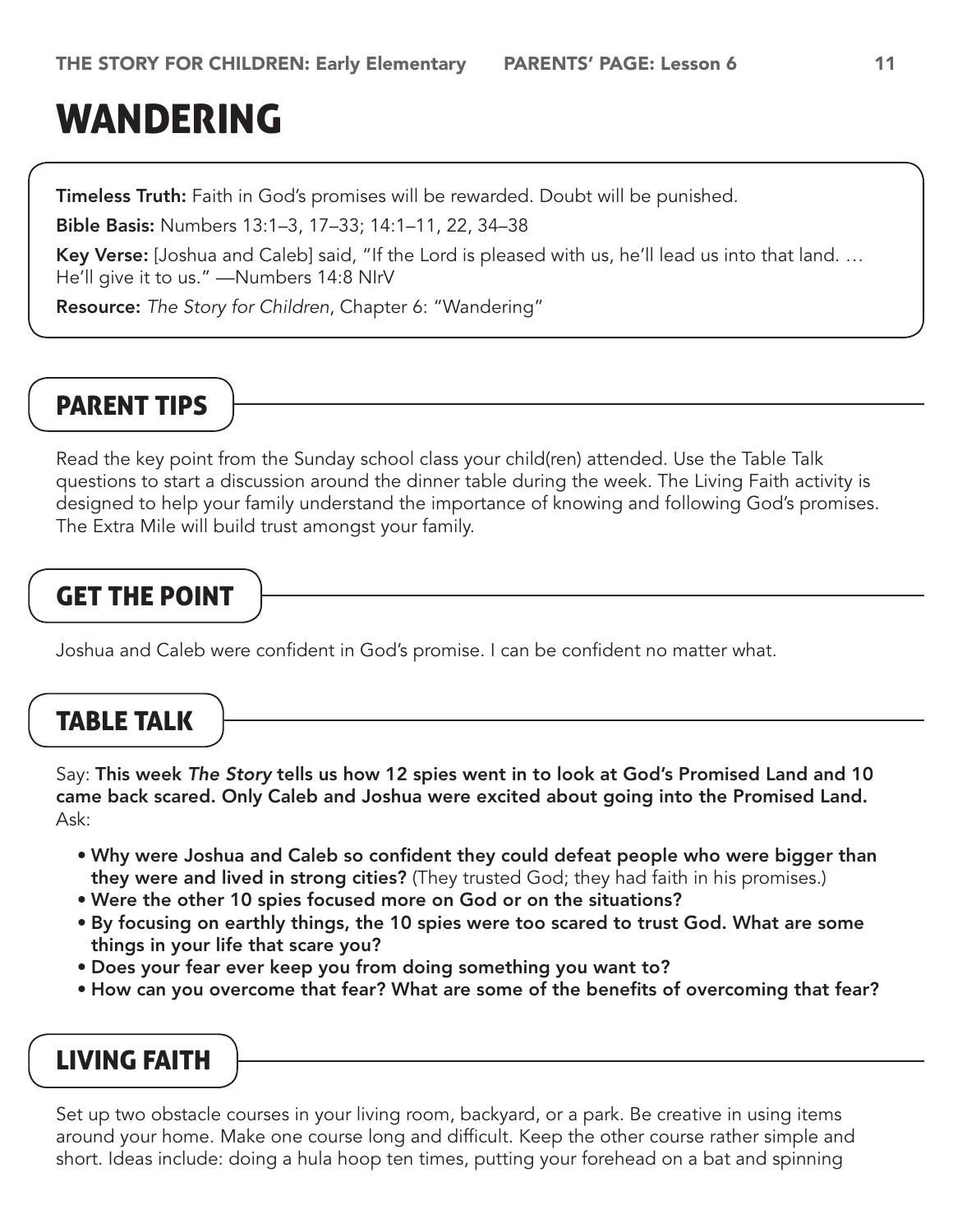around ten times, jumping rope, running around a trash can, crab walking, climbing over the couch or fence, crawling on your hands and knees, skipping, etc. Once the courses are set up, bring a Bible and ask the first racer a question based on this week's reading from *The Story*.

#### Sample:

Who buried Moses in Moab when he died? Answer: God.

Where did the Israelites want to go, instead of going into the Promised Land? Answer: Egypt. God made water pour out of what object? Answer: A rock.

If the racer gets a question correct, allow them to race the short course. If he misses the question, have him run around the longer course. Let each family member try to answer a question and complete a course. Try to make the questions age-appropriate using the chapters mentioned in the above "Bible Basis."

When everybody's finished, ask:

- Which course was faster to complete? (the short one)
- What allowed you to run that course? (Knowing God's Word)
- In what ways do these obstacle courses compare to the Israelites in the desert? (God has a more direct plan for your life, but allows for you to choose. Sometimes those choices lead to a harder path and punishment. Knowing God's plan and following it makes life better and results in fewer roadblocks.)
- Why is doing something God's way the first time important?

# Extra Mile

Do trust falls with your family (just make sure your children are big enough to catch you). Have one person stand facing away and with their arms crossed in front of them. Instruct them to close their eyes, remain stiff, and fall backwards. Have another family member or two "catch" that person before they hit the ground. Take turns falling backwards and catching each other. Ask:

- What was the scariest part?
- Was it hard to trust that you'd be safe when you fell backward? Why?
- Why is it hard sometimes to trust God and his Word?
- Can you always trust your family to be there for you?
- Can you always trust God to be there for you?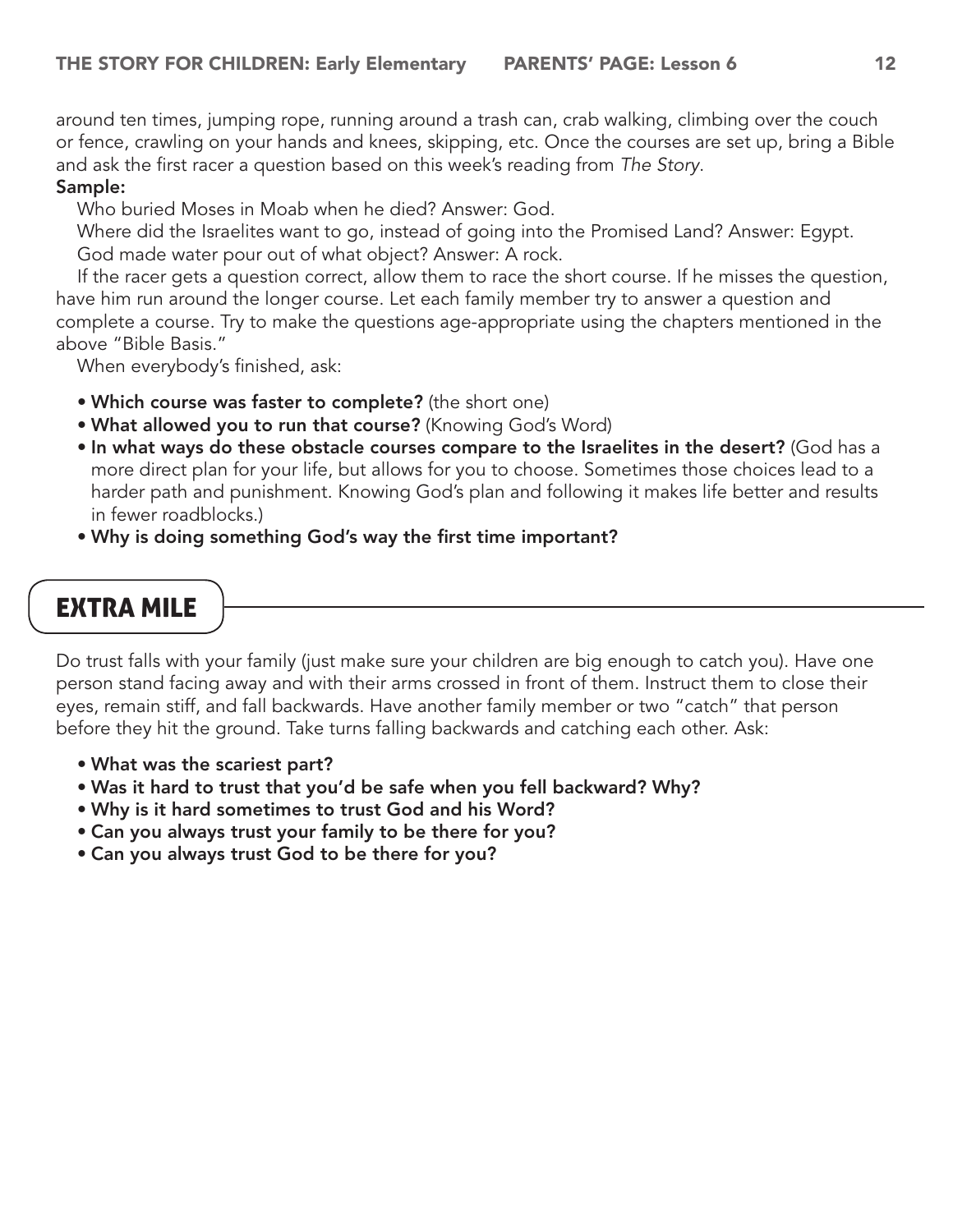# The Battle Begins

**Timeless Truth:** God's power, not our own, wins the battle.

Bible Basis: Joshua 1:1–11; 2:1–14

Key Verse: Be strong and very brave. Make sure you obey the whole law. ... Then you will have success everywhere you go. —Joshua 1:7 NIrV

Resource: *The Story for Children*, Chapter 7: "The Battle Begins"

## Parent Tips

Read the key point from the Sunday school class your child(ren) attended. Use the Table Talk questions to start a discussion around the dinner table during the week. The Living Faith activity is designed to help your family understand how God's power can accomplish things that we can't on our own. The Extra Mile will get your family involved in encouraging someone in your community.

## Get the Point

God sent help for his people. God sends me to help, too.

#### Table Talk

- Why do you think the Israelites had more faith this time than when the spies were sent into the Promised Land years before? (All of the people from before were dead; God showed his consistent power in the desert as they wandered.)
- Read Joshua 3:15–17. How did God show his power before the Israelites even got to Jericho? When did God show his power to part the water before this?
- Do you think God's people felt silly walking around Jericho for six days while being completely silent? How does this show they had faith in God?
- What do you think the people inside Jericho were thinking as they watched the Israelites march around?
- How much confidence do you think God's people had after they watched the walls around Jericho tumble down under God's mighty hand?

## Living Faith

Gather a glass bowl filled halfway with water and a pepper shaker or pepper mill. Make sure the bowl is totally clean and free from soapy residue. Put the bowl and the pepper on the kitchen table.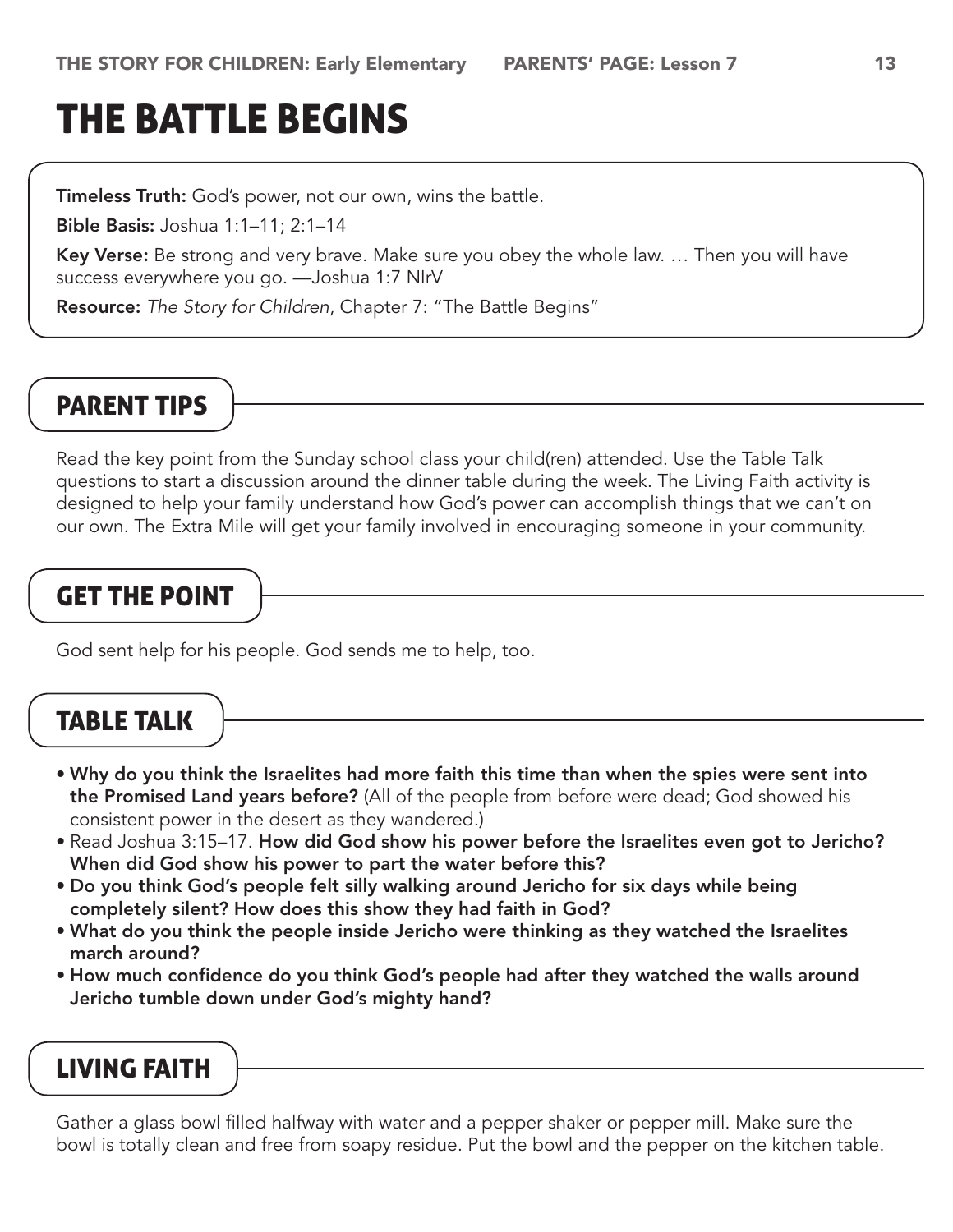Hide some liquid dishwashing soap near the table. Bring your family together at the table and ask one family member to sprinkle pepper on the entire surface of the water.

Say: The pepper is like the wall around Jericho. It protected the city by holding out enemies and couldn't be broken.

Have a child dip their finger into the bowl. Did anything happen?

Say: There was no way that the Israelite army could break through the wall by its own power. Only with God's help could they take the city.

As you say this, secretly put some liquid dishwashing soap on your finger and dip it into the bowl. Watch as the pepper is immediately slammed against the sides of the bowl, leaving much of the water clear.

Explain how you did this trick by getting a new bowl or thoroughly washing out the one you used. Show how the detergent lowers the surface tension of the water and forces the pepper to the side. Allow your children to sprinkle pepper on the water and then watch it being drawn to the sides by adding detergent.

Say: From the beginning of time, God designed the water to react the way it does in this trick. He knew exactly what the reaction would be when the detergent hit the water. In the same way, God's power brought down the wall around Jericho. He knew it would crumble when the Israelites blew their horns and shouted out to him.

#### Extra Mile

God brought people together to help the Israelites. In Jericho, Rahab helped the spies and encouraged them by saying, "Everyone in this country is weak with fear because of you." God used one person, Rahab, to make a big difference for the Israelites. Rahab even shows up in the genealogy of Jesus (Matthew 1:5), which demonstrates how God had a great plan for somebody who the world may have viewed as a castoff.

As a family, decide to make a difference in one person's life by showing him God's love in a tangible way. If you don't know of anyone to help, talk to your pastor, friends, neighbors, a local charity, or community organization to find an individual who needs help. Maybe it's an elderly person who needs yard work (grass cut, sidewalk shoveled, or weeds pulled). Perhaps it's a single mother who could be blessed by a bag of groceries or a gift card to a grocery store. Maybe it's a military family who has a spouse overseas who would delight in a card of encouragement and dinner out. Be creative as you seek to serve one person in your community. Make sure this person knows that God cares for him or her.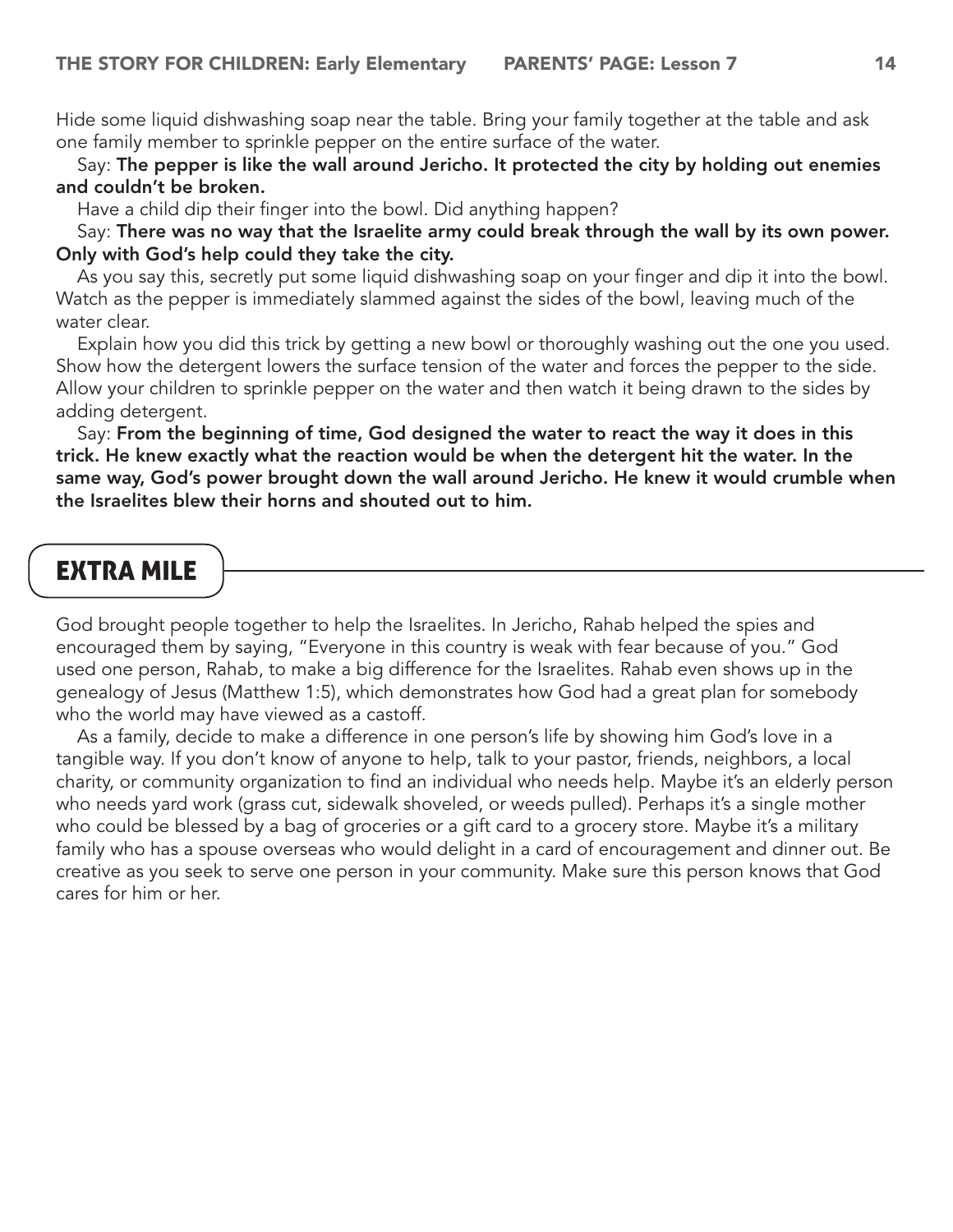# A Few Good Men … and Women

**Timeless Truth:** Spiritual compromise can be overcome by turning back to God.

Bible Basis: Judges 16:1–31

Key Verse: [Samson] said, "Lord and King, show me that you still have concern for me. God, please make me strong just one more time." —Judges 16:28 NIrV

Resource: *The Story for Children*, Chapter 8: "A Few Good Men … and Women"

#### Parent Tips

Read the key point from the Sunday school class your child(ren) attended. Use the Table Talk questions to start a discussion around the dinner table during the week. The Living Faith activity is designed to help your family understand how following God's commands keep us safe. The Extra Mile will get your family to laugh as you discuss the importance of discipline.

## Get the Point

God helps those who turn to him. I can depend on God.

#### Table Talk

- Why did God have to raise up judges such as Deborah and Samson? (Because the Israelites weren't following God.)
- How does this show God's love? (God gave Israel a second chance—actually lots of chances—to come back and follow him. He didn't give up on the Israelites.)
- How does God show his love to us today? (By sending his Son to die for our sins; by forgiving the bad things we do, and allowing us to have a relationship with him.)
- God gave Samson great strength. What are some gifts God has given you?
- How can you use these gifts to help others follow God?

## Living Faith

Break your family into two teams. Gather masking tape, a package of 100 straws, and several eggs. Work in teams to create a casing that will protect an egg when it's dropped. Each team can only use tape and straws. When you've finished your designs, go outside and see which egg protector works best. You may need to get a ladder or chair to stand on as the eggs are dropped on a hard surface. The losing team has to clean up the mess.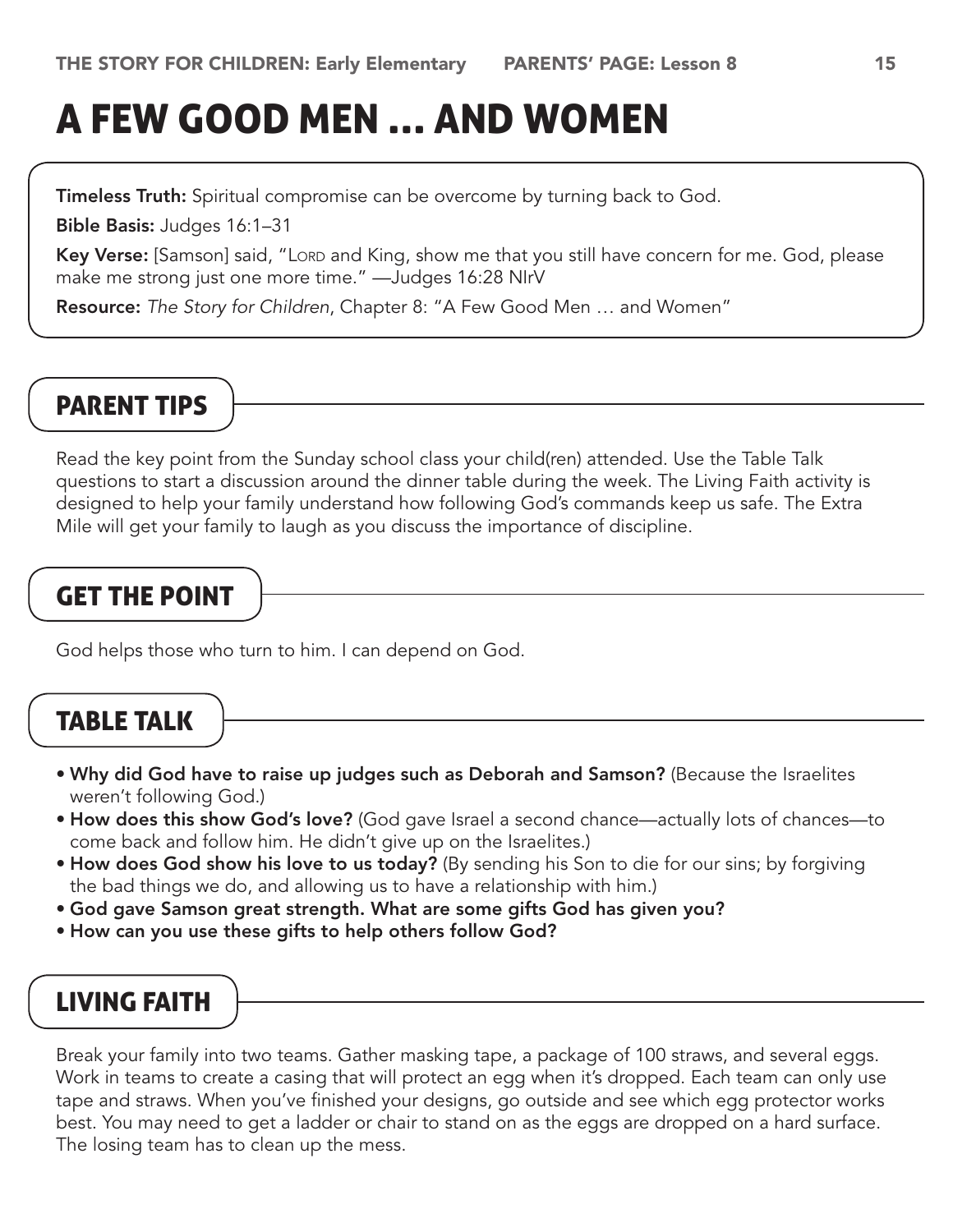Explain that the Israelites followed God as long as Joshua and the elders lived (Judges 2:7). God's people were like the egg surrounded by the protective casing of God's commands. The casing protects the egg. Without protection, the egg breaks. Chapter 8 of *The Story* shows what happened to the Israelites after they strayed from God's commands by worshipping idols and following the world's customs instead of God's. God judged his people and they had to suffer the consequences of their actions.

Ask:

- Could the egg survive the fall without the protection of the straw casing?
- How does God's Word protect us?
- Why is it important to know and follow God's commands?
- What happens to us when we decide to get outside the protection of God's commands? (We sin and have to suffer the consequences.)

# Extra Mile

Go to godtube.com and search for Bob Smiley's video on spanking. It's only a minute and a half long. If you want to watch more of Bob's comedy, look for a 14 minute, seven second video that talks about being a father and other issues. When you're done watching the videos as a family, discuss these questions about discipline.

- How is God judging the Israelites like a parent disciplining a child?
- What was God's purpose in the judges? (To bring his people back to him, to stop them from sinning, and to help them live a more abundant life.)
- Did God's judgment seem harsh or loving? Was it both?
- Why did God's children disobey so frequently? (They forgot what God had done. They followed the world's practices, not God's.)
- What can your family learn from this chapter of *The Story*? Write down one thing your family will do differently after studying the judges: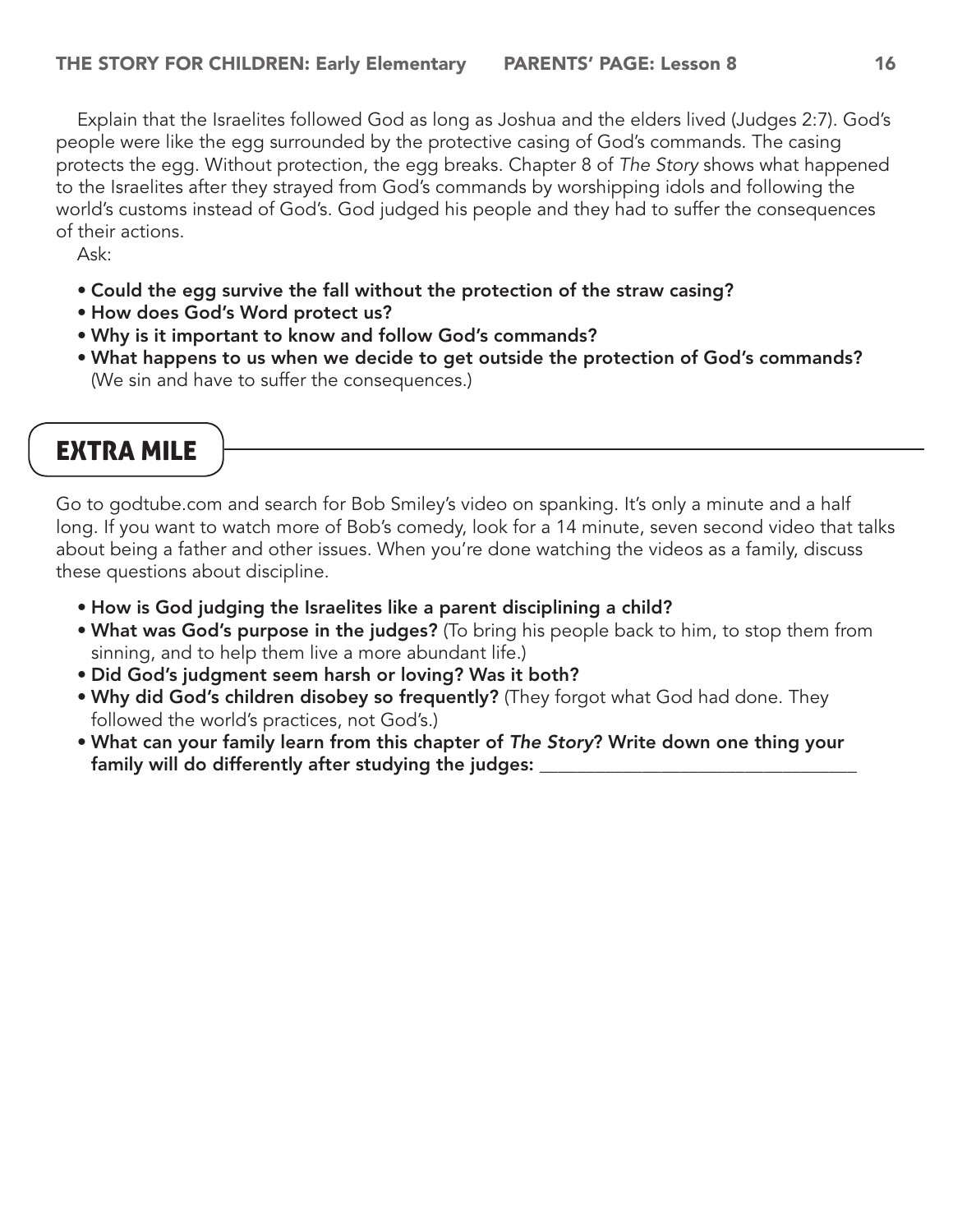# The Faith of a Foreign Woman

**Timeless Truth:** God rewards unselfish love.

Bible Basis: Ruth 1–4

Key Verse: May the Lord reward you for what you have done. May the God of Israel bless you richly. —Ruth 2:12 NIrV

Resource: *The Story for Children*: Chapter 9: "The Faith of a Foreign Woman"

## Parent Tips

Read the key point from the Sunday school class your child(ren) attended. Use the Table Talk questions to start a discussion around the dinner table during the week. The Living Faith activity is designed to show your family the benefits of being kind, even when nobody knows about it. The Extra Mile will get your family involved in the life of a child who's having a difficult time.

# **GET THE POINT**

Boaz and Ruth were kind to others. I please God when I am kind.

# Table Talk

- When Naomi's husband and sons died, why did she want to move to Bethlehem? (That's where she was from. She had family there and had heard the Lord was helping his people.)
- Did Naomi want Ruth and Orpah to come with her? (No, she encouraged them to go back to their parents' homes and marry different men.)
- Why did Ruth stay? (She loved Naomi and wanted to serve her and her God.)
- How did God bless Ruth's actions? (He provided food for her and Naomi. He allowed her to marry Boaz.)
- How does God bless us when we do nice things for people?

# Living Faith

Have a kindness competition. Depending on the ages of your children, you may have to make teams of two. If every family member is old enough, make it an individual competition. The idea behind this game is to show kindness to each other without expecting anything in return. Ruth showed great love and kindness toward Naomi, even though she couldn't give her anything in return. In a similar way, Boaz showed amazing kindness toward Ruth. God blessed both Ruth and Boaz for their actions.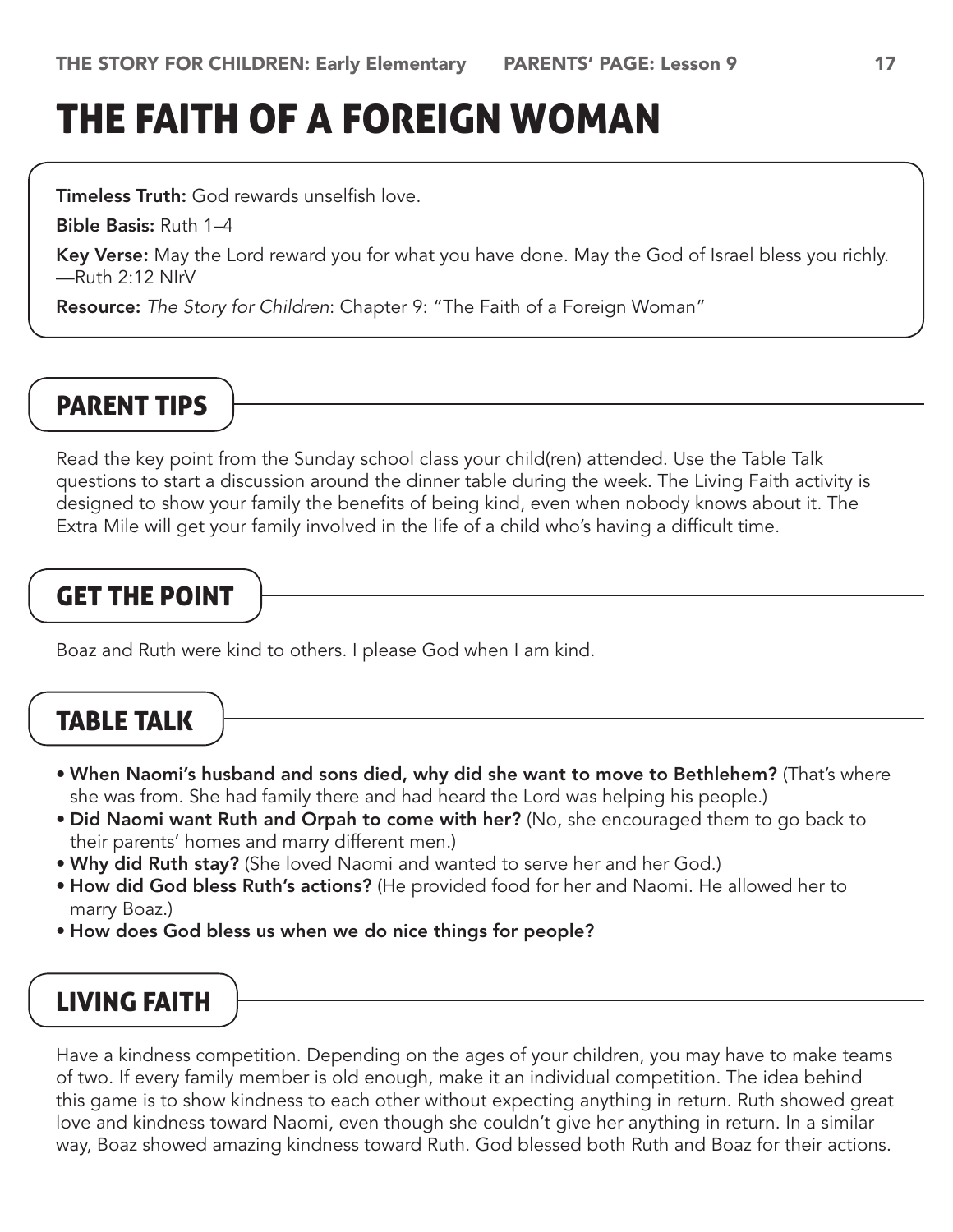Encourage your family to show kindness to each other in tangible ways. Maybe it's a kind word or a back rub. Maybe it's something done in secret. You can tape special notes to the mirror in your children's bathroom. Your daughter can organize the garage. Your son could offer to babysit for free or drive a younger sibling somewhere without complaining. A child could clean up the family room or vacuum without being asked. A husband could buy flowers for his wife. The ideas are endless. At the end of a week, reconvene as a family and talk about what meant the most. Discuss what it was like being the giver and what it was like being on the receiving end of the kindness.

- Did being kind to each other change any family dynamics?
- What was the best part?
- How can kindness and unconditional love be shown all the time?
- How does intentionally showing kindness improve family relationships?
- Read Ephesians 4:32. What does it teach about kindness and how we should treat each other?

# Extra Mile

Get together as a family and look at the lives of your neighbors and your children's friends. Chances are you know another family that's going through a difficult time, whether it's divorce, serious illness, job layoff, or death. If you can't think of anybody who's struggling, call your church and ask for the name of a child who needs to feel loved and encouraged. Once you find a child who's going through a hard time, come up with a plan to show him love and acceptance—just like Boaz showed Ruth love and acceptance. Invite this child over for dinner. Offer to pick him or her up and pay for him to join a sports team or club with your child. Bring her to the amusement park with your family. Make him a consistent part of your family during a difficult time in his life. Be "Jesus with skin on" for this child. Boaz changed Ruth's life forever, and your family can do the same thing!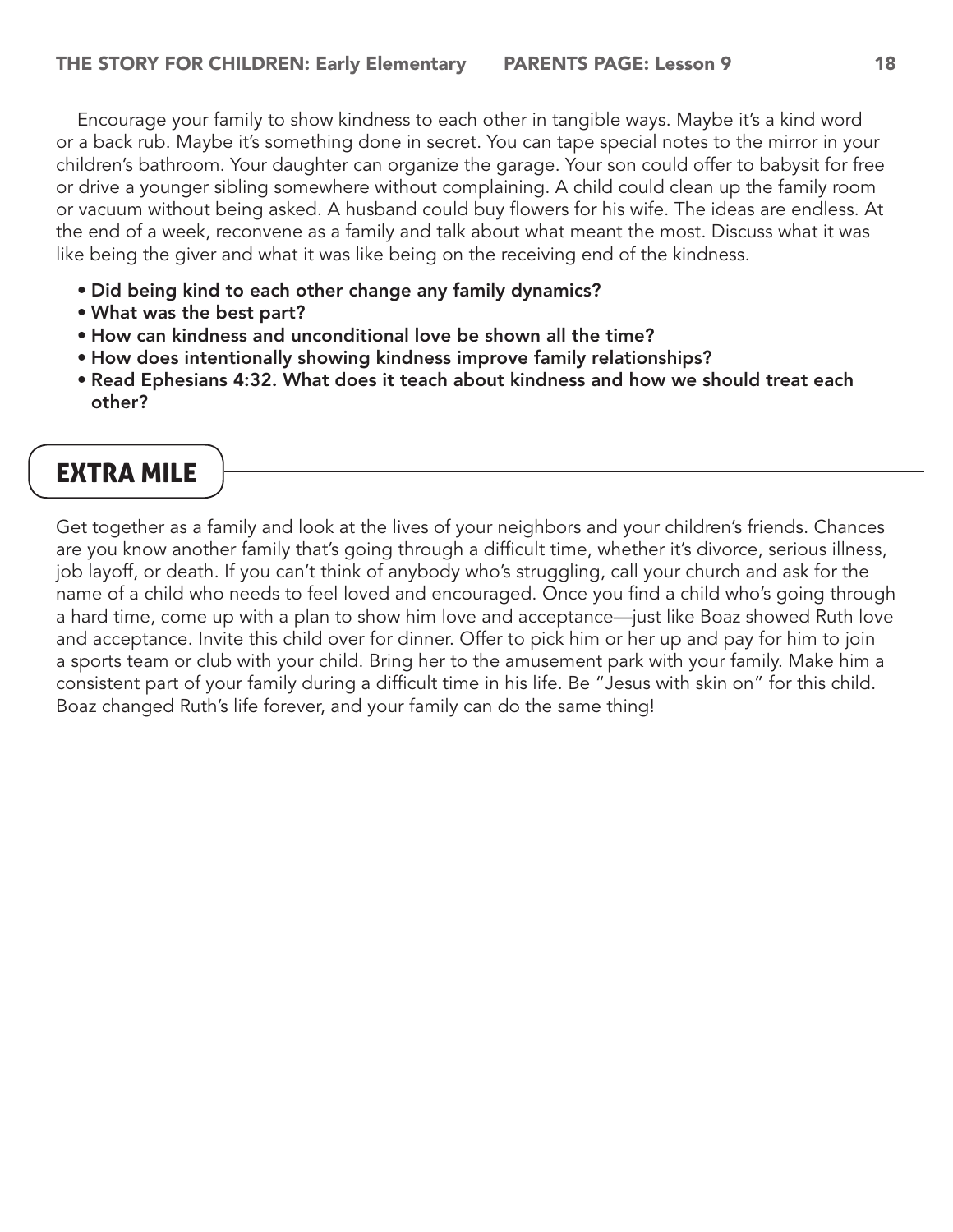# Messages from God

**Timeless Truth:** God uses willing hearts to serve him.

Bible Basis: 1 Samuel 1:1–2:2, 21; 3:1–10

Key Verse: The Lord has filled my heart with joy. He has made me strong.  $-1$  Samuel 2:1 NIrV

Resource: *The Story for Children*, Chapter 10: "Messages from God"

# Parent Tips

Read the key point from the Sunday school class your child(ren) attended. Use the Table Talk questions to start a discussion around the dinner table during the week. The Living Faith activity will help your family learn to listen for God. The Extra Mile has your family watch a video about God's lost ark and understand that the Bible isn't filled with stories—it's filled with truth.

# Get the Point

God answered Hannah's prayer. God hears me pray, too.

# Table Talk

- Hannah made a very big promise to God by telling him that she would give her first son to serve him. Do you think it was hard for Hannah to hand over her young son to Eli at the temple?
- Have you ever made a promise so big that you didn't want to keep it? What did you do?
- How did God reward Hannah? (She had three more sons and two daughters. Plus, she got to see Samuel grow up to mightily serve the Lord.)
- Later in chapter 10, it says the people of Israel wanted a king, even though God was supposed to be their king. God let Samuel anoint Saul to be king. If you were king, what decisions would you make? Would you order dessert to be eaten before dinner? Would you outlaw tests at school?

# Living Faith

God calling Samuel in the middle of the night is one of the most well-known stories in the Bible. When Eli finally figures out that it's the Lord speaking to Samuel, he tells Samuel to say, "Speak, Lord, for your servant is listening" (1 Samuel 3:9). What great advice! The Lord wants us to be ready and eager to hear him anytime—day or night.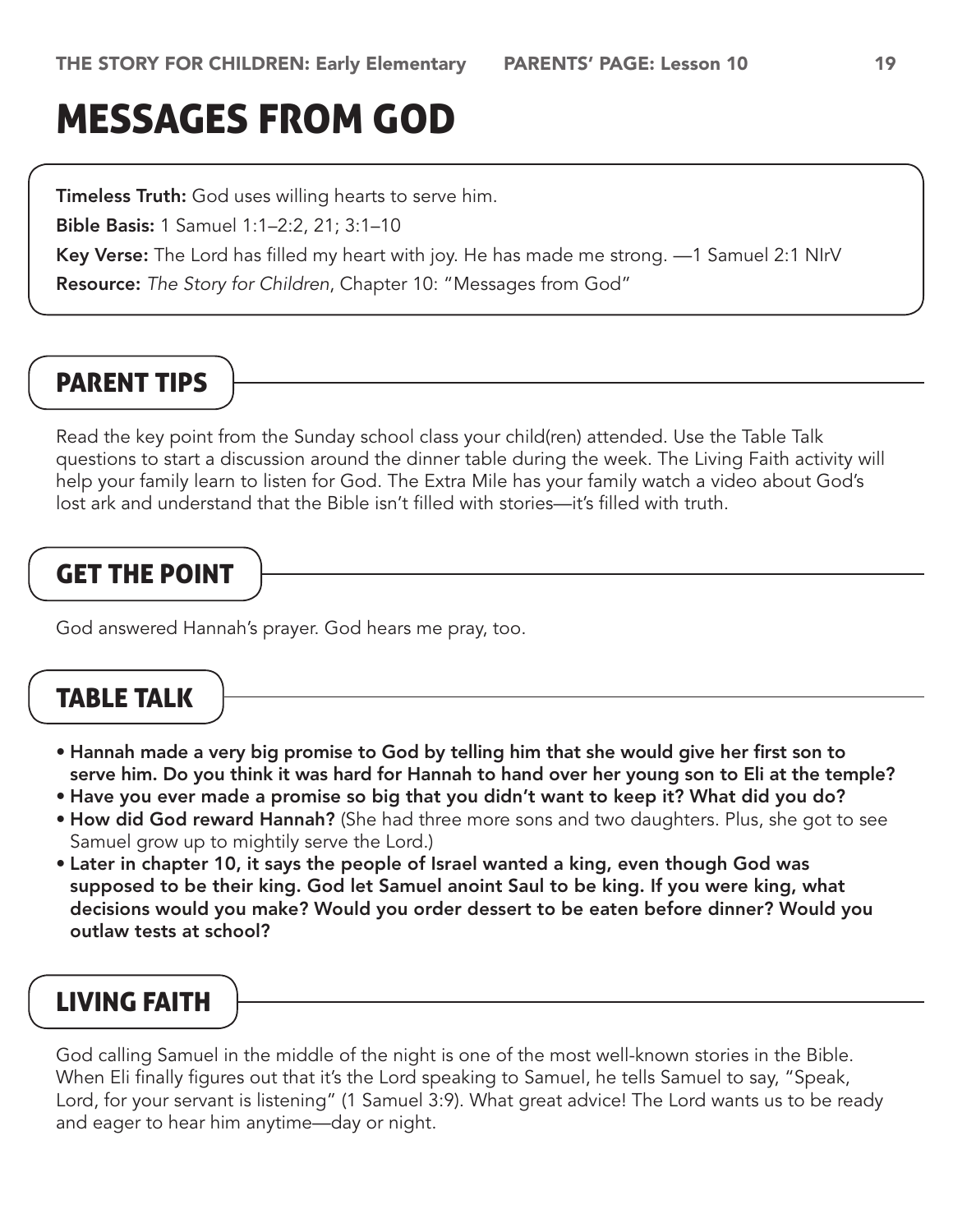Construct an old-school "telephone" by using plastic or paper cups, string, and tape. Kite string or yarn works well. Once you gather the needed materials, poke a small hole in the bottom of each cup with a pencil. Thread the string through each hole, tie a large knot and then tape the knot on the bottom of the inside of the cups. When you pull the string tight, you'll be able to hear each other when one person speaks softly into the cup and another person listens with the other cup to his ear. See if you can say special messages to each other around the corner of a wall or down the stairs. Put the string under furniture or through the banister and see if it works. How long can you make the string and still communicate with each other?

When you're done experimenting, ask:

- What was the hardest part of communicating using the old-fashioned telephone?
- God doesn't speak to us through cups (although he could). What ways does God speak to us today? (Through the Bible; through godly advice from parents or pastors; through our prayers; through circumstances.)
- Because of the way that God communicates with us today, does it make reading the Bible and going to church more important? How can you make these two activities more of a priority in your life?
- What do you think you'd do if you heard a voice in the night calling your name?
- What do you think God wants you to do for him?

# Extra Mile

In this part of *The Story*, the Philistines defeat Israel in battle, kill 30,000 soldiers (including Eli's sons Hophni and Phinehas), and capture the Ark of God (1 Samuel 4:10–11). Although King David brought the Ark back to Jerusalem (2 Samuel 6), it was eventually lost. Movies, including *Raiders of the Lost Ark*, have been made regarding the quest to find God's lost ark. Go to YouTube.com and search for "Ark of the Covenant." Then watch the History Channel special that goes into detail about the Ethiopian Orthodox church having the Ark of the Covenant. The video is in four parts and takes about 35 minutes to watch. Discuss as a family what you learn. Does this video give you more faith that what the Bible says is real?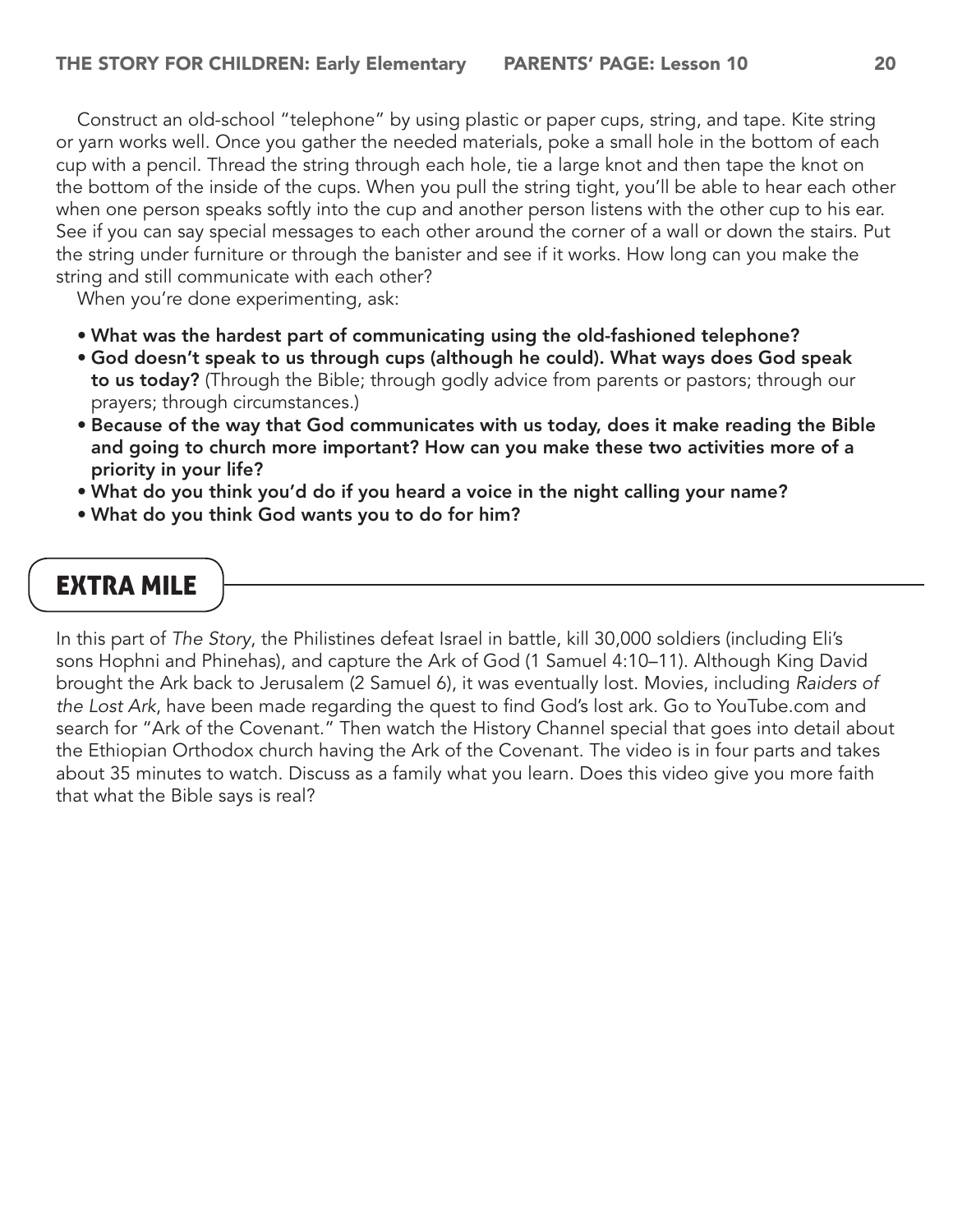# From Shepherd to King

**Timeless Truth:** Total trust in God brings great courage.

Bible Basis: 1 Samuel 17:1–50

Key Verse: I am coming against you in the name of the Lord who rules over all. —1 Samuel 17:45 NIrV Resource: *The Story for Children*, Chapter 11: "From Shepherd to King"

# Parent Tips

Read the key point from the Sunday school class your child(ren) attended. Use the Table Talk questions to start a discussion around the dinner table during the week. The Living Faith activity will help your family understand how God's hand helped guide David's stone. The Extra Mile encourages your family to watch classic David versus Goliath moments.

#### Get the Point

David fought in God's strength. God gives me courage when I am afraid.

### Table Talk

- Goliath's enormous size (about nine feet tall) and strength intimidated Israel's army. Why wasn't David afraid of this big bully?
- Would you have been afraid?
- Are there any bullies at school that scare you? What's the best way to treat a bully? (Note: The correct answer isn't to hit him in the head with a rock.)
- Saul thought David should fight Goliath in the traditional way and dressed David in his armor. Why was that a problem?
- How did David show faith by facing Goliath wearing his regular clothes and using rocks as weapons?

#### Living Faith

How could a teenager defeat the greatest warrior of his era? Two words: God's power. David trusted God to give him the strength to defeat Goliath. He knew he couldn't defeat the ultimate soldier in his own power; David needed supernatural power, not to mention great aim.

Goliath was decked out in more than 125 pounds of armor. David probably weighed just a little more than that. Goliath had a 15-pound spear. David had five smooth stones. Odds were David would end up as a shish kabab. Instead, Goliath ended up on his back.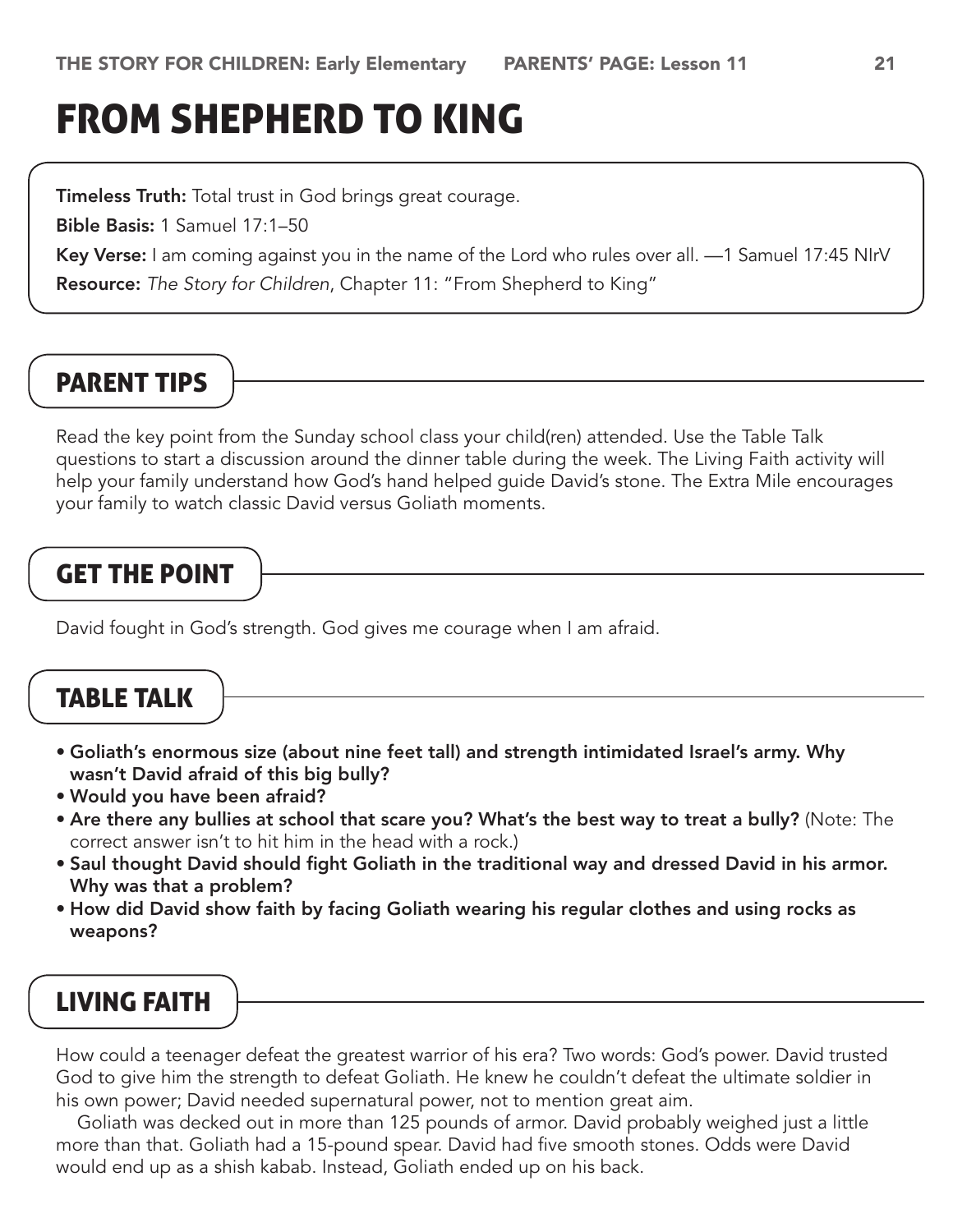Have your family practice its aim by playing this game. Collect eight to ten 2-liter plastic bottles. Put a couple of inches of water in the bottom of each bottle for stability and set them up as bowling pins. If you're playing the game inside, take turns throwing a pillow at the pins. Each person gets one throw. Count how many pins are knocked down. If you play outside, take turns kicking a soccer ball at the pins. Play several rounds, keep a running score, and declare a winner.

When you're finished, talk about the difficulty of knocking down the pins. Now think about how difficult it would've been for David to sling a stone into Goliath's forehead. According to historians, military equipment was pretty advanced at this time. Goliath most likely wore a helmet with a thin slit or visor. The giant probably underestimated David and didn't lower his visor or failed to wear a helmet. With God's help, David made a perfect shot to give Israel the victory. Ask:

- Do you think people still underestimate God's power today?
- What are some ways to show God's power to the people around you?

#### **EXTRA MILE**

The contents of the Bible often make their way into the fabric of society. Nearly everyone knows the Golden Rule, which can be found in Luke 6:31. This week's story also has made it into the English lexicon, especially when it comes to sports. Announcers love to talk about a David versus Goliath scenario as an underdog team faces a seemingly unbeatable opponent. The NCAA men's basketball tournament, better known as March Madness, is famous for its upsets. Watch videos of two of the most well-known David-like victories.

The 1985 finals featured Georgetown and Villanova. Georgetown came into the game ranked No. 1 as the defending National Champion. Villanova was just an eight-seed and had already lost to Georgetown twice during the season. But the Wildcats shot an amazing 78.6 percent from the floor—missing just five shots all game—to win 66–64. Watch highlights at: www.youtube.com/ watch?v=woDd5erJtbQ.

Perhaps an even more unlikely victory came in the 1983 finals when North Carolina State beat No. 1 Houston. With the game tied at 52–52, the Wolfpack wound down the clock and saw Dereck Whittenburg launch a shot into the air. If you haven't seen the result, check it out now at: www.youtube.com/watch?v=jNQ6JZpjdTY.

After watching these two videos, talk about what it took for a David to beat a Goliath. Ask members of your family if they still believe God gives Davids the ability to do the impossible today.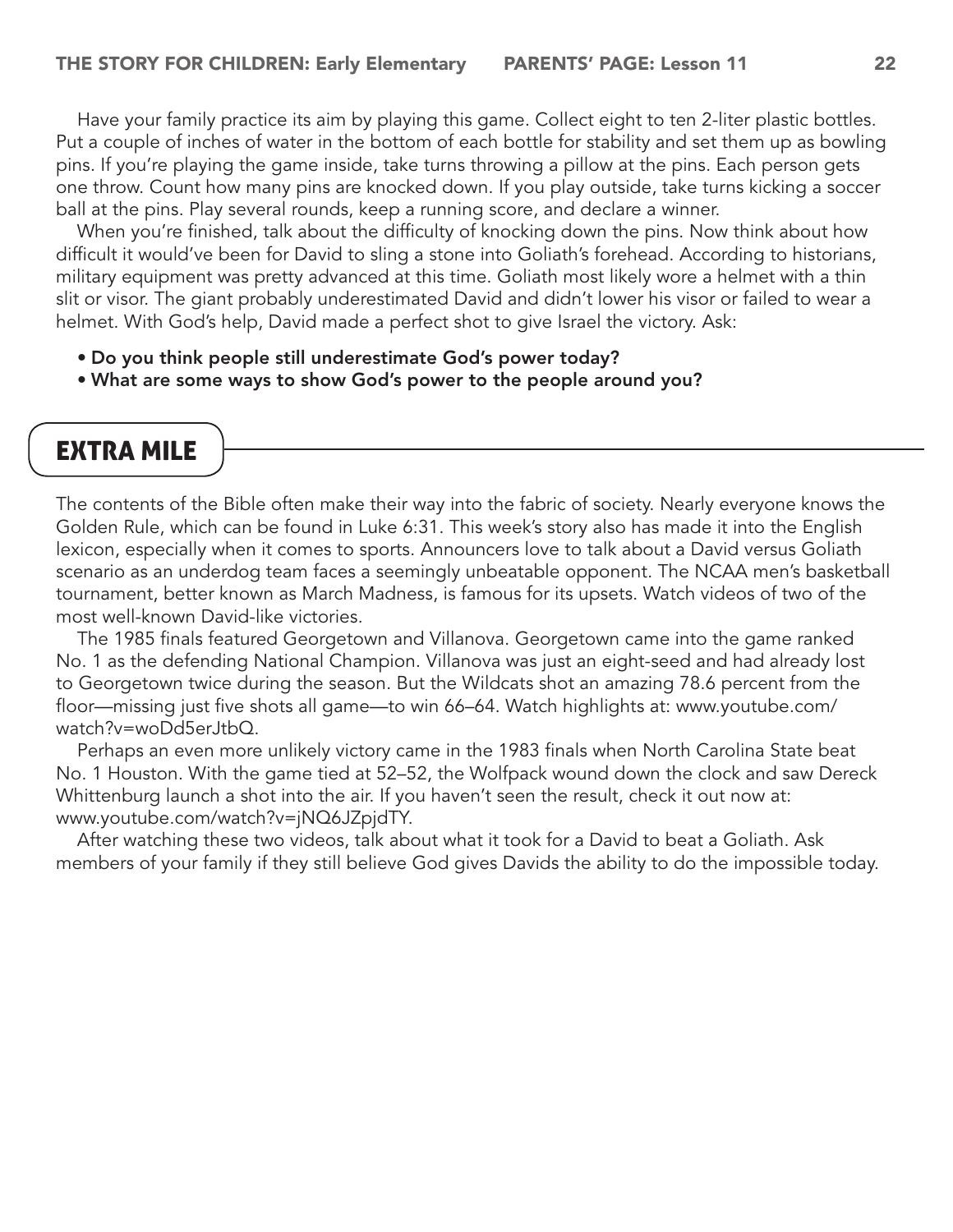# A King Makes Bad Choices

**Timeless Truth:** God is just ... and forgiving.

Bible Basis: Psalm 32:10–11; 51:1–12; 1 Chronicles 29:1–20

Key Verse: Wash away all of the evil things I've done. Make me pure from my sin. — Psalm 51:2 NIrV

Resource: *The Story for Children*, Chapter 12: "A King Makes Bad Choices"

# Parent Tips

Read the key point from the Sunday school class your child(ren) attended. Use the Table Talk questions to start a discussion around the dinner table during the week. The Living Faith activity will help your family understand the problem with sin (as you eat cookies). The Extra Mile exposes your family to two worship songs based on Psalm 51 and encourages you to get to know the Psalms.

# Get the Point

God forgave David's sins. God forgives me when I'm sorry for doing wrong things.

## Table Talk

- King David was called a man after God's heart, but he made a huge mistake and tried to cover it up. Is hiding sins ever a good idea? Why?
- The prophet Nathan came to let David know that God knew about David's sin. David was totally embarrassed and felt awful. Have you ever sinned and tried to hide it? What happened? (As a parent, if you have a story to tell about your childhood, please share it here.)
- Talk about what it feels like when you're trying to hide something that you've done. How does it make you feel?
- What wrong actions do you battle with the most? (stealing, lying, anger)
- What's the best thing to do when you mess up?

# Living Faith

You'll need waxed paper, a tube of frosting, a rolling pin, and sugar cookie dough for this activity. The slice-and-bake dough from the store will work or you can make dough the night before and have it chilling in the refrigerator.

When you're ready, gather your family in the kitchen and ask: Have you ever done something and then said, "I wish I could take that back"? David certainly did. Sometimes he did bonehead things and wished he could turn back time.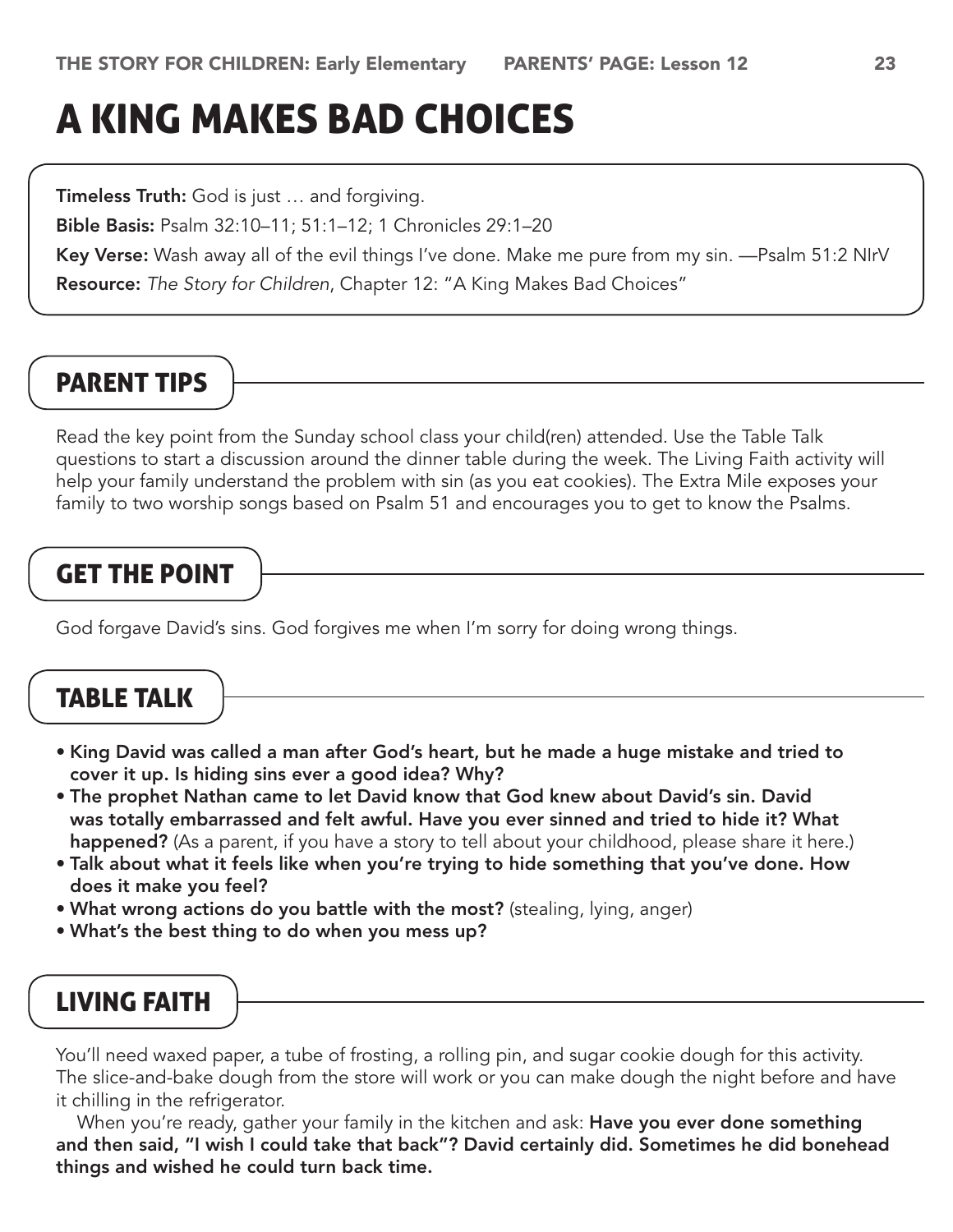Put out the waxed paper, tube of frosting, and rolling pin. Ask for a volunteer. Have that family member try to get all the frosting out of the tube and onto the waxed paper. He can squeeze it, crush it, and use the rolling pin on it. When he's finished say, OK, now get all the frosting back in the tube.

Just like it's impossible to reverse time and take back sin, it's impossible to get the frosting back in the tube. Talk about the importance of thinking before you act and trying to always follow God's will and teaching with your words and actions. As you talk, take out the cookie dough. Roll and bake cookies, using the frosting to decorate them. Point out that God can use the mistakes in our life to make something sweet. God will always forgive when we honestly ask him for forgiveness. He wants us to serve him with our whole heart.

# Extra Mile

Idea #1: David did everything with gusto. He served God with passion, and when he messed up—he did it big time! After one especially painful mistake, David poured out his heart to God in Psalm 51. Go to YouTube and look at these two videos that feature songs based on Psalm 51.

- "Create in Me a Clean Heart" by Keith Green www.youtube.com/watch?v=OzTMnDQFMgw&feature=related
- "Create in Me a Clean Heart" by Donnie McClurkin www.youtube.com/watch?v=ILRjmPGvVB8&feature=related
- Are any specific lyrics especially meaningful to you?
- Have you ever journaled or written a poem about a time you've messed up? If it's appropriate, share it with the family.
- How are these songs different?

Each person's relationship with God is unique, because he knows our hearts. He knows what will work best to sculpt us to be more like him.

Idea #2: Get to know the Psalms better by reading the one that corresponds to today's date. Go the extra mile by reading all the Psalms that are multiples of the date (example: 17, 34, 51, 68, 85, 102, 119 (watch out for this one!), and 136. Do this for an entire week as a family.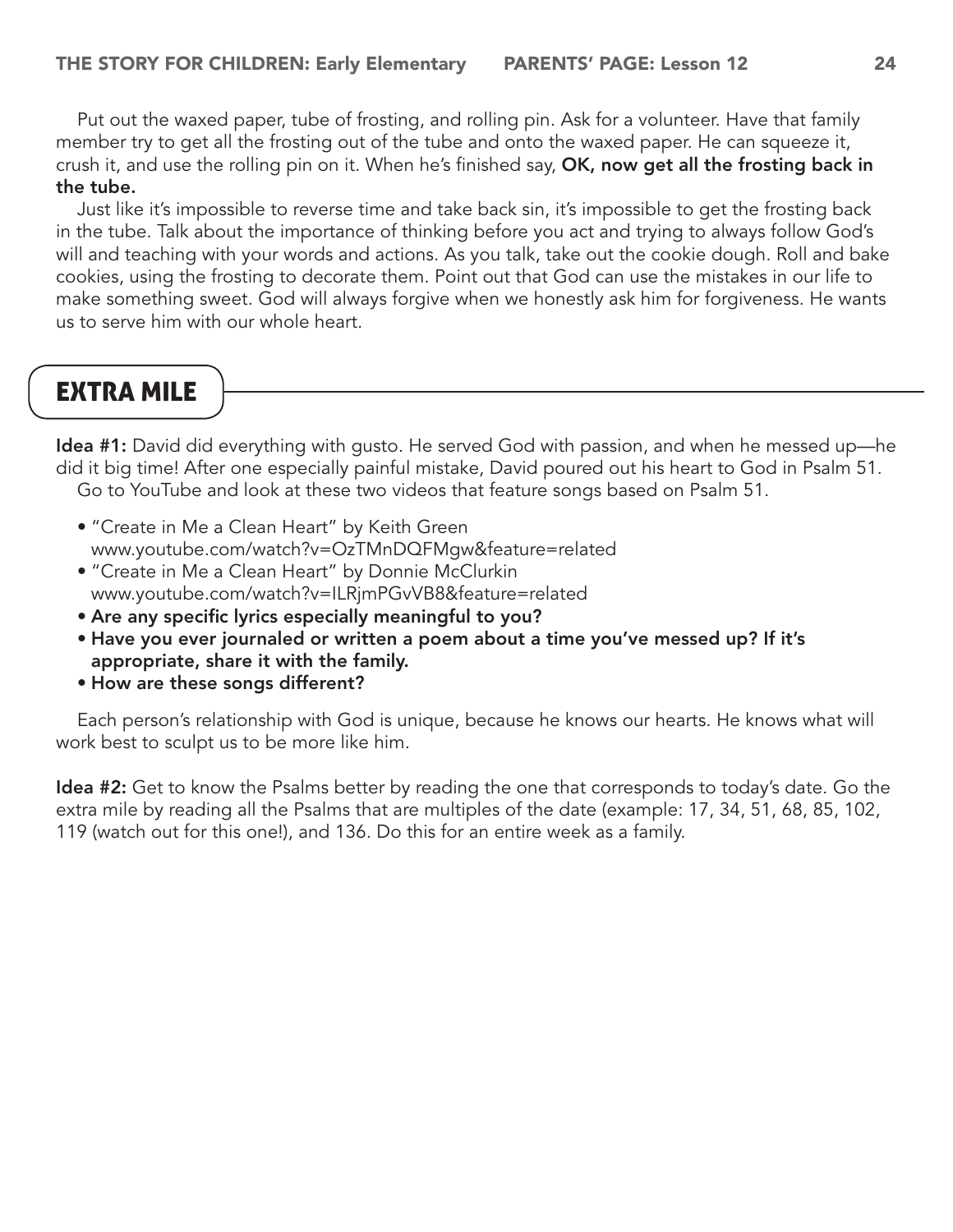# The King Who Had It All

**Timeless Truth:** God's faithful love continues forever.

Bible Basis: 1 Kings 3:1–15; 4:29*–*34; 2 Chronicles 9:1–9

Key Verse: Don't be wise in your own eyes. Have respect for the Lord. - Proverbs 3:7 NIrV

Resource: *The Story for Children*, Chapter 13: "The King Who Had It All"

# Parent Tips

Read the key point from the Sunday school class your child(ren) attended. Use the Table Talk questions to start a discussion around the dinner table during the week. The Living Faith activity will give your family a glimpse of what it was like when God's presence filled the temple. The Extra Mile takes your family on a digital video tour of Solomon's temple. Plus, you can get more familiar with Proverbs.

# Get the Point

God made Solomon a wise leader. God can make me wise, too.

#### Table Talk

- God appeared to Solomon in a dream and offered to give him anything he asked for. If God gave you the same offer, what would you ask for?
- Solomon asked for wisdom, so he could be a good king. Do you think that was a good request?
- God liked Solomon's answer so much that he gave him wisdom, fame, and money. What's the best reward you've received for a good answer?
- If you could ask your parents to give you one thing, what would it be?

#### Living Faith

This activity requires a 20-ounce plastic bottle, warm water, vinegar, and baking soda. It's best to complete this activity outside or in a sink. As you watch the baking soda and vinegar react and fizz out of the bottle, think about what it would've been like to watch God's presence come down and fill the temple.

Start by putting about two tablespoons of baking soda in the bottom of the bottle. Quickly add ½ cup of vinegar and ¼ cup of warm water. Step back and watch the bottle fill with foam that bursts out of the top.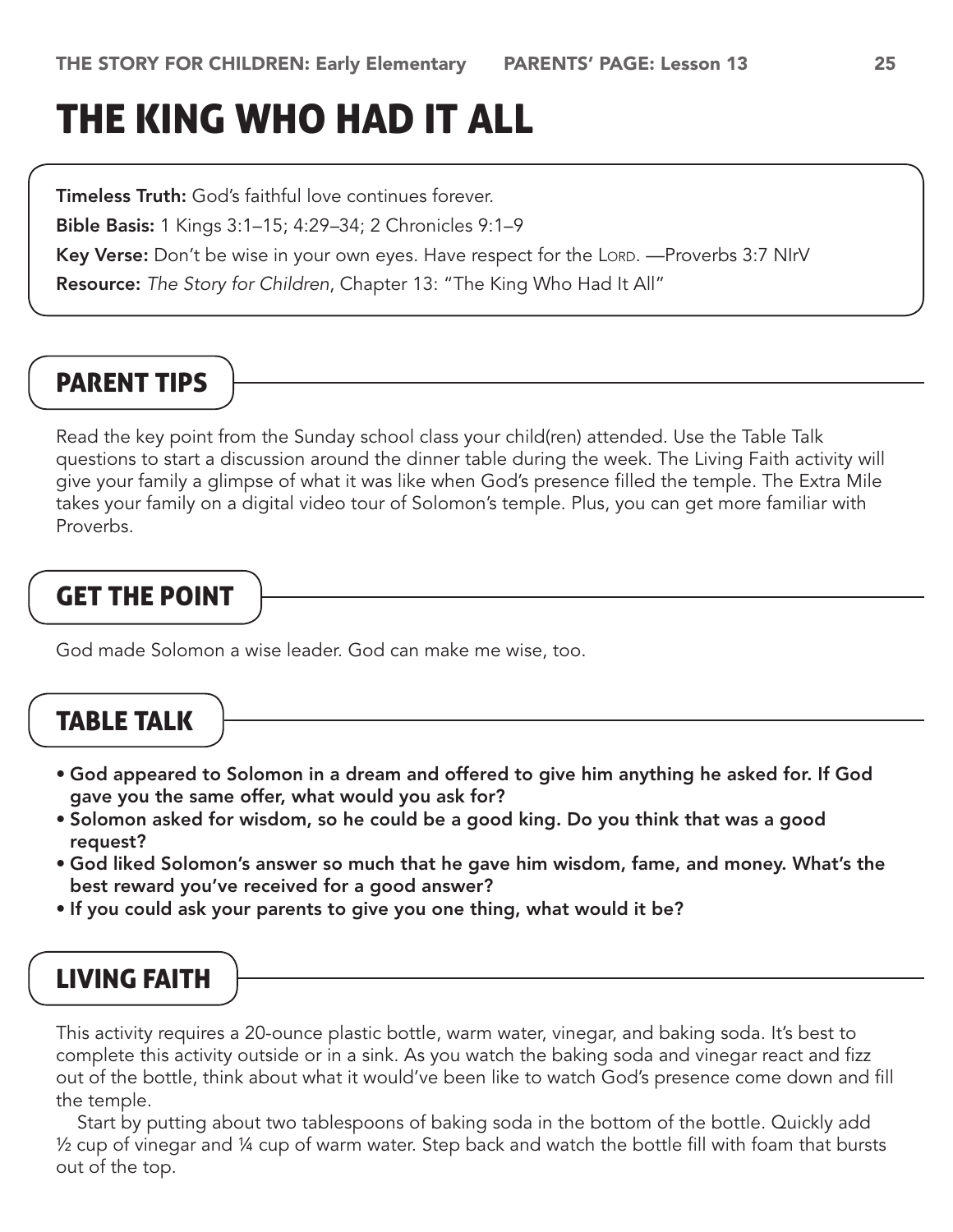When Solomon prayed for the temple, God's presence came down. Second Chronicles 7:2 says, "the priests couldn't enter the temple of the Lord. His glory filled it." Can you imagine God's tangible presence filling a building? It was so powerful that people who witnessed it dropped to their knees and worshiped God.

For a bonus activity after discussing God's powerful presence at his temple, get a plastic zipper bag to demonstrate that God's glory can't be contained. Be careful as the bag will explode and may create a mess.

This time, put a couple of tablespoons of baking soda in a paper towel and fold it up. Pour ½ cup of vinegar and ¼ cup of water into the plastic zipper bag. Drop in the paper towel and quickly zip the bag closed. Give a quick shake to start the reaction, then put the plastic bag on the ground and step away. The bag should puff up and pop with a loud bang.

## Extra Mile

Idea #1: Money wasn't an issue for Solomon. God blessed him with such vast riches that the Bible says silver had little value in Solomon's kingdom and that the king drank out of a gold goblet. So when Solomon built God's temple, he spared no expense.

Even though Solomon had 180,000 workers and 4,000 supervisors on the project, the temple took seven years to complete. It was one of the most majestic structures of the day. Nearly 500 years after the Israelites left Egypt, God's temple was complete.

Take a digital video tour of the temple by going to YouTube. Read 1 Kings 6 as you watch: www.youtube.com/watch?v=lFnWTz-7I0E.

- Did anything stand out to you in the video?
- Is there any part of the description of the temple that seems especially majestic?
- How does Solomon's temple compare to your church?
- Does God's presence still fill buildings today? (Look at Matthew 18:20 for an answer.)

**Idea #2:** Read the Proverb that mirrors today's date. (So if it's the 10<sup>th</sup>, read Proverbs 10.) After you're finished, have each family member discuss her favorite verse from what was just read. Encourage each person to memorize one verse from Proverbs. Try this for one day or do it all week!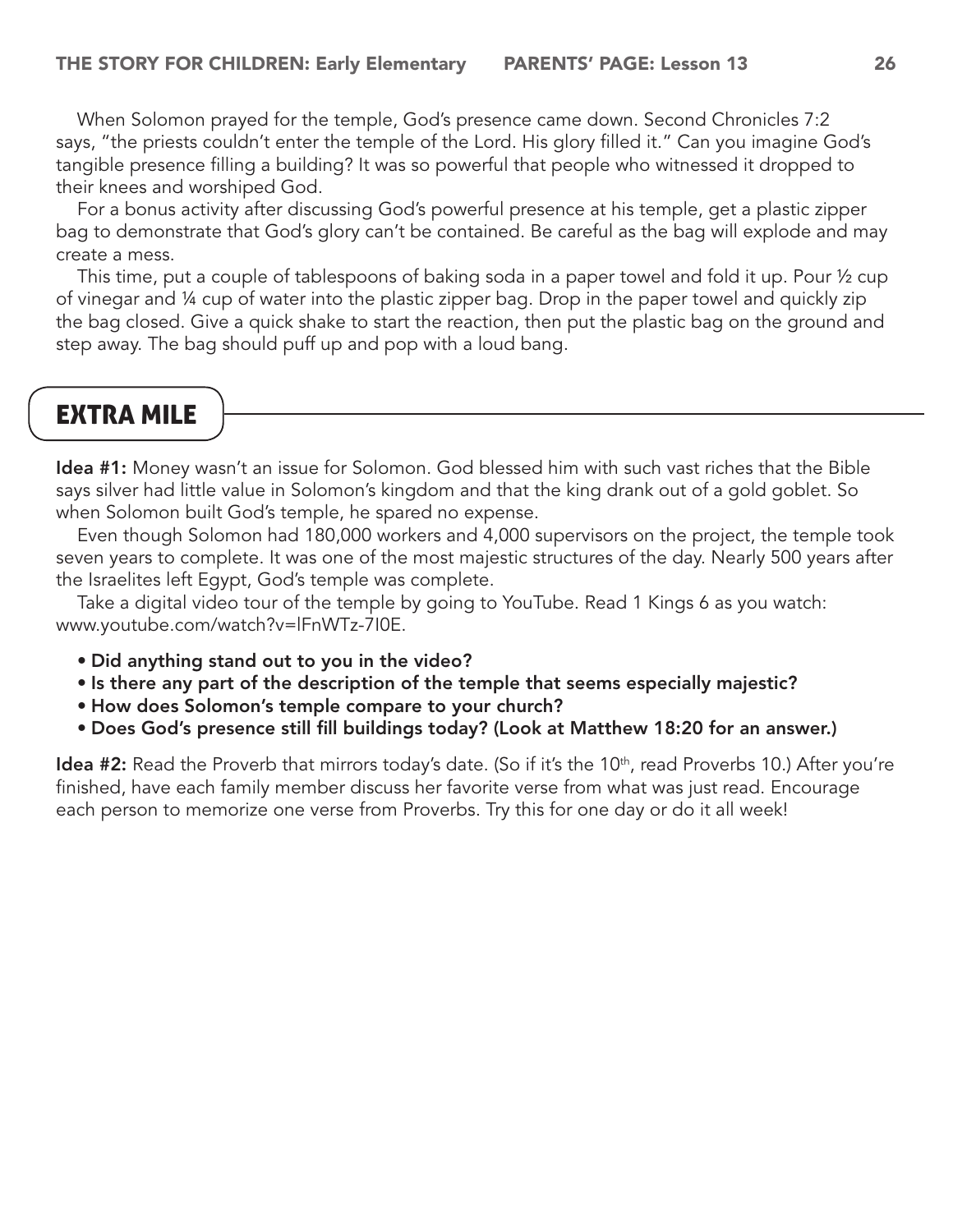# A Kingdom Torn in Two

Timeless Truth: God detests idol worship.

Bible Basis: 1 Kings 11:4–6; 12:1–33; 14:22–23, 26–28; 15:11–14, 16–24

Key Verse: Asa did what was right in the eyes of the Lord. —1 Kings 15:11 NIrV

Resource: *The Story for Children*, Chapter 14: "A Kingdom Torn in Two"

# Parent Tips

Read the key point from the Sunday school class your child(ren) attended. Use the Table Talk questions to start a discussion around the dinner table during the week. The Living Faith activity encourages your family to think seriously about modern-day idols. The Extra Mile takes your family to a song that talks about God and explains why only he is worthy of worship.

# Get the Point

God uses bad things to teach his people. I can learn from mistakes.

## Table Talk

- The people of Judah started fighting against Israel and decided to start their own country. Have you ever had two of your friends fight and decide not to be friends anymore?
- What happened because of this fight?
- Was there a way your friends could've settled their differences better?
- In the midst of all these bad kings in Israel and Judah, Asa became king of Judah and "did what was right in the eyes of the Lord" (1 Kings 15:11). Do you think it was hard for him to do good things when everybody around him was making bad choices?
- Tell about a time when others were making poor choices and you decided to follow God. Was it hard? How did it make you feel?

# Living Faith

You don't run into a lot of golden cow worshipers at church these days. But the problem of idols still plagues God followers. Anything that comes before God in your life could be an idol, especially if you look to that thing for comfort or satisfaction. Have all family members fill out the chart to see how they spend their time. At the end, answer some questions to see if any idols have crept into your daily life.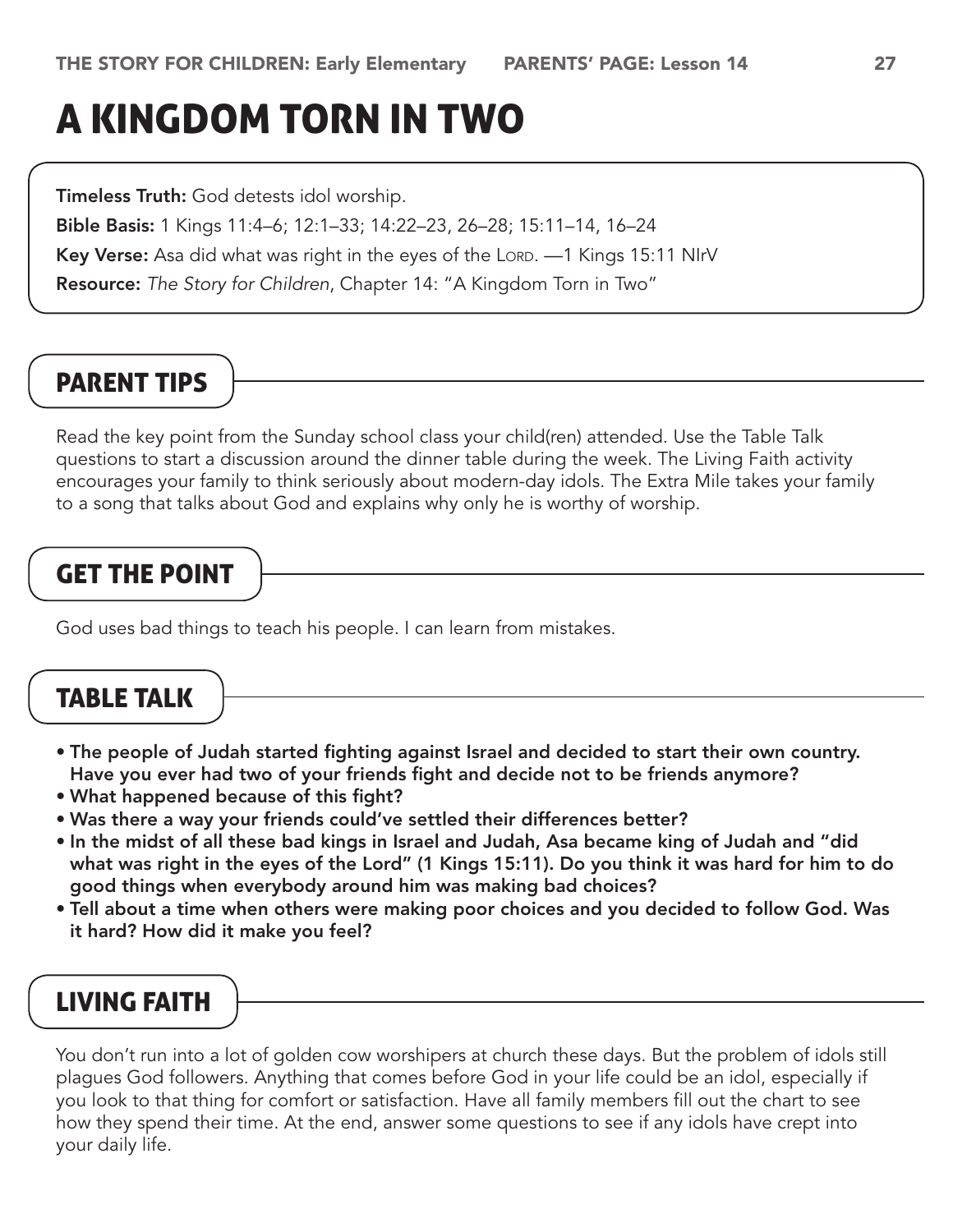| Activity:      | Watching | Games | Playing Video   Texting/talking<br>on phone | <b>Reading Bible</b><br>and praying | Shopping | Using the<br>Computer |
|----------------|----------|-------|---------------------------------------------|-------------------------------------|----------|-----------------------|
| Time<br>Spent: |          |       |                                             |                                     |          |                       |

On average how much time each day do you spend doing these things?

None of the activities are in and of themselves sinful; however, if they consume all your time and pull you away from God, they could become an idol. In today's society money, fame, possessions, career advancement, popularity, and other things rule people's lives. Ask:

- What area in your life do you think has the greatest possibility of becoming an idol?
- How can you prevent that from happening?
- What changes can you make in your schedule to show God that he's first in your life?

# Extra Mile

Only the one true God is worthy of our worship. King Solomon opened the door to idol worship, and then Israel and Judah forsook the Lord to follow false gods.

Go to www.youtube.com/watch?v=hhJYN2Hk\_FQ and watch the video of Matthew Ward's song "I Will Worship You." Have a pencil and paper ready. Write down all of the characteristics of God mentioned in the song. "My God is faithful, truthful . . ."

- Think about the things people worship today (fame, money, etc.). Can any of those things boast the same characteristics that God possesses?
- One of the lines says, "I will worship you for the things you've done in me." Have family members share something the Lord has done in them.
- Deuteronomy 6:13 says, "Worship the Lord your God. He is the only one you should serve." Write that verse on an index card and stick it on the refrigerator. Encourage everybody in your family to memorize it this week. Plan something fun as a family if everybody accomplishes this goal.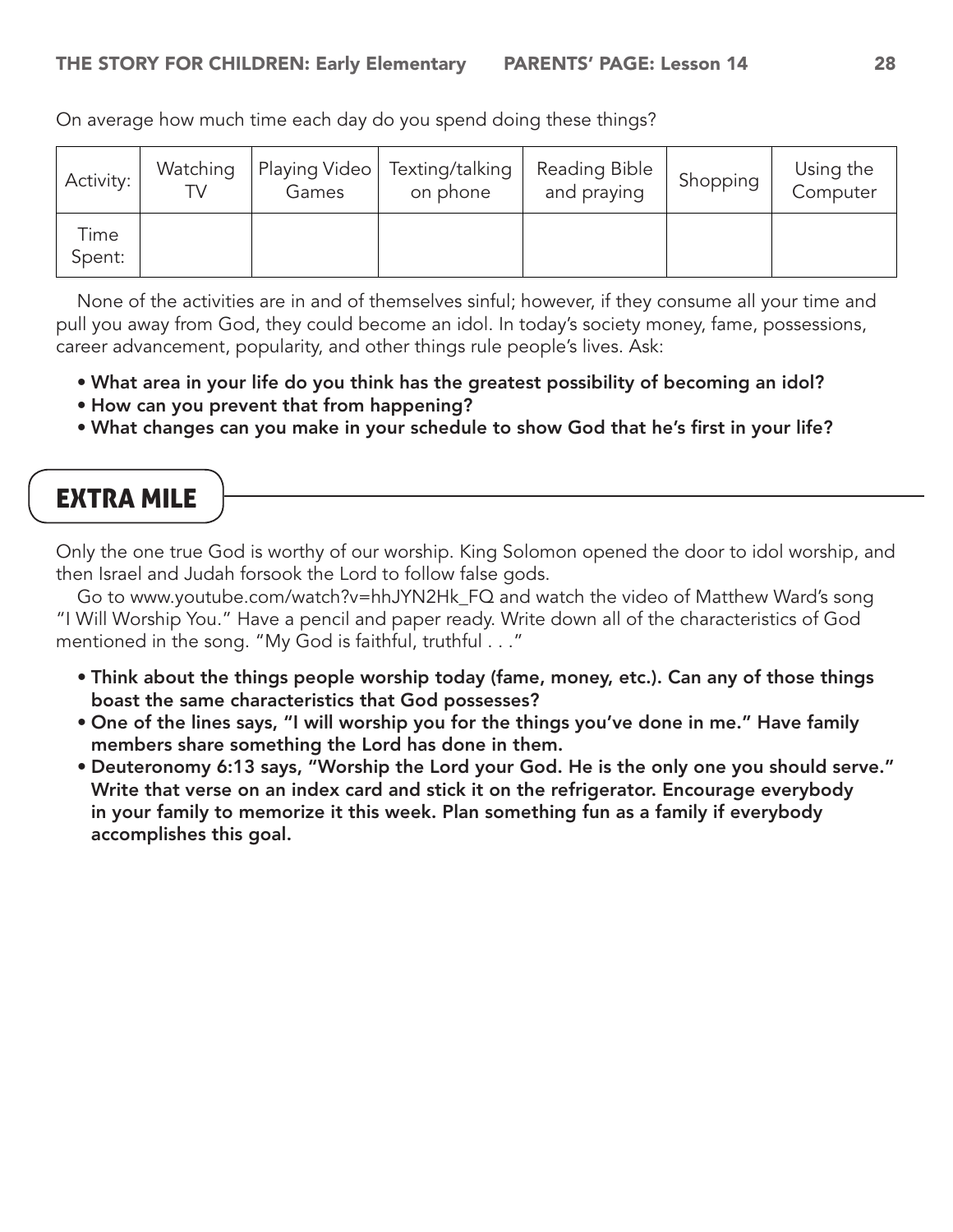# God's Messengers

**Timeless Truth:** God is more powerful than any other god.

Bible Basis: 1 Kings 17:1–6; 18:1–2, 17–19

Key Verse: [Elijah said,] "I serve the Lord. He is the God of Israel." —1 Kings 17:1 NIrV

Resource: *The Story for Children*, Chapter 15: "God's Messengers"

# Parent Tips

Read the key point from the Sunday school class your child(ren) attended. Use the Table Talk questions to start a discussion around the dinner table during the week. The Living Faith activity lets your family make rain and thank God for his provision. The Extra Mile encourages your family to get out and run—just like Elijah did.

#### Get the Point

God encouraged Elijah in hard times. God encourages me.

### Table Talk

- Elisha was an awesome man of God. He did many miracles, including making the blind see and raising a child from the dead. 2 Kings 2:23–24 tells of a time that some young people made fun of Elisha's bald head. Elisha called down a curse on them and two bears came out of the woods and attacked 42 of the young fellows. What do you think is the main point of this story?
- Has anybody ever made fun of you?
- What did you do?
- How do you think God would want you to act when others make fun of you?
- Is it ever a good idea to make fun of people?

#### Living Faith

When Ahab became king of Israel, he did more evil things than any of the kings who had ruled before him. God sent Elijah to tell Ahab that he was judging the land because of the king's poor choices. Elijah told Ahab that the living Lord is the God of Israel and to prove it "there won't be any dew or rain on the whole land" (1 Kings 17:1). For three years it didn't rain.

Have your family make it rain by gathering a clean glass jar with a metal top and ice cubes. Begin this activity by filling the jar half-full with super-hot tap water. Set the lid upside down on top to trap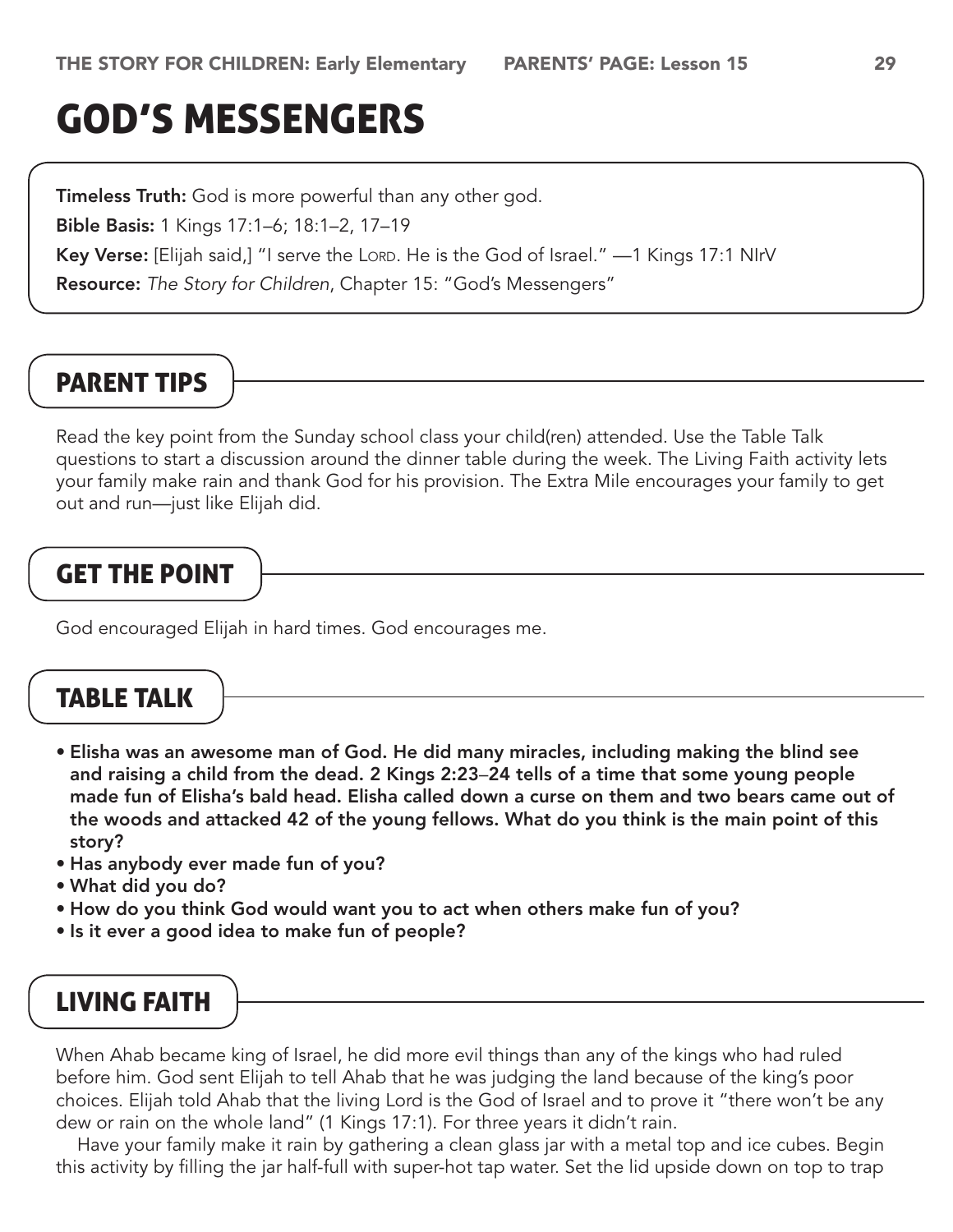the heat. Place several ice cubes in the lid. In about 15 minutes, raindrops will start to splash inside the jar.

As it starts to rain, ask these questions:

- What would the biggest problems be if it didn't rain for three years?
- What was God's point in stopping the rain?
- What are some ways mentioned earlier in *The Story* where God showed his power in mighty ways?
- Rain is one way that God provides for our needs. What are some other ways that God provides for us?
- Have family members talk specifically about an area of their lives where they're especially grateful for God's provision.

At the end of the drought, Elijah had a showdown against the 850 prophets who worshiped false gods. He challenged the false prophets to pray and have their god send fire down to earth. The false prophets tried and tried, but nothing happened. Elijah had the altar doused with water three times. Elijah prayed and God sent fire from heaven that burned up everything—even the water! The people of Israel turned back to God and he sent rain.

### Extra Mile

Do you like walking in the rain? How about singing in the rain? Elijah enjoyed running in the rain. In fact, he outran Ahab's chariot from Mount Carmel to Jezreel—and that's over 20 miles!

In honor of Elijah's amazing feat mentioned in 1 Kings 18:46, go jogging as a family. Run around your neighborhood or a local park. You may even want to race each other. God gave Elijah amazing power to beat Ahab to Jezreel. You could put somebody on a bike and have him stay on the sidewalk as another family member sprints across a field. See who gets to a predetermined point first.

Make an effort to get outside and exercise as a family a few times this week. It could be jogging, running, biking—anything. And it doesn't have to be for long, even 15 minutes can be beneficial. Maybe it'll become a habit. As you exercise, use the time to talk about what's happening in your life and how you see God moving.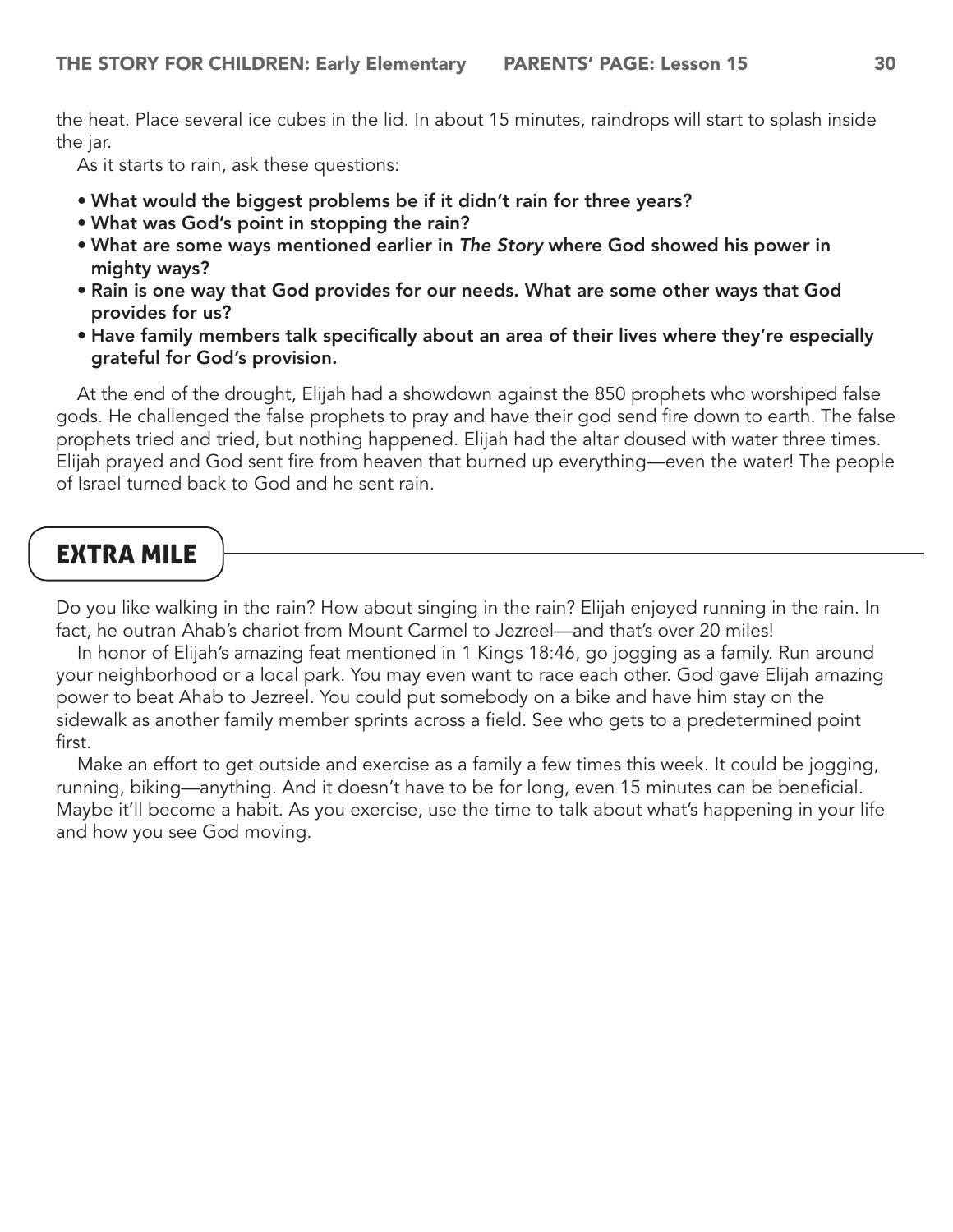# The Beginning of the End

**Timeless Truth:** God's saving power is great.

Bible Basis: Isaiah 3:1–13; 14:1–5; 49:8–9; 53:1–12

Key Verse: When it is time to save you, I will help you. I will keep you safe. —Isaiah 49:8 NIrV

Resource: *The Story for Children*, Chapter 16: "The Beginning of the End"

# Parent Tips

Read the key point from the Sunday school class your child(ren) attended. Use the Table Talk questions to start a discussion around the dinner table during the week. The Living Faith activity allows your family to explore the probability of Jesus fulfilling the prophecies found in Isaiah. The Extra Mile looks at a YouTube video about Jesus' sacrifice foretold in Isaiah 53.

# Get the Point

God doesn't give up on his people. God won't give up on me.

#### Table Talk

- Israel and Judah followed other gods and ignored the one true God. The sins of the people of Israel caused God to allow them to be taken to Assyria. The prophet Isaiah warned the people of Judah about what would happen if they continued their bad decisions. He told the people the truth, even though the truth was difficult. Have you ever told the truth, even though it was hard?
- Have you ever stopped a friend from making a bad decision?
- What did you say or do to change your friend's mind?
- Why is it so important to always speak the truth?

#### Living Faith

God gave Isaiah great insight to write about the future and the coming of Jesus the Messiah. Test your ability to predict the future by playing this game as a family. All you need is a coin. Have family members pair up. If there's an odd number of people, the person who sits out automatically wins and advances to the next round. Have one person flip and the other person call "heads" or "tails." The winner is the one who guesses the best three-out-of-five flips correctly. Continue playing until there is one grand champion. When you're finished, read this: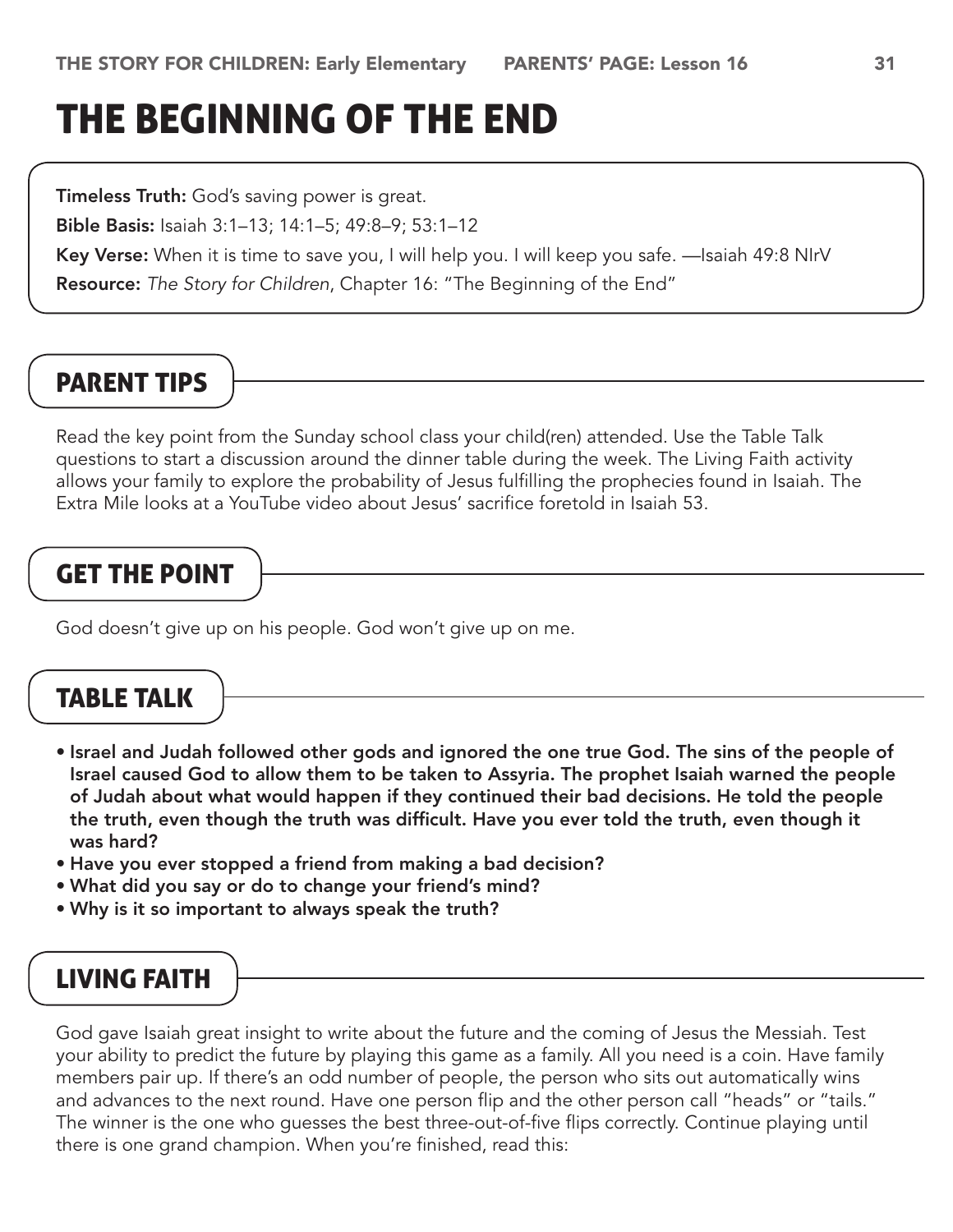The book of Isaiah is filled with prophecies about Jesus.

- Isaiah 7:14 says Jesus will be born of a virgin.
- Isaiah 35:5–6 says when Jesus comes the blind will see and the deaf will hear.
- Isaiah 53:12 says Jesus will die with criminals.

There are more than ten different prophecies recorded in Isaiah. The chances of guessing a flipped coin correctly are 50 percent. That means you have a 1 in 2 chance of being right. Mathematician Peter Stoner figured out the chances of one man in all of history fulfilling just eight prophecies. The probability is 1 in 10<sup>17</sup>, or a 1 with 17 zeros behind it. Stoner wrote that if you took 100,000,000,000,000,000 silver dollars and put them in Texas, it would cover the state two feet deep. "Now mark one of these silver dollars and stir the whole mass thoroughly," Stoner says. "Blindfold a man and tell him that he can travel as far as he wishes, but he must pick up one silver dollar and say that this is the right one. What chance would he have of getting the right one? Just the same chance that the prophets would have had of writing eight prophecies and having them all come true in any one man."

Jesus is truly amazing. He didn't fulfill just eight prophecies written hundreds of years before his birth—he fulfilled nearly 50! That's an awesome God. It didn't happen by chance. It was all part of God's plan.

#### Extra Mile

Isaiah 53 says a lot about Jesus' sacrifice for us. Watch this video on YouTube:

www.youtube.com/watch?v=47YiHynliYM&feature=PlayList&p=15AA2F782EF05463&index=17. You can also find it by searching for "Jesus the Messiah Isaiah 53" and clicking on the video that's 4:49 long. Some of the illustrations may disturb younger children. But if your children are old enough, have them watch the video as you read Isaiah 53 out loud.

The power of Isaiah's words and the images will bring home Jesus' sacrifice in a tangible way. God gave his only son and Jesus gave everything for us. And remember, Isaiah wrote these words more than 700 years before Jesus was born.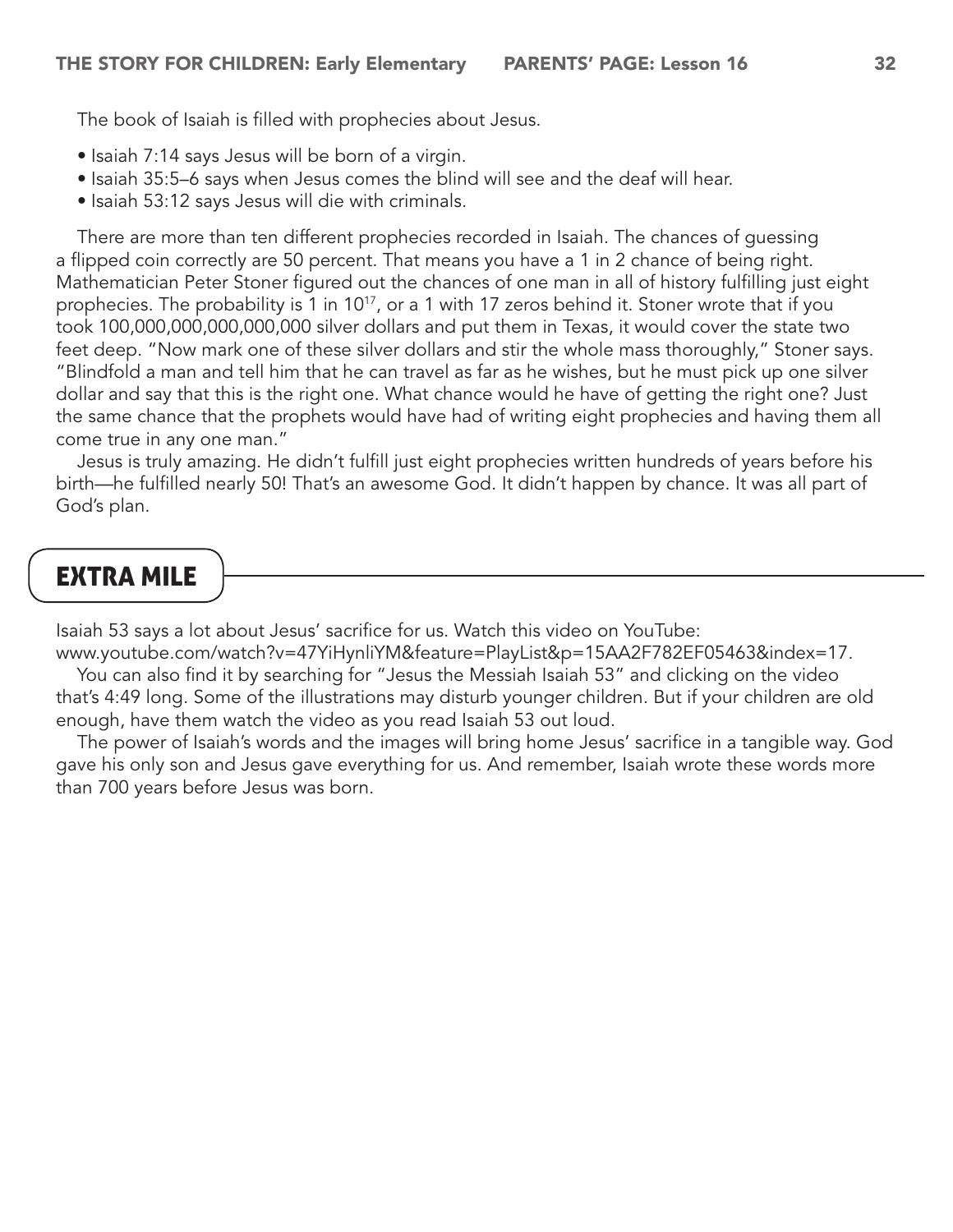# The Kingdoms Fall

**Timeless Truth:** The Lord's plans always come through.

Bible Basis: Jeremiah 1:4–10; 2:21–28; 5:1–2; 16:17–19; 2 Chronicles 36:11–16

Key Verse: I say to myself, "The Lord is everything I will ever need. So I will put my hope in him." —Lamentations 3:24 NIrV

Resource: *The Story for Children*, Chapter 17: "The Kingdoms Fall"

## Parent Tips

Read the key point from the Sunday school class your child(ren) attended. Use the Table Talk questions to start a discussion around the dinner table during the week. The Living Faith activity encourages your family to have fun drawing some of God's amazing creations. The Extra Mile looks at an all-star baseball player who rejected God, but then repented and found mercy.

# Get the Point

God's people suffer because of their sin, but God still loves them. His love for me will never end.

#### Table Talk

- Have you ever done something that you were told not to? What happened?
- God told the people in Judah and Israel many times to not worship idols. He sent prophets who warned them about what would happen. So the people turned from their wicked ways and worshiped God, right? Wrong! What did the people really do?
- Do you like it when your parents warn you about your behavior?
- Do you usually change your behavior before you get in trouble?
- God's people got in big trouble. Do you think that was fair?

#### Living Faith

God opened up the heavens and gave the prophet Ezekiel amazing visions. Gather your family around a table. Make sure to have an assortment of paper, crayons, colored pencils, and other drawing utensils. Read all of Ezekiel 1 out loud. When you're finished, take some time to draw the creatures that he described. You can even draw the scene with the heavenly sapphire throne and glowing metal figure (Ezekiel 1:26–28). Have fun critiquing each other's work. When you're finished, ask: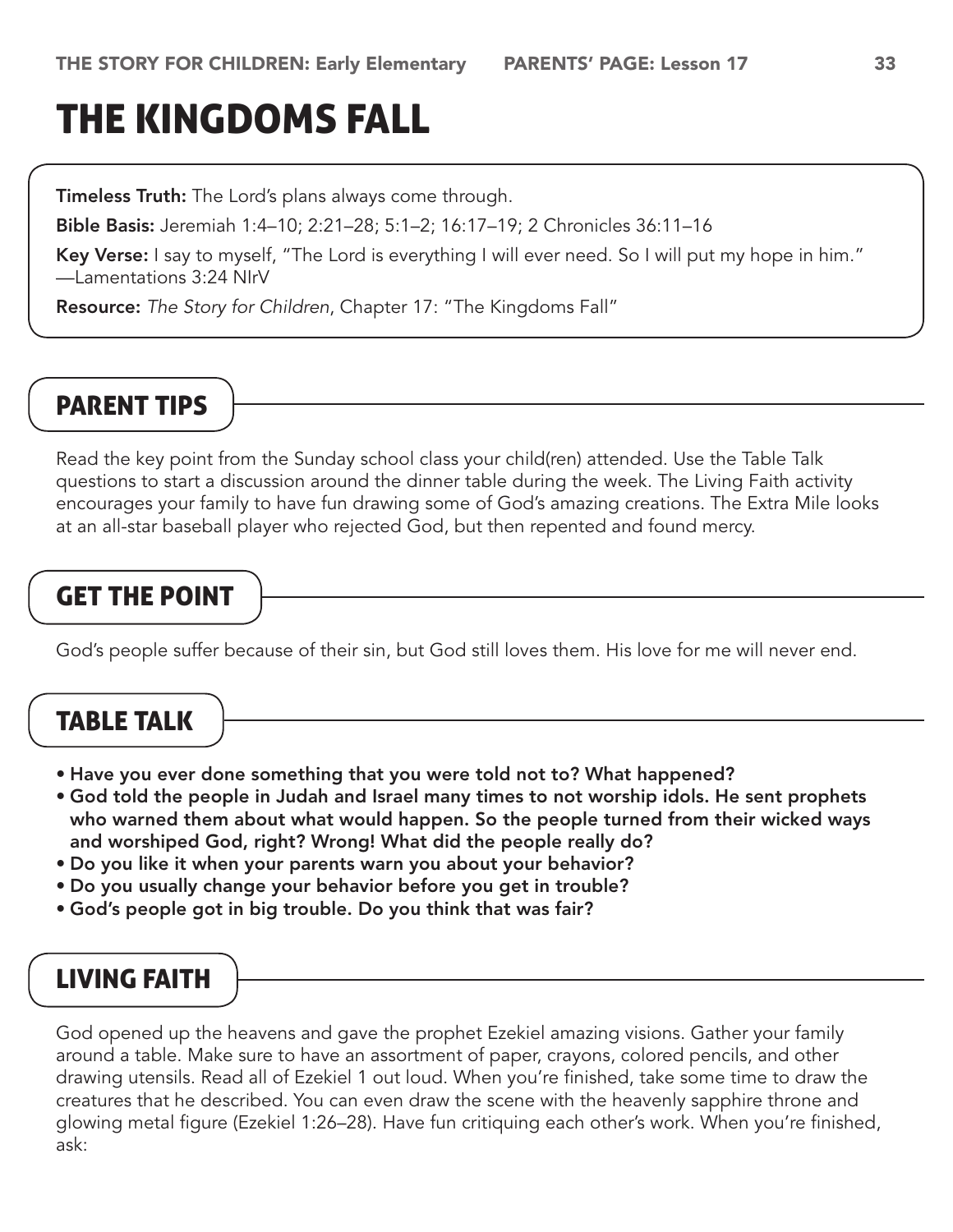- Is it possible to describe heavenly creatures or heaven with words?
- Why can't words do God justice?
- What do these creatures say about the creativity of God? Can't you just picture these creatures in a movie or comic book?
- These creatures are called cherubim. God specially made them for a purpose. Think about other things that God made that might look weird but have a special purpose. What about ears? star-nosed moles?

When you've finished talking, read more about this scene in Ezekiel 10. Make any additions or changes to your illustrations that you want to. Hang the final products on the refrigerator for a week to remind your family of God's power and creativity.

#### Extra Mile

God's people knew the truth, but they turned their back on it and followed their own ways. But even as God judges his people, he looks to their redemption (see Ezekiel 36:22*–*36). God is a God of mercy and healing. For a personal, modern example of God's grace, watch Home Run King Josh Hamilton: From Addiction to Salvation at:

www.tangle.com/view\_video.php?viewkey=234baa0f4b722059df14.

Texas Rangers outfielder Josh Hamilton accepted Christ at 18, and shortly after, he was picked No. 1 in the major league baseball draft. In the minor leagues, he got addicted to drugs and nearly lost everything: money, fame, a beautiful wife. After years of drug abuse, Josh rededicated his life to God, and God gave it all back. At the 2008 All-Star Game, Josh hit a record-breaking 28 home runs in one round of the home run derby.

Watch Josh's story and then talk as a family about the similarities between his story and what happened to God's people.

- What was Josh's idol?
- How did God give everything back to Josh?
- What does this say about God's character?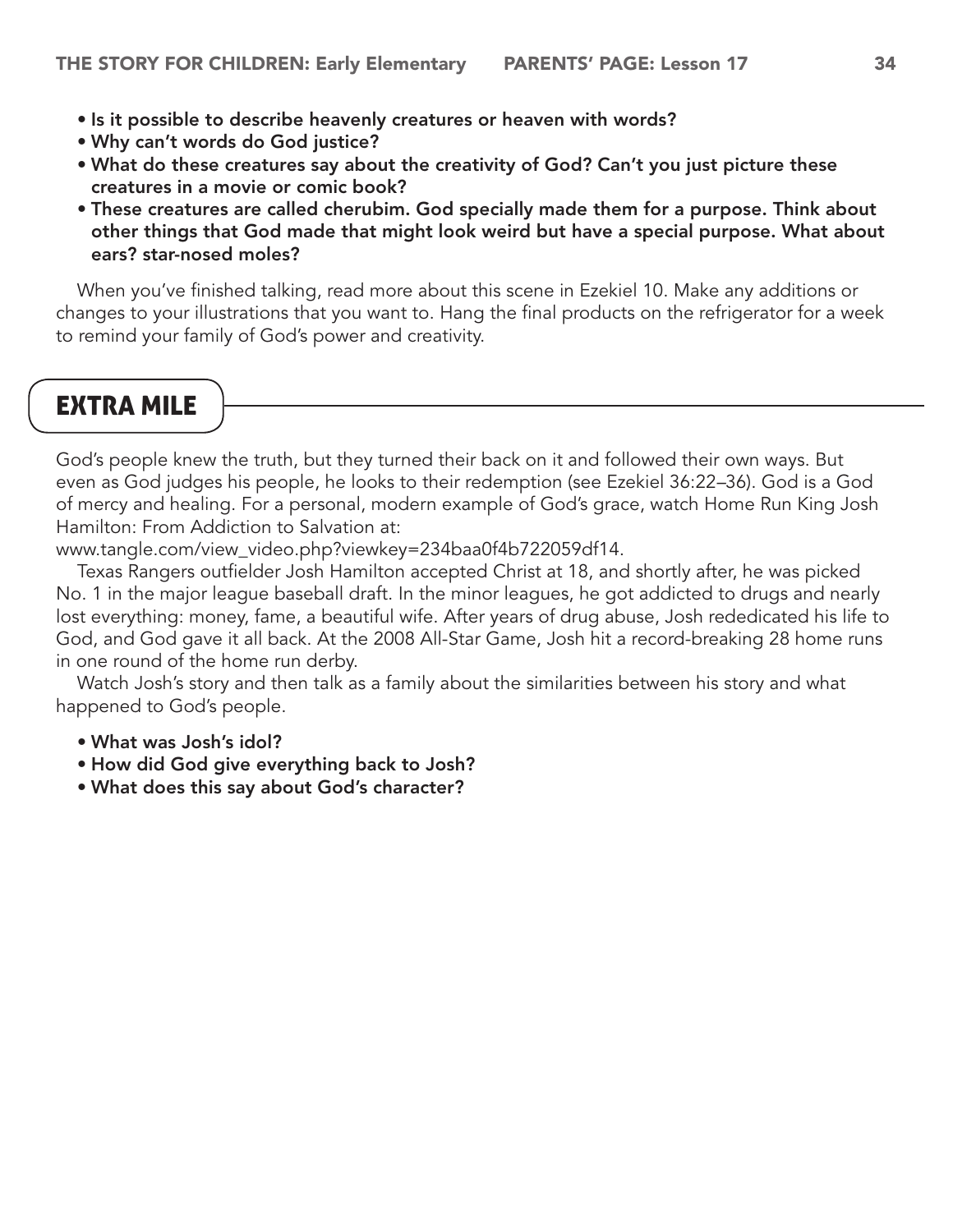# God Watches over Daniel

**Timeless Truth:** The Lord's plans don't harm, but bring hope and success.

Bible Basis: Daniel 6:1–23

Key Verse: [Daniel] went to his room three times a day to pray. He got down on his knees and gave thanks to his God. —Daniel 6:10 NIrV

Resource: *The Story for Children*, Chapter 18: "God Watches Over Daniel"

#### Parent Tips

Read the key point from the Sunday school class your child(ren) attended. Use the Table Talk questions to start a discussion around the dinner table during the week. The Living Faith activity encourages you to have a family sleepover. The Extra Mile looks at a video about God's protection through his angels.

### Get the Point

Daniel is loyal to God and God protects him. I can be loyal to God.

#### Table Talk

- Daniel followed God's rules instead of the king's and got in trouble. Have you ever gotten in trouble for doing the right thing? If so, what happened?
- Daniel prayed even though he knew it could cost him his life. What are some things you pray about?
- Daniel's punishment for praying to God was to be thrown into the lions' den. Everybody take turns doing their best lion's roar (even parents). Who protected Daniel from the lions?
- King Darius knew Daniel served God. The king even said, "You always serve your God faithfully. So may he save you" (Daniel 6:16). Daniel showed King Darius true faith in God with his actions (by praying and trusting him for protection) without saying a word. What are some actions you can take to show others you serve the one true God?

#### Living Faith

Daniel was forced to have a sleepover with some hairy, scary friends. Follow his example—sort of—by planning a family sleepover. You can do it in your bedroom, a living room, or family room. Pick either a Friday or Saturday night and plan ahead to make it fun. At the beginning you can pray,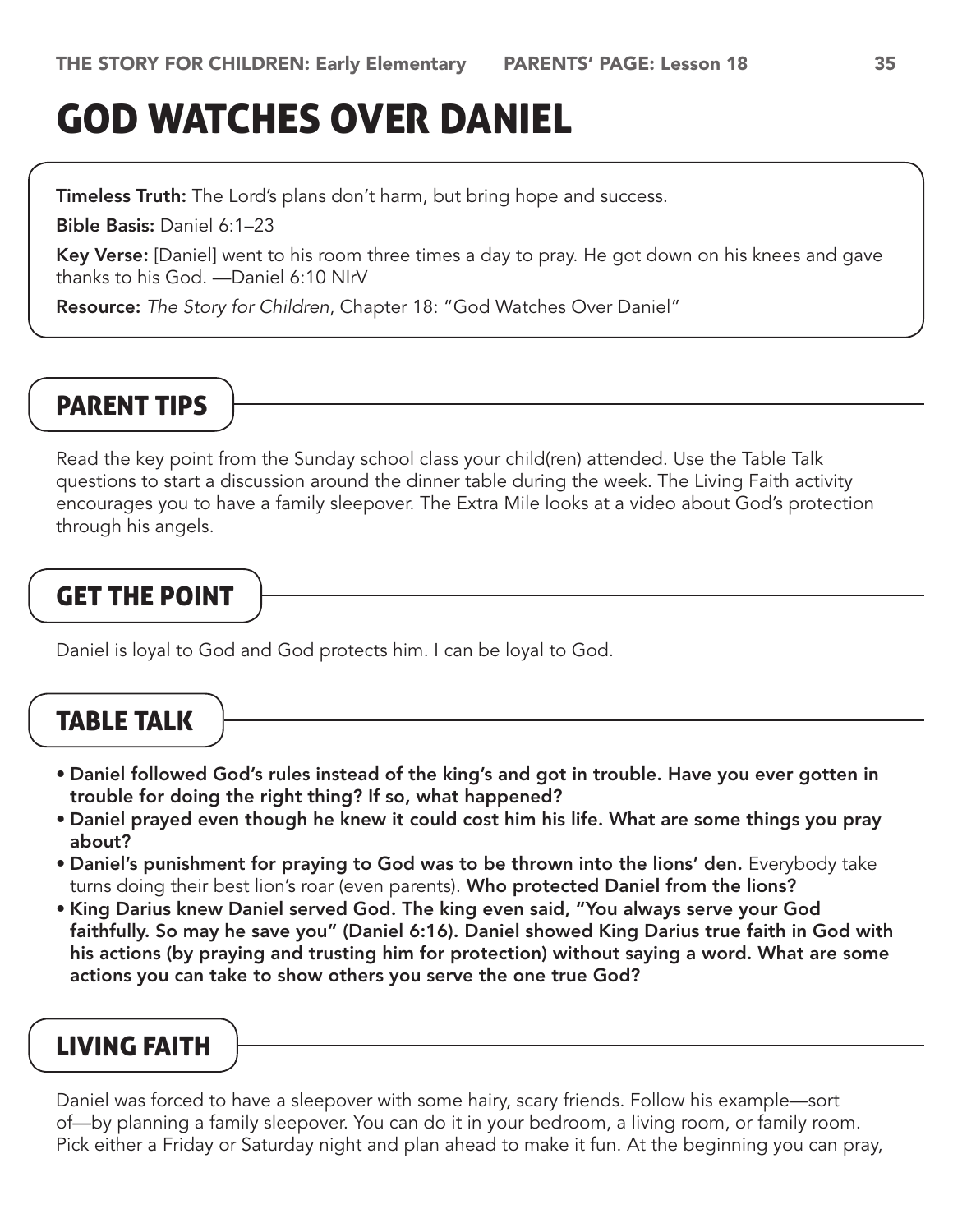"God, you protected Daniel during his sleepover with the lions, and we know you'll be with us tonight, too. Amen." Try these ideas or make up some of your own to create some family memories.

- Play Simon Says.
- Play one of your kids' favorite board games.
- Put together a puzzle.
- Rent a video and pop popcorn.
- Have everybody write down a tongue twister (or make one up). Fold up each paper and put it in a hat. Take turns drawing one and trying to say the tongue twister five times fast.
- Play charades. Have family members act out the title to a favorite song, movie, or TV show.
- Hide the thimble. Take turns hiding a thimble (or other small object) in the room with nobody looking. As everybody searches, the "hider" gives clues by saying, "You're getting warmer" (if a person is close to finding it) or "You're getting colder" (if a person is going the wrong direction).
- Share characteristics of each person that you appreciate.
- Make a yummy dessert or snack as a family.
- Go to bed a little later than normal (for younger children); then wake up in the morning, cook breakfast, and clean up as a family.

# Extra Mile

God's protecting angels show up a couple of times during this chapter of *The Story*. First, when Shadrach, Meshach, and Abednego are thrown into the fiery furnace, King Nebuchadnezzar sees four people in the flames—instead of three. He exclaims, "The fourth man looks like a son of the gods" (Daniel 3:25). Then when Daniel is thrown into the lions' den, he tells King Darius, "My God sent his angel. And his angel shut the mouths of the lions (Daniel 6:21). Ask:

#### • Do you think God sends his protecting angels today?

Watch "The Divine Protector" video at www.tangle.com/view\_video.php?viewkey=93f193e8811f1 b2e9090.

Angels are specially created beings by God. They serve the wishes of their heavenly father. Look at these other verses about angels: Exodus 14:19–20 (with Moses and the Israelites fleeing Egypt); Judges 6:12–22 (with Gideon); Matthew 2:13–20 (with Joseph, to help protect the baby Jesus). God's angels are mentioned throughout the Bible!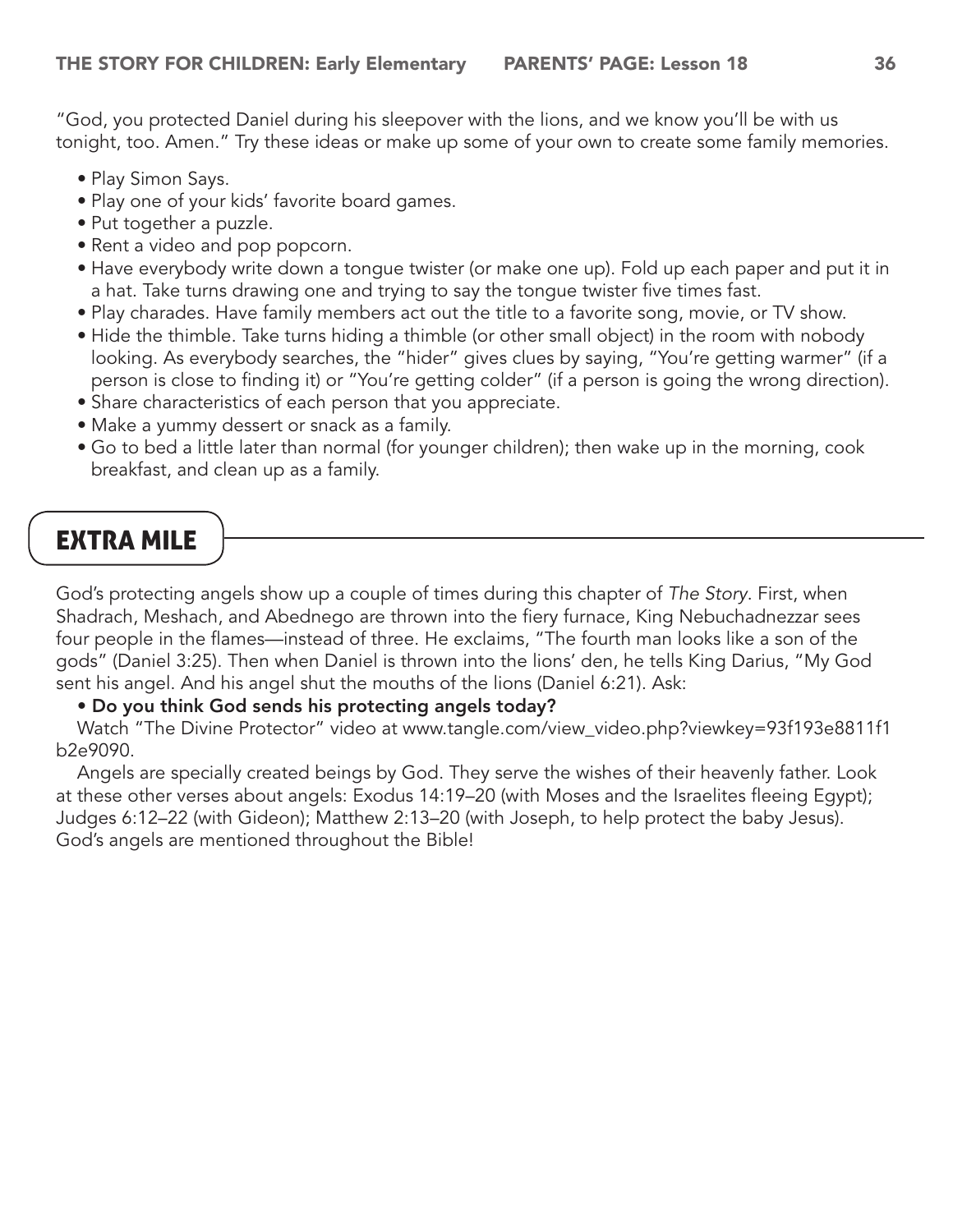# The Return Home

**Timeless Truth:** Putting God's business first brings prosperity.

Bible Basis: Ezra 1:1–7; 3:10–13; Haggai 1:2–11; Zechariah 8:2–22; Ezra 5:14–17; 6:14–18

Key Verse: They will be my people. I will be their faithful God. I will keep my promises to them. —Zechariah 8:8 NIrV

Resource: *The Story for Children*, Chapter 19: "The Return Home"

## Parent Tips

Read the key point from the Sunday school class your child(ren) attended. Use the Table Talk questions to start a discussion around the dinner table during the week. The Living Faith activity shows your family how to build an edible temple. The Extra Mile looks at a video about what's happening in the Holy Land regarding the third temple and peeks back at the second temple.

# Get the Point

God's people promise to follow his ways. God wants me to follow him.

#### Table Talk

- The first people to move back to Jerusalem to rebuild the temple became frustrated at its progress and concentrated on building houses for themselves instead. The prophet Haggai told them if they served God first by building his house, then their crops and work would be blessed. Why do you think it's important to put God ahead of your personal needs?
- Do you believe God controls everything?
- Name some things that God controls and how that affects your life?
- God's people pitched in their gold and silver to make God's temple magnificent. Talk about a time when you worked together with friends to accomplish a big task. Did it work better when everyone shared?
- How does it make you feel when you give something of value to another person?

## Living Faith

God's second temple wasn't as awe-inspiring as Solomon's temple, but its majesty was renowned. As a family, build your own temple using graham crackers and icing. You'll need a small piece of poster board, a couple of boxes of graham crackers, icing, and candy to decorate it.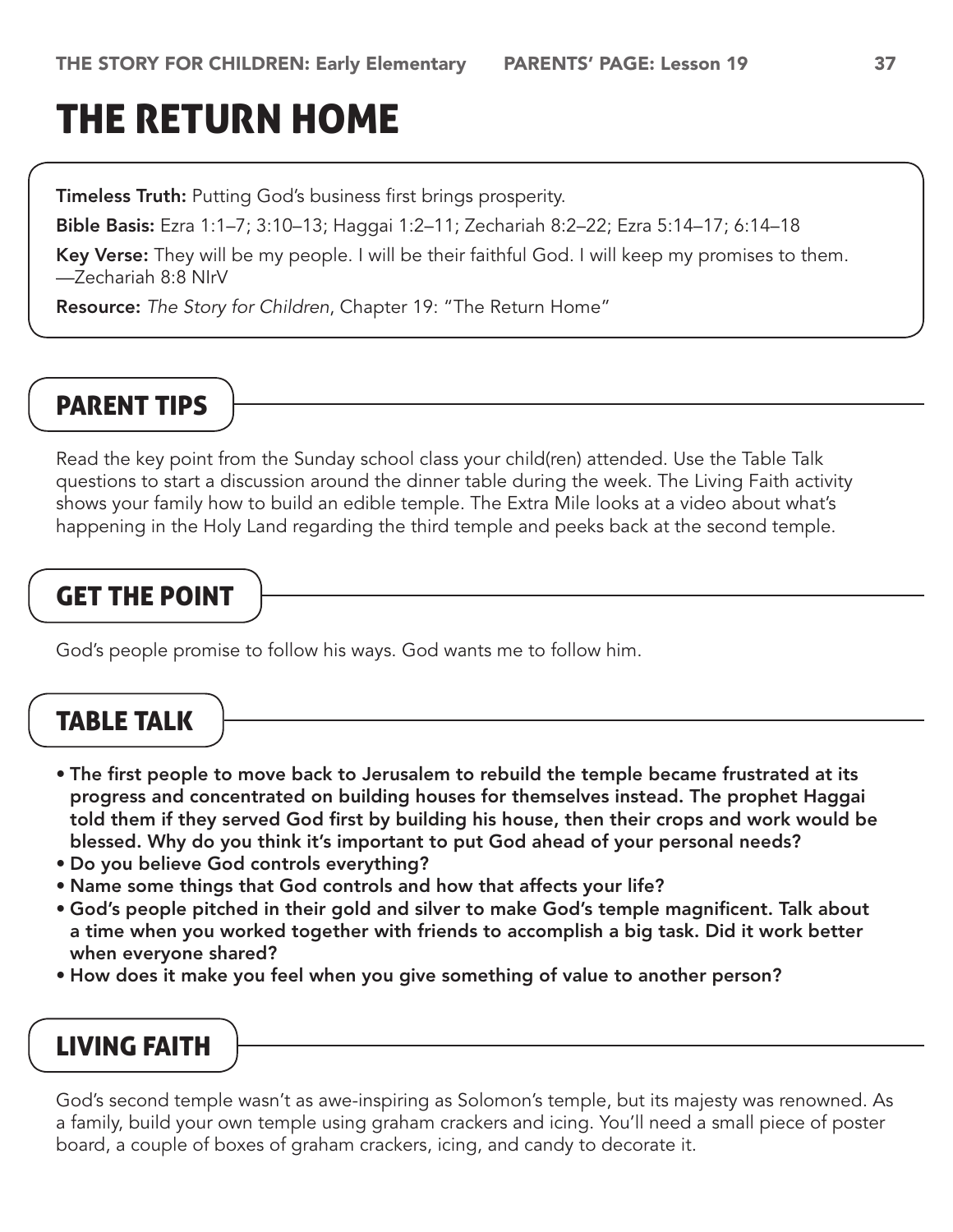An effective icing consists of one pound of powdered sugar, one teaspoon of cream of tartar, and three egg whites. These ingredients need to be beaten on low speed with a hand mixer until the mixture becomes stiff.

Begin by setting up the foundation by smearing a lot of frosting on the poster board. Set several crackers in it as walls. Keep adding walls with a good amount of frosting on the bottom until you've finished your base. Now start building up. Look online for artists' renderings of the second temple or have fun making up your own design. Remember to use plenty of icing as glue to hold everything together. Once you're finished building the structure, let it dry before decorating the outside with more frosting and candy. You can add food coloring to the frosting to create different colors. Use your favorite candy to decorate the temple and remind yourself of the great worth of God's house.

As you build the temple, talk about your church.

- What is your favorite part of your church?
- What's the most memorable thing you've learned about God in the last month?
- Is there somebody at church that you should send a special thank-you note to? If so, do it.

## Extra Mile

Go online and watch the video "Rebuilding the Temple in Jerusalem" at:

www.tangle.com/view\_video.php?viewkey=74732766a0f003bcba62.

It's about 13 minutes long and quotes some passages from Ezra from this week's chapter of *The Story*. Take special note of the evidence of God's second temple that was destroyed by the Romans in A.D. 70. By digging through the Holy Land, it becomes very apparent that the Bible is more than just a story—it's God's truth.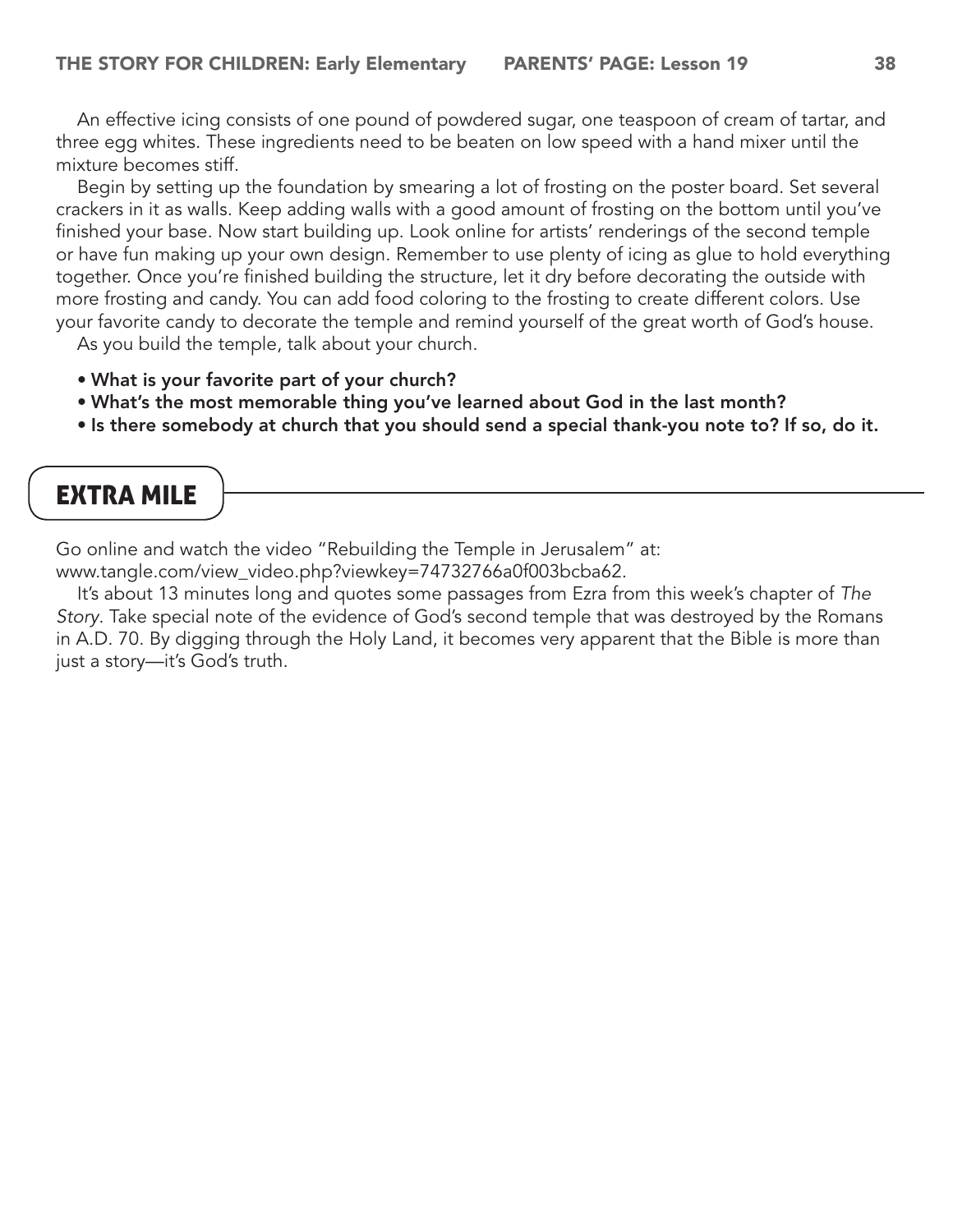# The Queen of Beauty and Courage

**Timeless Truth:** By showing faith, God can change the hearts of rulers.

Bible Basis: Esther 1–9

Key Verse: What if you don't say anything at this time? Then help for the Jews will come from another place. But you and your family will die. Who knows? It's possible that you became queen for a time just like this. —Esther 4:14 NIrV

Resource: *The Story for Children*, Chapter 20: "The Queen of Beauty and Courage"

# Parent Tips

Read the key point from the Sunday school class your child(ren) attended. Use the Table Talk questions to start a discussion around the dinner table during the week. The Living Faith activity encourages your family to make some foods popular in Persia. The Extra Mile highlights a song called "Such a Time as This."

# Get the Point

Esther gets her heart ready for a hard job. God helps me when it's hard.

#### Table Talk

- What do you think Esther made for the big dinner with King Xerxes and Haman?
- What's your favorite food?
- Queen Esther was King Xerxes' favorite, but she took a risk by speaking to the king without being invited. Did she just barge in and demand to be heard? Why not?
- The king granted Esther's wish because she was respectful and humble. Tell of a time where respect and humility helped you.
- Have you heard the saying, "Attitude is everything"? How would you describe Esther's attitude?
- If you were in Esther's place, what would you have asked the king to do?

# Living Faith

Persian kings were famous for lavish banquets. So when Esther invited King Xerxes to a "big dinner" (Esther 5:8), the pressure was on. Make a big Persian dinner in honor of Queen Esther, although you may not want to break out the solid-gold dinnerware. During the Achaemenid empire Persian kings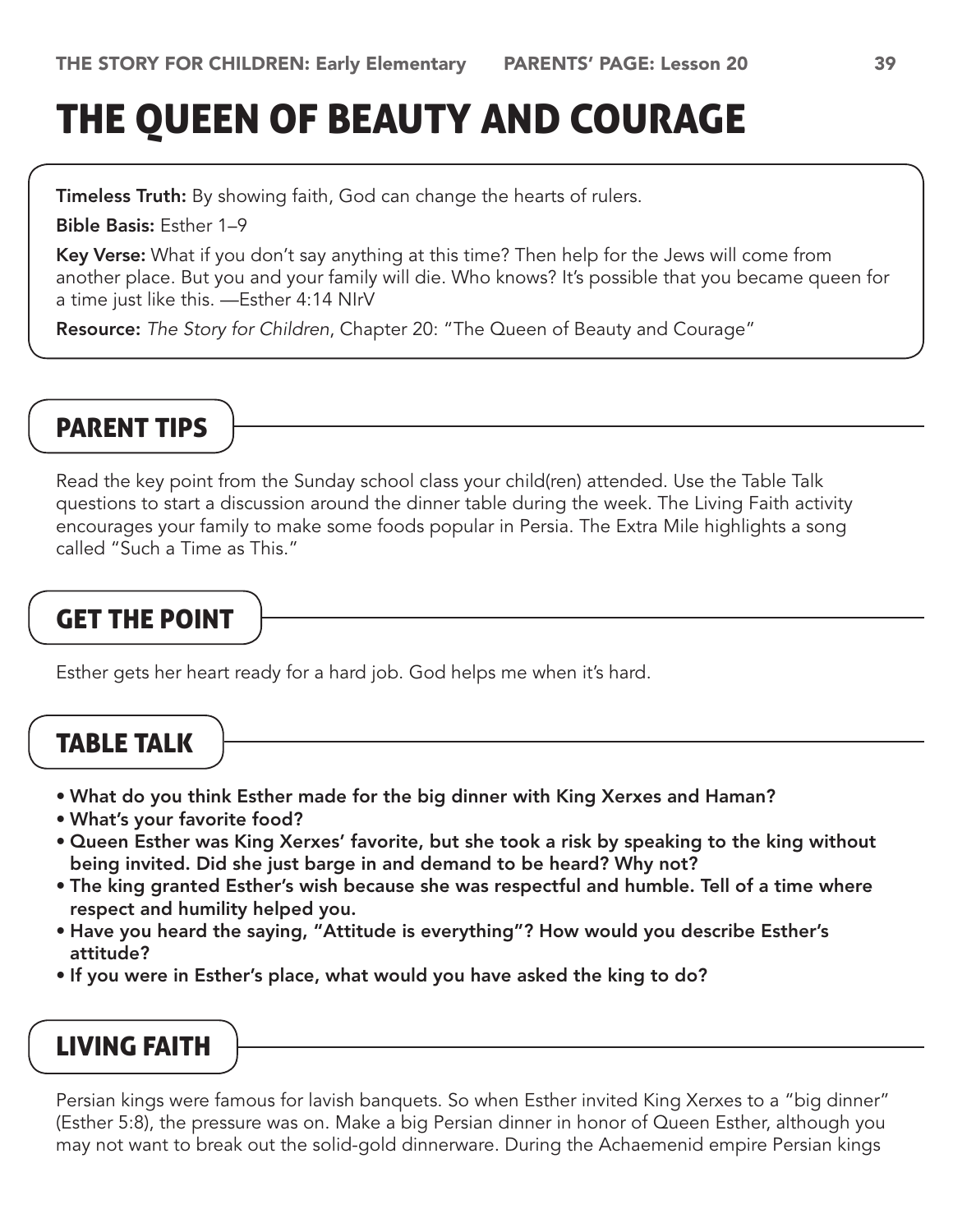could get nearly any food they wanted. Fruit was very common, especially cantaloupe. A spinach salad may be an authentic touch for your meal. Fish was also popular.

Have fun as a family planning out the menu early in the week. Set aside one night when everybody can be together to prepare the big dinner. Try something new. Use an exotic spice. As everybody's working together or when everyone sits down, you can go through some of the "Table Talk" questions. Queen Esther's story is truly remarkable, and Esther is only one of two books in the Bible named for a woman.

For dessert, your family may want to bake Hamantaschen (ha-man-tosh-en), a traditional Jewish cookie made for Purim (see Esther 9:18*–*32), a celebration that honors Esther and Mordecai for saving the Jewish people from extermination. These triangular cookies look a little funny, and the name Hamantaschen means "Haman's ears." But they're fun to make and taste delicious. Look in a cookbook or go online and search for Hamantaschen.

# Extra Mile

One of the most well-known verses from this chapter of *The Story* comes when Mordecai tells Esther that God may have raised her to be queen "for such a time as this" (Esther 4:14).

Go online and search for Wayne Watson's song "For Such a Time As This" and click on http://video.yahoo.com/watch/966307/3739462.

Have a piece of paper and pencil ready as you listen to the song and watch the lyrics scroll across the screen. Ask family members to write down phrases that have special meaning to them. When the song is over, give family members the chance to explain why they chose their specific line from the song. Also ask:

- How does this song relate to Queen Esther's story?
- How is this song meaningful in your life and in your relationship with God?
- How can you "live a mirror of His mercy"?
- What will you do to "change what will be"?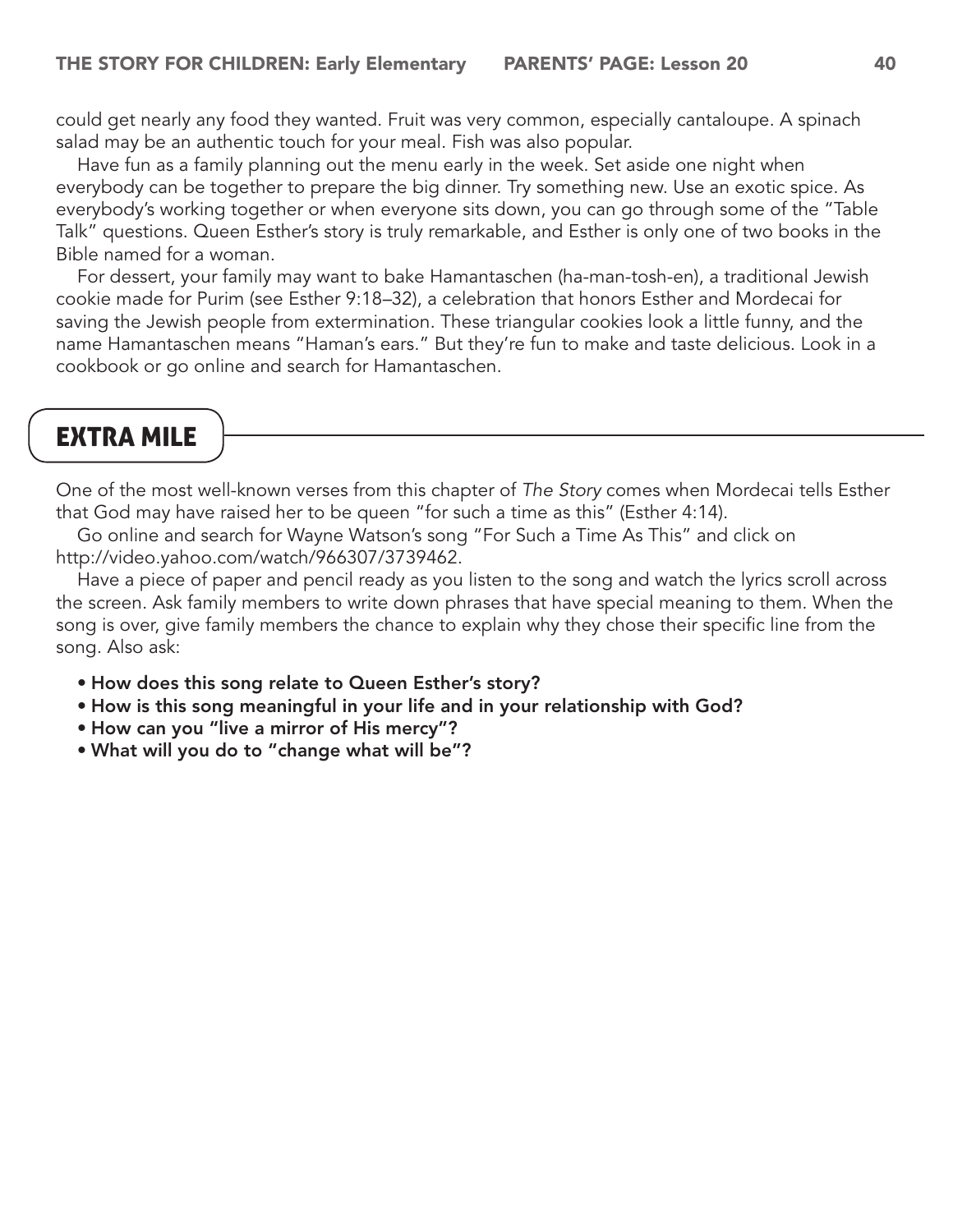# Rebuilding the Walls

**Timeless Truth:** God keeps his covenant with those who love him.

Bible Basis: Ezra 7:1, 7, 10–11; Nehemiah 1:2–6, 11; 4:4–6, 13–23; 8:1–12

Key Verse: Don't be afraid of your enemies. Remember the Lord. He is great and powerful. —Nehemiah 4:14 NIrV

Resource: *The Story for Children*, Chapter 21: "Rebuilding the Walls"

#### Parent Tips

Read the key point from the Sunday school class your child(ren) attended. Use the Table Talk questions to start a discussion around the dinner table during the week. The Living Faith activity takes your family to a Web site to play a classic wall breaker video game. The Extra Mile encourages your family to do something to make God's people safer.

#### Get the Point

Nehemiah was sure of God's power. God is on my side.

#### Table Talk

- When the walls around Jerusalem were completed, the people celebrated. Ezra, the priest, read God's law to them from sunrise to noon (Nehemiah 8:3). Why do you think he did that?
- Do you think the people got bored?
- What's the longest you've ever been in church? What did you do?
- What's the longest that you've listened to somebody talk about God? What do you remember most?
- After Ezra spoke, the people went away and celebrated with great joy, because they now understood God's Word. Why did they react this way?
- Do you react the same way when you hear God's Word? Why?

#### Living Faith

Nehemiah was brilliant in getting all of God's people to work together in rebuilding Jerusalem's wall. By working together, they completed the project in 52 days! Before that, the Jews had languished in their attempts to protect and rebuild Jerusalem. King Cyrus first allowed God's people to return to Jerusalem in 560 B.C. Then the second temple was completed in 516 B.C., but for 70 years the city was vulnerable to attack. In fact, many of the surrounding rulers made sure to keep the Israelites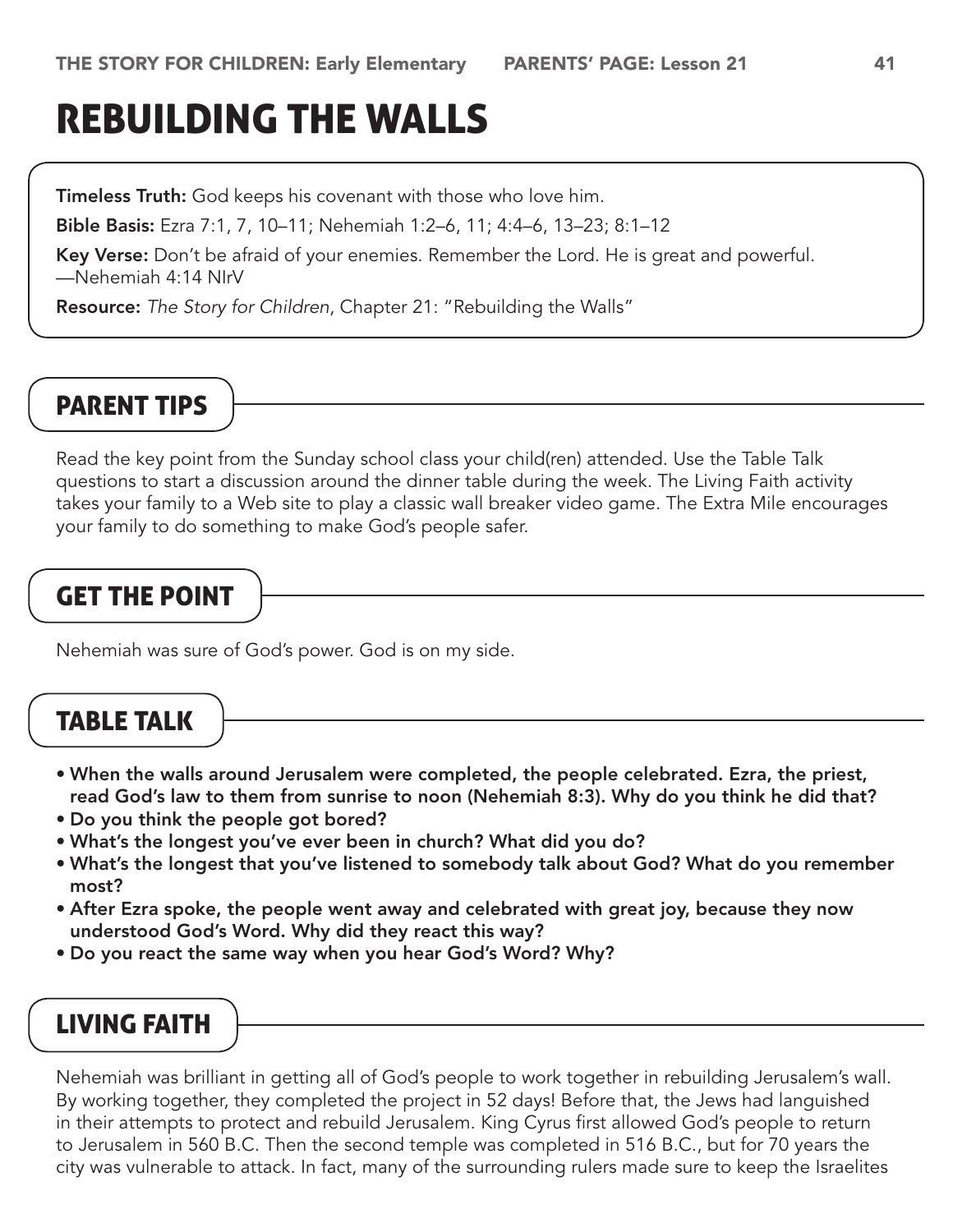weak. But when Nehemiah showed up in 445 B.C., it took just less than two months to secure the walls and give God's people a safe place to live. In all, it took 115 years for God's people to rebuild and fortify Jerusalem.

Have your family pretend to be raiders on Jerusalem by playing a classic wall breaker video game. You can go to www.silvergames.com/game/break-it/ or go to Google and search for "breakout games." See which family member is best at breaking down the walls. Let everybody take a couple of turns and then give a prize to whomever scores the highest.

# Extra Mile

When Nehemiah learned that God's people were having a hard time and that people were making fun of them, he wept. He didn't want God's people to suffer. He wanted them to be safe and protected.

Sit down with your family and brainstorm ideas on what you could do to make God's people safer in your area. Maybe there's a project at your church that needs to get done. You could:

- Help build a walkway at church.
- Paint or mark the handicap spaces more clearly.
- Put up signs to better direct people to classrooms or the sanctuary.
- Volunteer to help care for babies in the nursery.
- Shovel snow off the sidewalk in winter.

There are tons of other ideas. Concentrate on ideas that will keep God's people safe, and then ask the Holy Spirit to guide you to make these ideas a reality. You may need to include another family from church or the whole congregation. Dream big. Nehemiah did, and God helped him accomplish his goal extremely fast.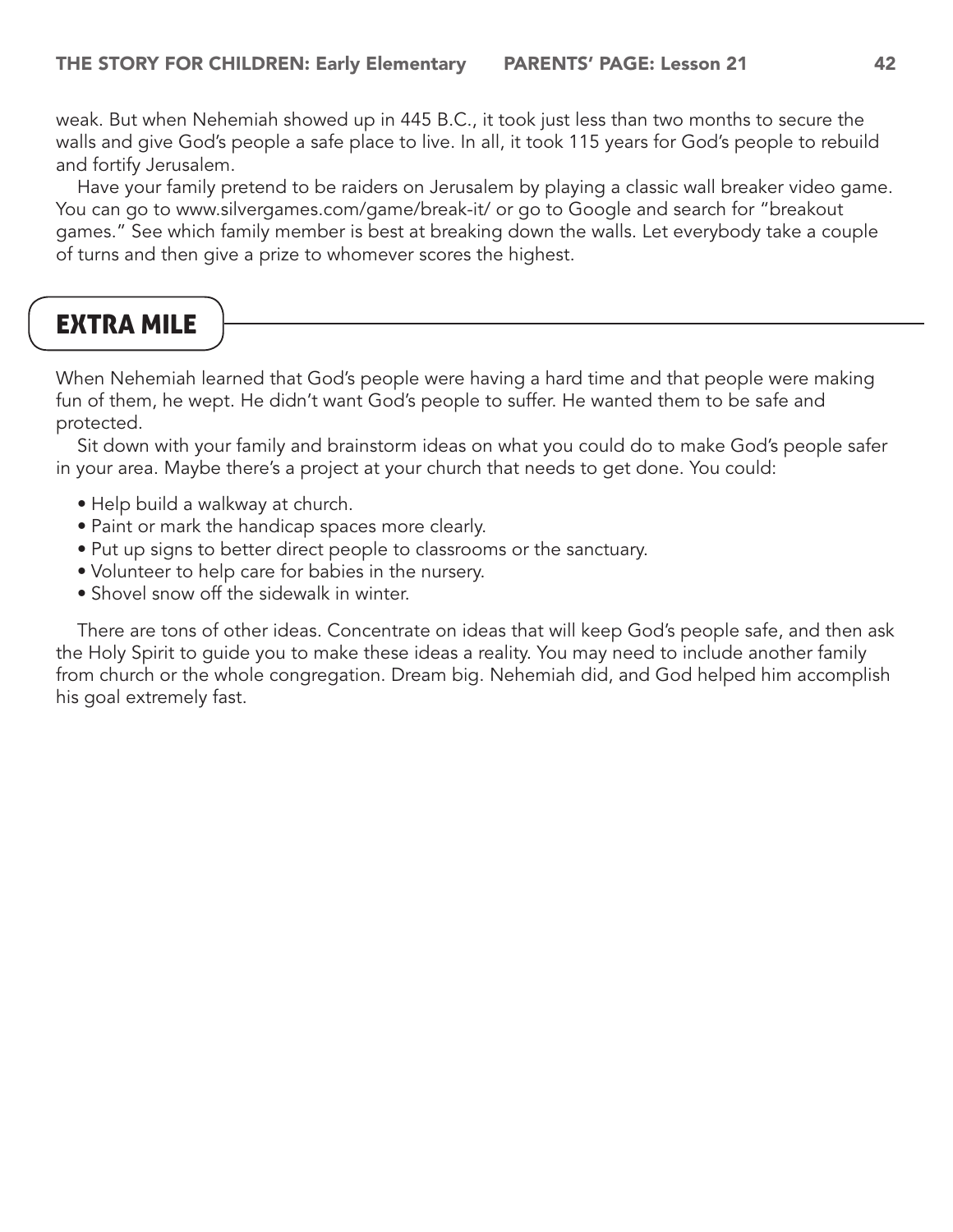# The Birth of the King

**Timeless Truth:** Jesus coming to Earth is God's plan to save mankind.

Bible Basis: John 1:1–18; Luke 1:26–2:20

Key Verse: Today in the town of David a Savior has been born to you. He is Christ the Lord. —Luke 2:11 NIrV

Resource: *The Story for Children*, Chapter 22: "The Birth of a King"

# Parent Tips

Read the key point from the Sunday school class your child(ren) attended. Use the Table Talk questions to start a discussion around the dinner table during the week. The Living Faith activity has your family listen to an upbeat song and spread some Christmas cheer—no matter what the date. The Extra Mile takes your family to a creative video about Christ's birth.

# Get the Point

God sent a Savior for the world. I can believe Jesus is my Savior.

# Table Talk

- God used angels a lot in this chapter of *The Story* to bring his message to people. Angels spoke to Mary, explained things to Joseph, and proclaimed Jesus' birth to the shepherds. What would you say if an angel appeared to you?
- If you saw an angel, you'd probably be scared. That's why the angels always say, "Do not be afraid." After you stopped being scared, what question would you want to ask an angel?
- Why do you think the angels appeared to shepherds instead of powerful, rich people?
- A couple of times in this chapter it says, "Mary kept these things like a secret treasure in her heart." What do you think that means?
- Share with your children "secret treasures in your heart" about them.
- Not a lot is recorded about Jesus' growing-up years. Do you think Jesus was a good kid? Why do you think that?

# Living Faith

Any time is the perfect time to celebrate Jesus Christ's birth. You don't have to wait until Christmas. If Jesus hadn't come to Earth, there would be no forgiveness of sins.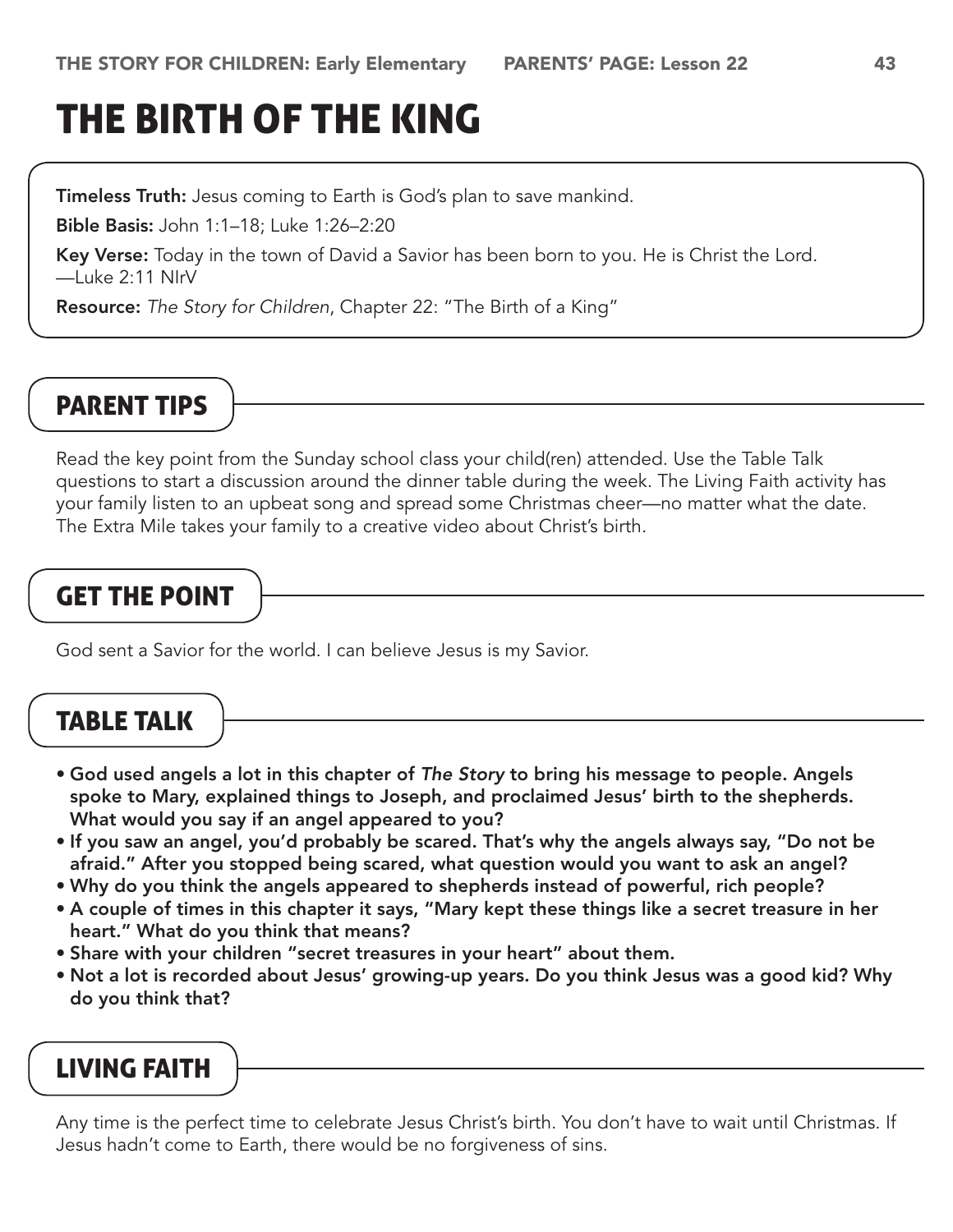Gather your family and watch a video of the Go Fish song "Christmas with a Capital C." You can find two versions on YouTube:

- www.youtube.com/watch?v=IAckfn8yiAQ
- www.youtube.com/watch?v=TEojXQHd1DU

One of the videos shows pictures of the Go Fish band members. The other pictures a house that has its Christmas lights timed to go with the song. They're both pretty short, so your family could watch each one as you listen to the song's powerful lyrics.

Society is trying to push out the miracle of Christ's birth from the holidays. But like the song says, "Jesus came down to take the punishment for me. He did it for you, too, so maybe you can see why it's called Christmas."

Fight the trend of taking Christ out of Christmas by putting Christ in everyday. Think of somebody you know who could use a dose of cheer. As a family pick out a present that costs less than \$10. Wrap it and give it to them. Let them know that Jesus has given you so much that you want to give a little away, too. Jesus' love can't be contained! And when Christmas comes around this year, make sure that everybody around you knows that Jesus loves them.

#### Extra Mile

Jesus' birth is one of the most highly talked about historical events. Watch this surprising video on Christ's birth: www.creativepastors.com/product\_1764?stream=Upside\_Down\_MPEG1.

The video begins with a person who doubts the miracle of Jesus' birth. But once Jesus changes his heart and gives him hope, the same text is read upside down. The truth is Jesus turns our lives upside down. Instead of being selfish, we become selfless. Instead of wanting earthly treasures, we lay up treasures in heaven. After watching the video, have family members talk about one difference that Jesus has made in their lives.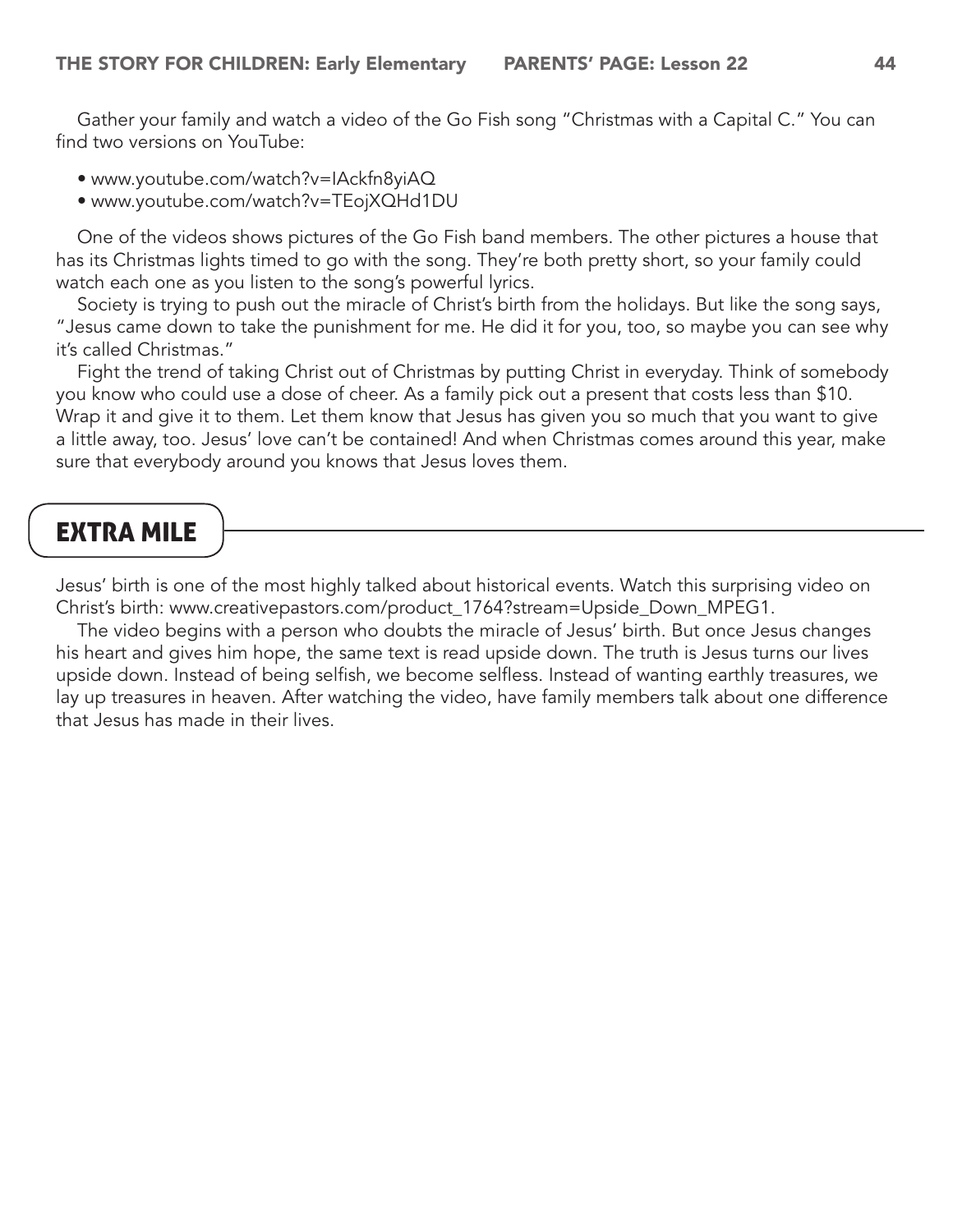# Jesus' Ministry Begins

Timeless Truth: Jesus did not come to condemn the world, but to save it.

Bible Basis: Matthew 3:1–17; 4:1–11; 4:24–25; Mark 1:31–2:12; 3:9–15; Luke 8:1–3; John 1:19–34

Key Verse: People brought to him all who were ill with different kinds of sicknesses ... Jesus healed all of them. —Matthew 4:24 NIrV

Resource: *The Story for Children*, Chapter 23: "Jesus' Ministry Begins"

#### Parent Tips

Read the key point from the Sunday school class your child(ren) attended. Use the Table Talk questions to start a discussion around the dinner table during the week. The Living Faith activity lets your family do a fun experiment with water as you remember Jesus' first miracle. The Extra Mile takes your family to a video about helping somebody in need.

#### Get the Point

Jesus shows people the power of God. I can look for God's power in my life.

### Table Talk

- John the Baptist prepared the way for the Lord Jesus Christ. He told people that the kingdom of heaven was coming. Some people believed him, but others thought he was weird because he wore camel-hair clothes and ate bugs. What would you think if somebody like that told you the Lord was coming?
- Have you ever eaten a bug? If not, what's the strangest thing you've eaten?
- John the Baptist was also Jesus' cousin. Do you have any funny family members?
- When John baptized Jesus, a voice from heaven said, "This is my Son, and I love him. I am very pleased with him." How does it feel when your parents say those words about you?
- What are some things you can do to please your parents?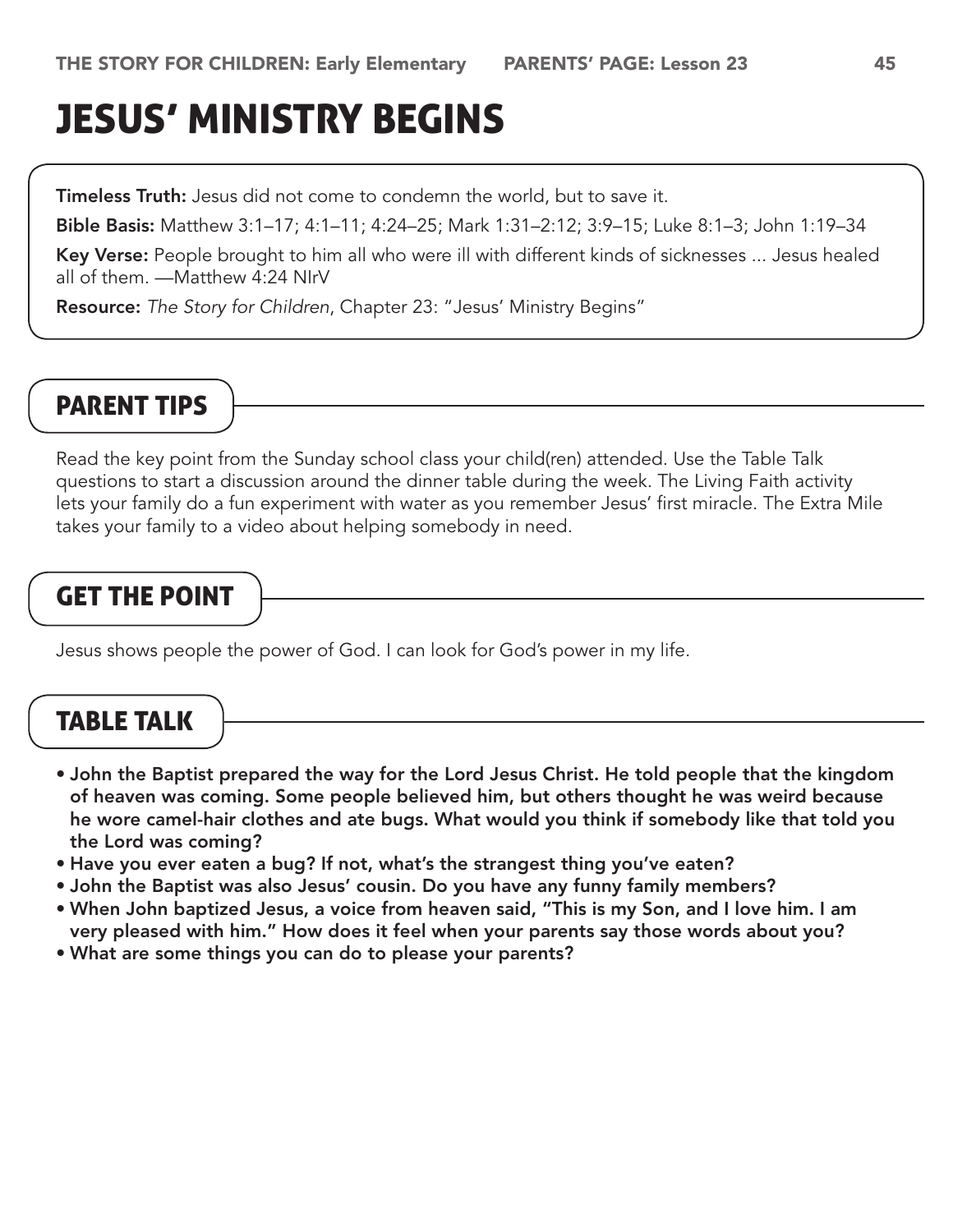## Living Faith

Jesus seemed a bit reluctant to perform his first miracle at the wedding feast. But he turned the water into wine because his mom asked. Do you think Jesus did this at home because the fact that he could do it didn't seem to surprise his mother? Talk about what it must've been like to grow up in the same house with Jesus as you prepare for a fun experiment. You won't be turning water into wine, but you can add a jolt of color to this clear liquid.

You'll need to gather a clear glass or clear plastic cup, water, cooking oil, food coloring, and a pencil. Fill the glass about two-thirds full with water. Now pour a little cooking oil into the glass so it creates a thin layer of oil on top of the water. Add a few drops of food coloring. What happens?

The food coloring should sit on top of the oil in a little glob. Have fun by dropping in other colors of food coloring. Now gently poke the pencil into one of the blobs of food coloring. Watch color streak into the glass. Poke all of the different colors. At the end, gently swirl the glass and see what happens. As you carefully clean up, ask these questions about miracles:

- Jesus did many miracles. Name a few. Do you think those same miracles still happen today?
- If you could've witnessed any of Jesus' miracles, which one would it have been?
- What does it tell you about Jesus that his first miracle happened at a wedding?

#### Extra Mile

One of the neatest events in this chapter of *The Story* occurred when the paralyzed man's friends lowered him through the roof so Jesus could heal him. For a modern-day story with a similar message, watch "The Home Run" video at www.tangle.com/view\_video.php?viewkey=569d94ed841 55a658623.

- Why did the two players decide to help the injured girl?
- Do you think the injured girl would've scored without their help?
- Do you think the players did the right thing by helping, even though it made their team lose the game?
- What's your favorite part of this video?
- Why do you think everybody got so emotional?
- Do you think the friends of the paralyzed man got emotional and started jumping around on the roof of the house when their friend was healed?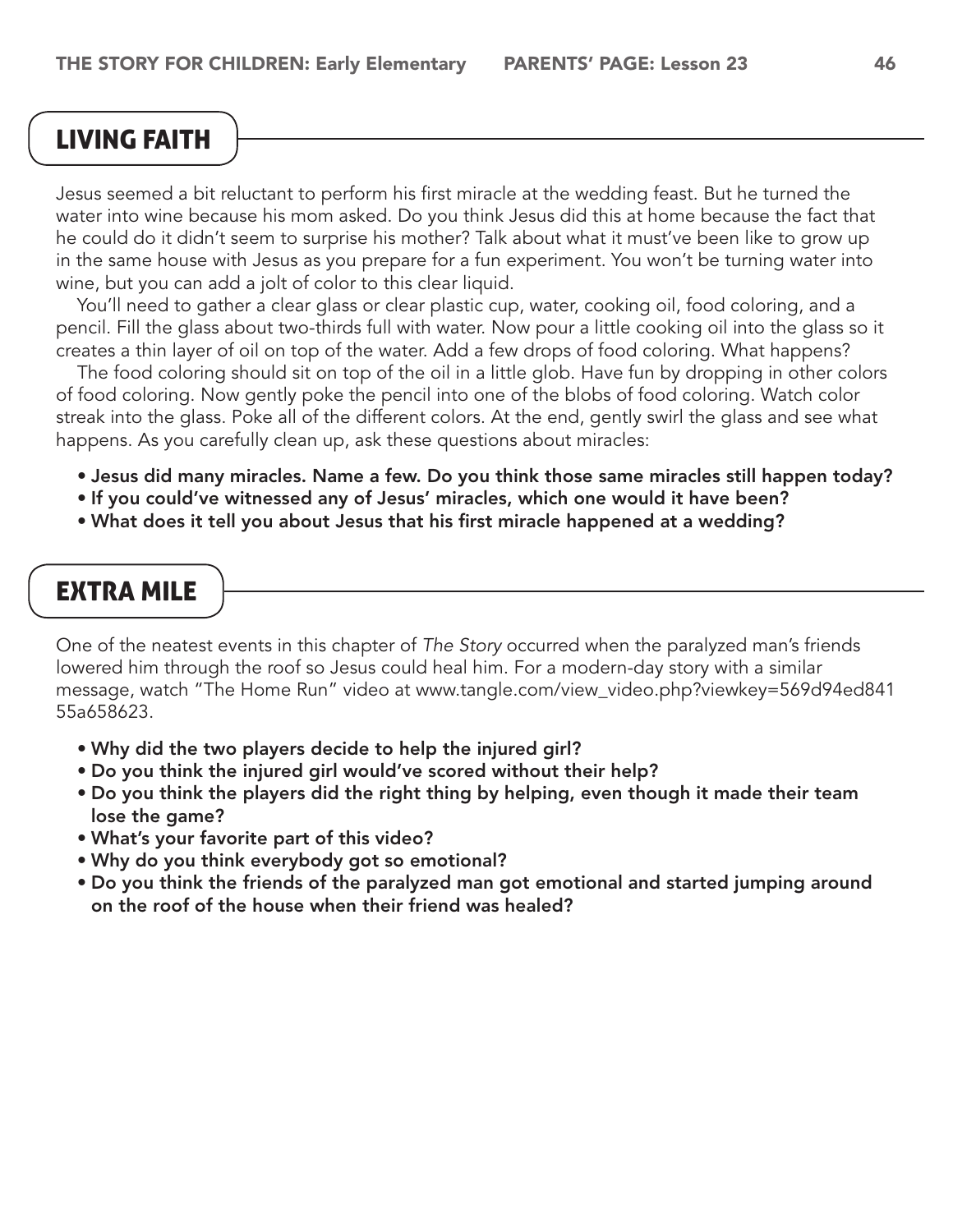# No Ordinary Man

**Timeless Truth:** Jesus' teachings have earthly benefits and heavenly rewards.

Bible Basis: Matthew 5:2–12; 6:5–15; 14:22–32; Mark 4:30–34, 35–41; 6:30–44; Luke 10:25–37; 15:1–7; John 6:66–71

Key Verse: We believe and know that you are the Holy One of God. —John 6:69 NIrV

Resource: *The Story for Children*, Chapter 24: "No Ordinary Man"

# Parent Tips

Read the key point from the Sunday school class your child(ren) attended. Use the Table Talk questions to start a discussion around the dinner table during the week. The Living Faith activity encourages your family to plan a picnic, whether you eat outdoors or inside. The Extra Mile takes your family to a Web site where you can watch a modern twist on Jesus' parables.

# Get the Point

Jesus teaches his friends and the crowds. I can learn from God.

# Table Talk

- God doesn't like show-offs. In Jesus' time, some people made a big show about how spiritual they were. They'd go outside and make a huge fuss that they were praying. Jesus told his followers to act differently. He taught them to pray in a quiet place. Where do you like to pray? Do you pray at a certain time of day?
- The Bible says God "knows what you need before you even ask him." How can he know that? Since he already knows, why do you need to pray?
- When Jesus teaches us to pray, he says to forgive others for the bad things they do to us, just like God forgives us. Is it hard to forgive others? Who are some people you've forgiven recently? Is there anyone you need to forgive right now?
- One of the coolest things Jesus did was walk on the water. What do you think that would be like?
- Peter tried to walk on the water, but took his eyes off Jesus and went for a swim instead. What's your favorite part about swimming?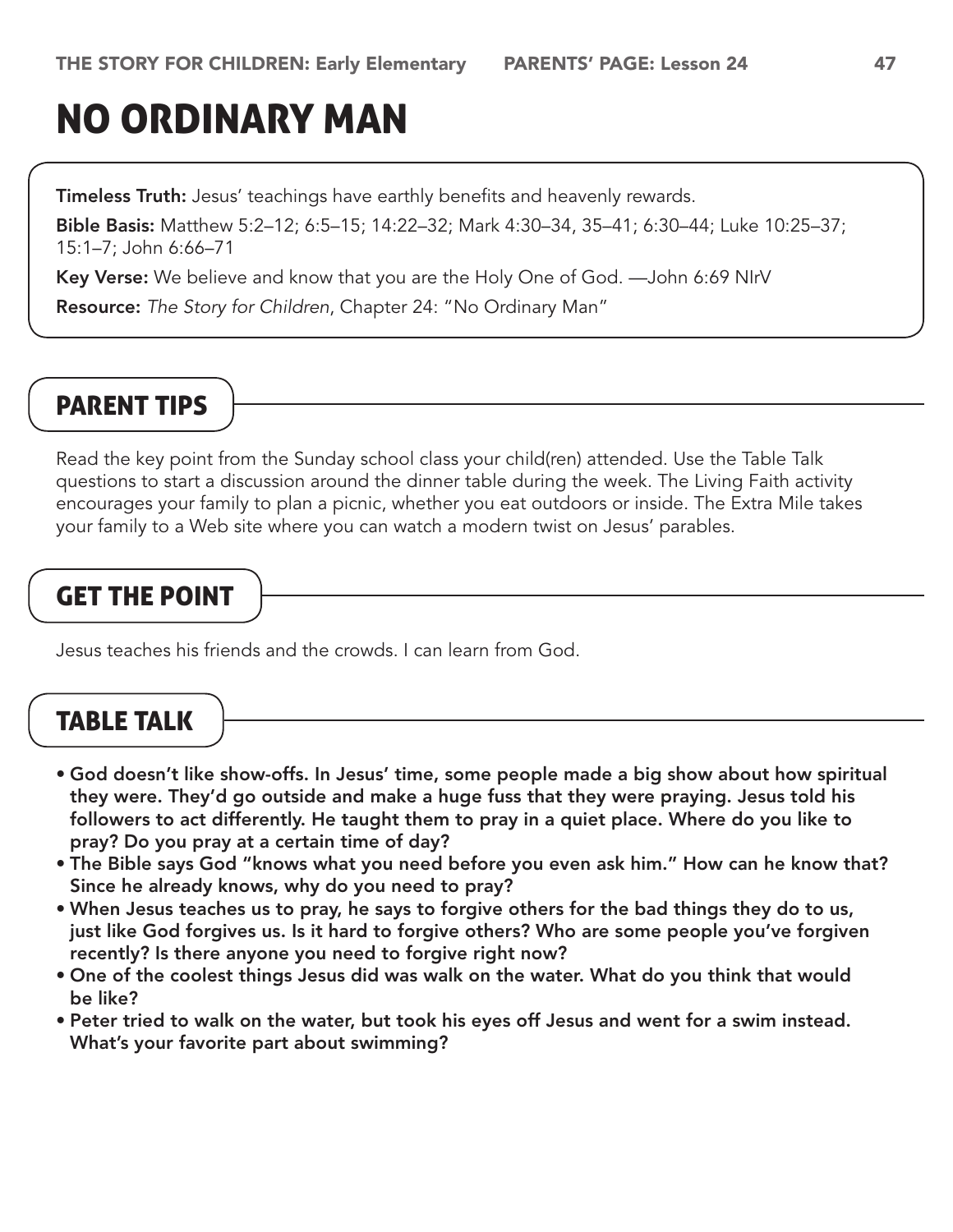# Living Faith

Jesus feeding the 5,000 is the only miracle retold in all four gospels. When a young boy's lunch was multiplied to feed a multitude, it showed God's power and taught a powerful lesson about his provision. This week, bring your family together for a picnic to remember Jesus' huge impromptu picnic. Have family members choose their favorite foods to include or make a meal that's reminiscent of what happened on that mountainside. Maybe you can buy packages of flavored tuna and a loaf of French bread. Juice boxes or bottles of water work well, because they don't spill easily. If it's warm enough, eat outside at a park or in your backyard. If the weather's cold, move your picnic indoors. Lay out a blanket in the living room and talk about Jesus' miracle.

- Did you know Jesus actually fed way more than 5,000 people? Back then only the men were counted. When you include women and children that number may double. Does that make this miracle more impressive? Why?
- Do you find it interesting that there were 12 baskets of leftover food? Why didn't Jesus make just enough food for everybody?
- What do you think the little boy thought when he gave up his lunch? Do you think he had any idea that Jesus was going to use it to feed everybody?
- What does this miracle teach you about God's power?

### Extra Mile

Jesus used stories in about one-third of all of his teachings. That means one out of every three times that Jesus taught he used a parable.

#### Why do you think Jesus used stories so often?

Stories are still a powerful and meaningful way to explain God's truth. But today a lot of stories are told in movies. Watch one of Jesus' parables told in a modern way at: http://modernparable.com. You can also search for "Modern Parables" and click on the link.

When you get to the Web site, click on "Try a Lesson" and watch a modern twist on Jesus' parable of the hidden treasure found in Matthew 13:44. After watching the short film, click on "Go to Lesson 2: Living the Parable" where you'll hear a current application of the parable. In all, the two videos last less than 20 minutes.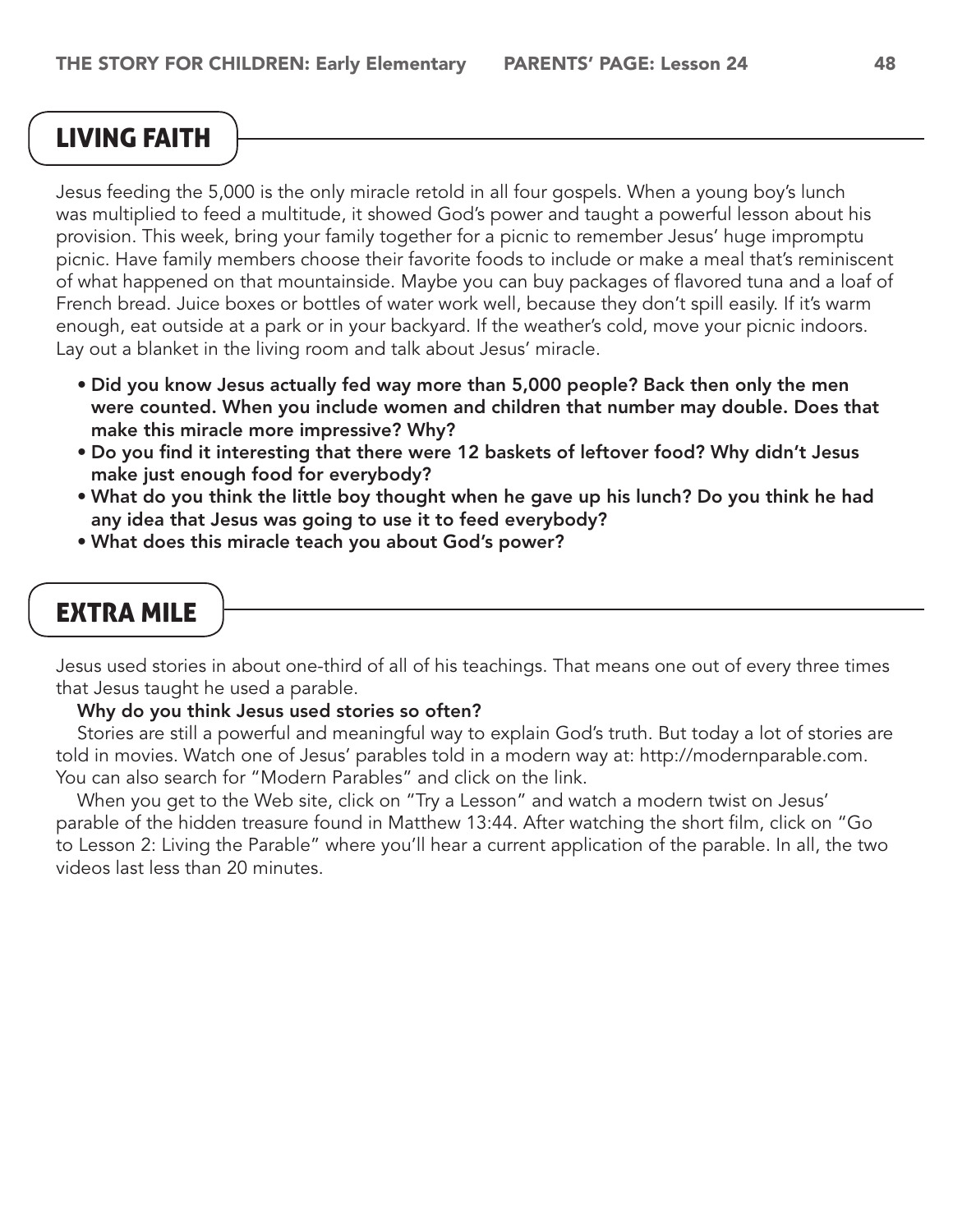# Jesus, the Son Of God

**Timeless Truth:** Jesus is the promised Messiah.

Bible Basis: Matthew 19:13–15; Mark 10:13–16; Luke 18:15–17

Key Verse: Jesus said, "Let the little children come to me. Don't keep them away. The kingdom of heaven belongs to people like them." Matthew 19:14 NIrV

Resource: *The Story for Children,* Chapter 25: Jesus, the Son of God

#### Parent Tips

Read the key point from the Sunday school class your child(ren) attended. Use the Table Talk questions to start a discussion around the dinner table during the week. The Living Faith encourages your family to think about Jesus' claim that he was God. Theologian C.S. Lewis helps you out. The Extra Mile has your family watch a couple of videos about Jesus' triumphal entry into Jerusalem.

#### Get the Point

Jesus, the Son of God, told the children to come to him. I am important to Jesus.

#### Table Talk

- Jesus loves children. In this chapter of *The Story*, the disciples try to keep little children from coming to Jesus. Jesus got angry and said, "Let the little children come to me." How does that make you feel?
- Do you think Jesus understands what it's like to be a child? Why?
- Jesus said, "Anyone who will not receive God's kingdom like a little child will never enter it." What do you think that means?
- What part do you like best about Jesus?
- What's your favorite story about Jesus so far?

#### Living Faith

In this chapter of *The Story*, Jesus makes it very clear that he is God's Son and the Messiah who's come to save people from their sins. Some people didn't like his teachings and walked away from him. The same thing happens today as people wrestle with what Jesus said. History records the fact that Jesus walked the Earth and taught many people. But Jesus said he was God, and that causes a dilemma for people—or as C.S. Lewis might say a "trilemma," as they decide if they think Jesus was a liar, lunatic, or Lord. Figuring out what you think about Jesus is the most important decision you'll ever make.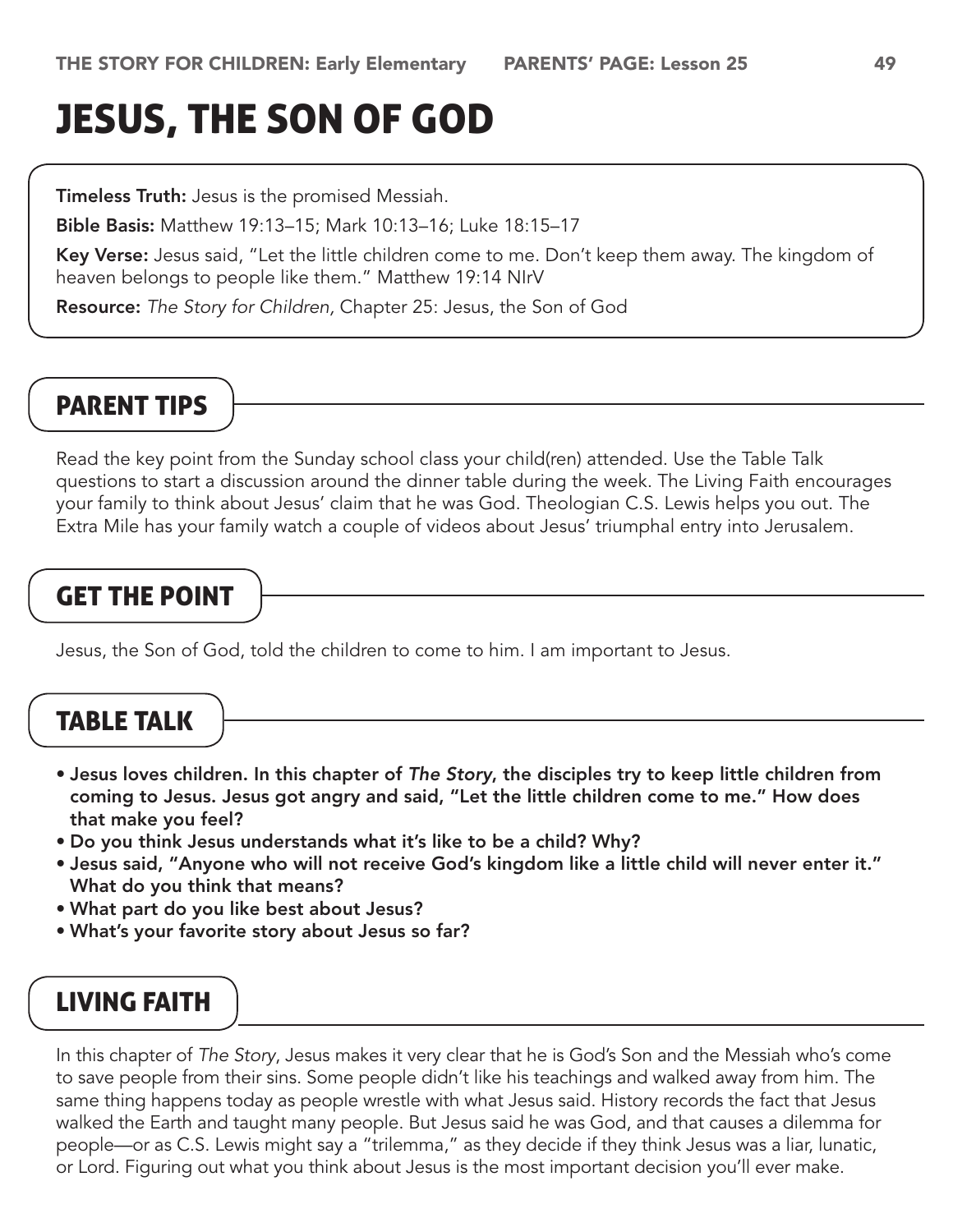C.S. Lewis is best known for writing *The Lion, the Witch and the Wardrobe* and all of *The Chronicles of Narnia*, but he also wrote some great books about theology, including *Mere Christianity*. In that book he writes: "I am trying here to prevent anyone saying the really foolish thing that people often say about Him: 'I'm ready to accept Jesus as a great moral teacher, but I don't accept His claim to be God.' That is the one thing we must not say. A man who was merely a man and said the sort of things Jesus said would not be a great moral teacher. He would either be a lunatic—on the level with the man who says he is a poached egg—or else he would be the Devil of Hell. You must make your choice. Either this man was, and is, the Son of God: or else a madman or something worse. You can shut Him up for a fool, you can spit at Him and kill Him as a demon; or you can fall at His feet and call Him Lord and God. But let us not come with any patronizing nonsense about His being a great human teacher. He has not left that open to us. He did not intend to."

After reading the above excerpt from *Mere Christianity*, discuss it as a family.

- What do you like best about Lewis' thinking?
- Why is this argument so effective?
- What do you think people who aren't Jesus followers would think about these statement?

# Extra Mile

A parent's blessing was an important part of Jewish culture throughout the Bible. One of the most famous blessings in the Bible is when Jacob steals his father Isaac's blessing from Esau. Spend time this week speaking a blessing out loud over each of your children every day. You may want to use a blessing from Scripture to pray over your children. As you bless your child, place your hand on his or her head or shoulder. If this is a new activity for your family, you and your children may find this a little awkward or uncomfortable at first. As you keep doing this, you may find your entire family looks forward to this part of your day. Blessings from grandparents and other family members can also be powerful.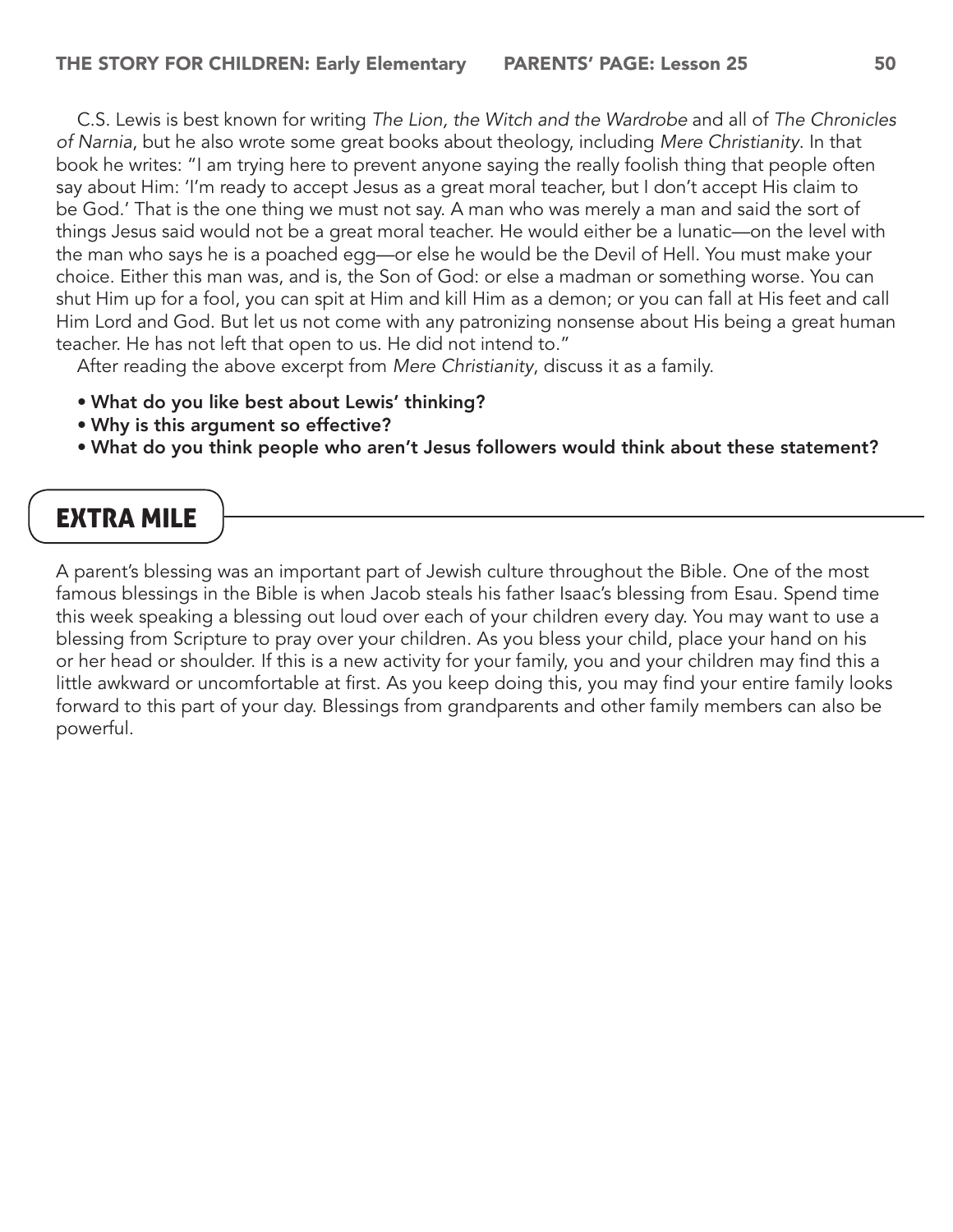# The Hour Of Darkness

**Timeless Truth:** God gives eternal life to those who know Jesus Christ.

Bible Basis: Matthew 26:26–28, 33–35; 27:46–49; Luke 22:51–62; 23:32–45; John 13:21–30; 14:1–15; 18:4–10; 19:30

Key Verse: Do not let your hearts be troubled. Trust in God. Trust in me also. - John 14:1 NIrV

Resource: *The Story for Children*, Chapter 26: "The Hour of Darkness"

## Parent Tips

Read the key point from the Sunday school class your child(ren) attended. Use the Table Talk questions to start a discussion around the dinner table during the week. The Living Faith activity guides family members to wash each other's feet. The Extra Mile shows your family a couple of videos set to Chris Tomlin's song "Jesus Messiah."

# Get the Point

Jesus died for our sins so we can be with him forever. I can accept his love.

#### Table Talk

- If you didn't know how it was going to turn out, this would be the saddest chapter of *The Story*. A lot of terrible things happened to Jesus. He was arrested, his friends let him down, and he was beaten and killed. When Jesus asked his disciples to pray for him, they fell asleep instead. Talk about a time that your friends let you down.
- Why is it so hard to stay awake sometimes when you're praying at night?
- How do you think the disciples could've encouraged each other to stay awake—would pinching each other have worked?
- After all the miracles they'd seen, why did the disciples abandon Jesus? Don't you think they would've had more faith?
- Will Jesus ever let you down? Why?

## Living Faith

In a poignant act of service, Jesus washes the disciples' feet at the Last Supper. He was the ultimate leader and the ultimate servant. As parents, display that same kind of servant leadership by washing your children's feet. You'll need a basin of warm water and a towel. The idea isn't to scrub and clean the person's feet. You just need to gently bathe the feet with water and dry them with a towel. As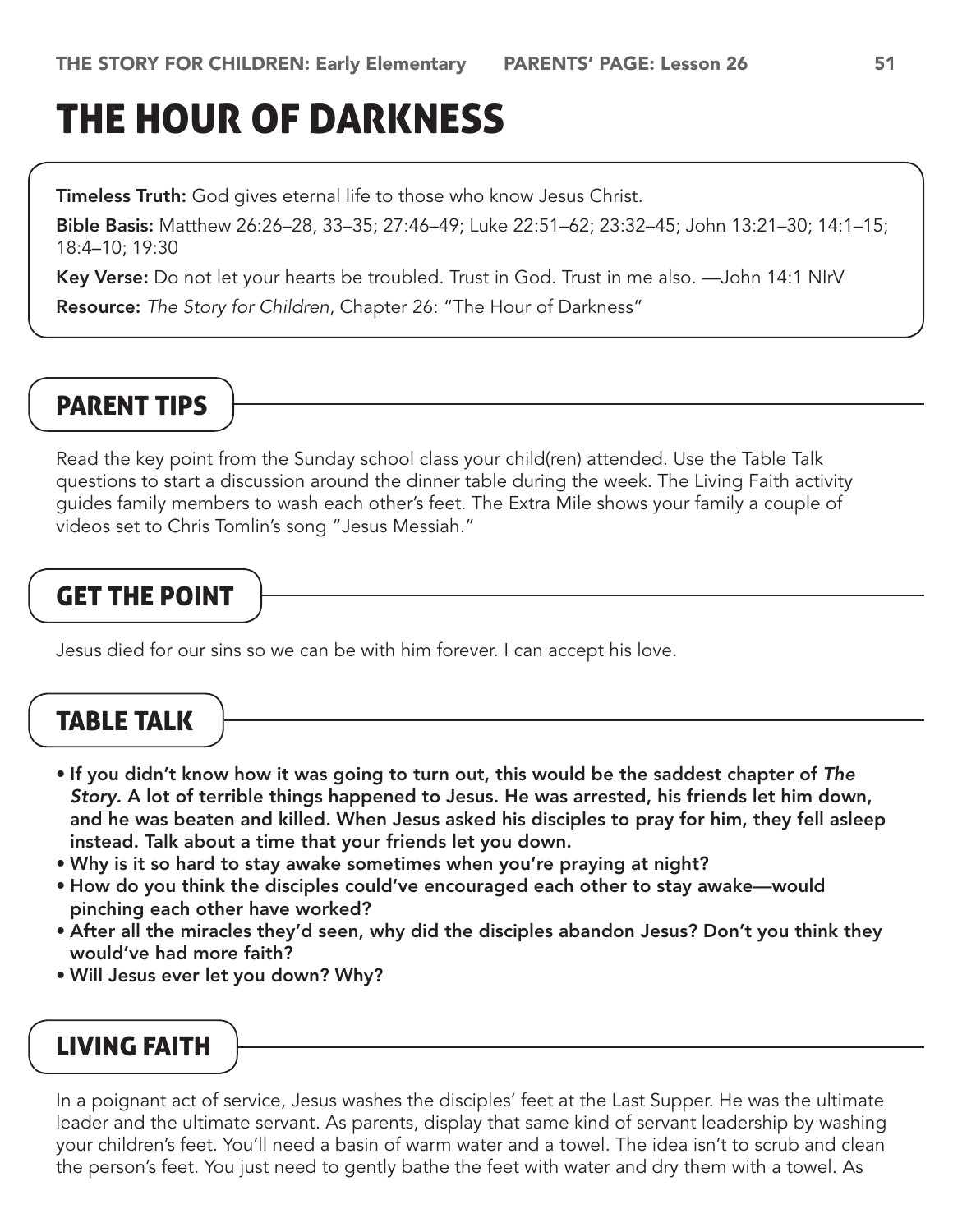you wash their feet, tell your children the way you want to serve them (i.e. by providing food and a place to live, by showing them how to serve Jesus, by encouraging them to be their best).

After you've washed your children's feet, give them the opportunity to wash yours. If they want to, your children can let you know how they want to serve you.

When you've cleaned up from the foot washing, put on a video or some music and have family members give each other foot rubs. A good-smelling lotion can make this even more enjoyable. Be wary of family members with ticklish feet—they tend to kick when they're rubbed.

You can add to this experience by reading John 13:1–16 and by asking these questions:

- What most surprises you about Jesus washing his disciples' feet?
- Do you think it was hard for Jesus to wash Judas' feet, knowing that Judas would soon betray him?
- Do you think it's important for leaders to show they love and care for the people they're leading?
- What are some other ways that Jesus showed the disciples that he loved them?

## Extra Mile

Chris Tomlin's song "Jesus Messiah" has a beautiful message that goes along with this chapter of *The Story*. Watch one or both of these videos on YouTube:

- "Chris Tomlin-Jesus Messiah" is better for younger children and can be found at www.youtube. com/watch?v=rlBAf\_SKwPQ&feature
- "Easter-Jesus Messiah-Chris Tomlin" features more graphic images and a strong message at www.youtube.com/watch?v=pcSnYTjHmiY&feature

After you've watched one or both videos, talk about the parts of each video that you liked the best. What lyrics from the song impacted you?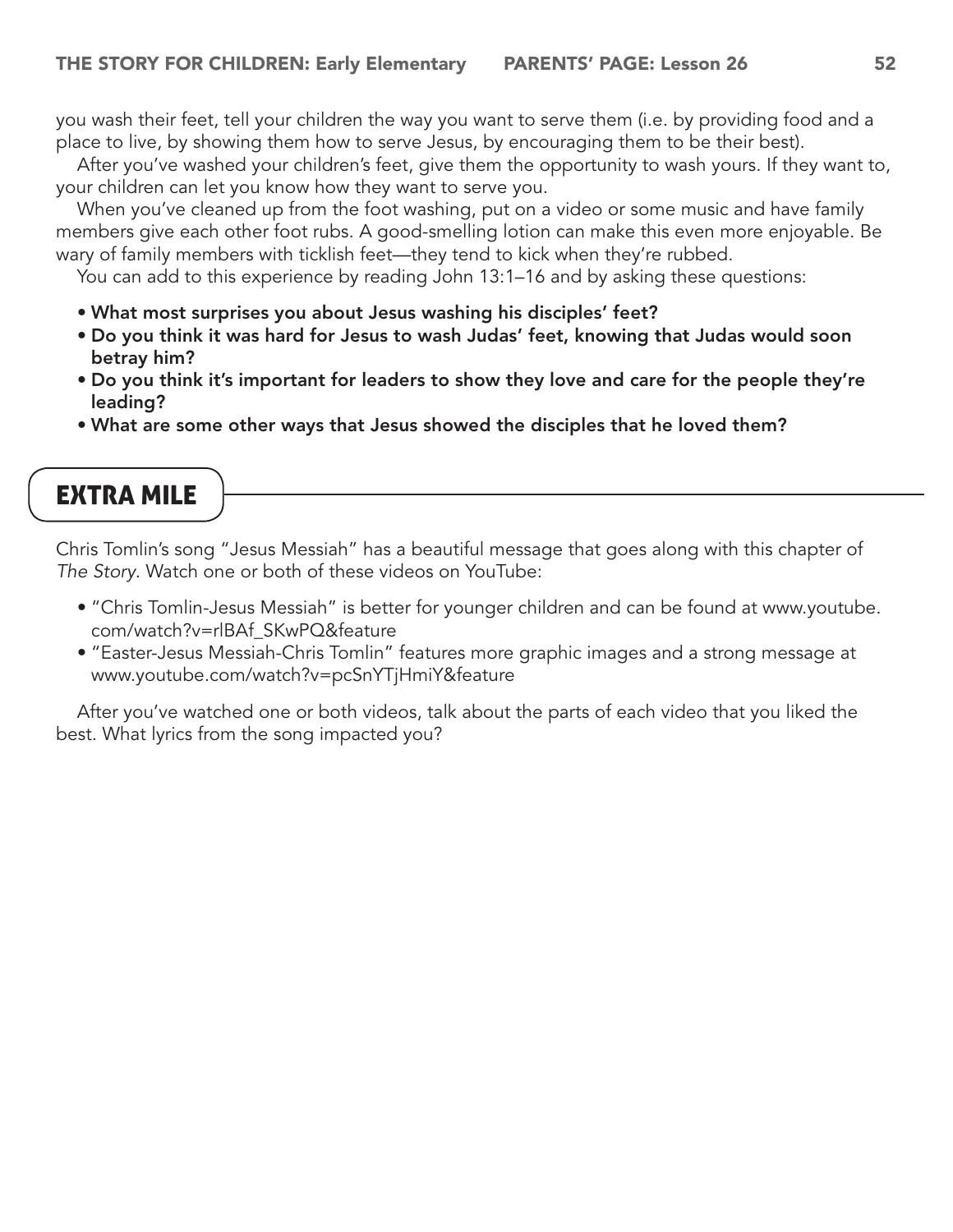# The Resurrection

**Timeless Truth:** Jesus fulfilled the prophecies by rising from the dead. Bible Basis: Matthew 28:2–8, 16–20; Luke 24:36–49; John 20:1–6 Key Verse: He is not here! He has risen, just as he said he would. —Matthew 28:6 NIrV Resource: *The Story for Children*, Chapter 27: "The Resurrection"

# Parent Tips

Read the key point from the Sunday school class your child(ren) attended. Use the Table Talk questions to start a discussion around the dinner table during the week. The Living Faith activity shows your family how to bake some special rolls. The Extra Mile has your family watch a couple of videos set to Carman's classic song "The Champion."

# Get the Point

God raised Jesus from the dead. God gives me new life, too.

## Table Talk

- Imagine showing up to Jesus' tomb and finding it empty with an angel sitting on top of the stone. What would you have done? Would you have been scared like the soldiers?
- The angel reminded the women that Jesus said he'd rise from the dead—and he did. Jesus always does what he says. What are some of Jesus' other promises?
- Have you ever gone from being really sad to super happy? That's what happened to the women who found the empty tomb. Tell your story.
- When the women told the disciples Jesus had risen, two of them—John and Peter—ran to it. Why do you think the rest of them didn't go, too?
- Why is the empty tomb such great news to Jesus' followers back then and today?

# Living Faith

When the stone rolled away, the tomb was empty. Jesus had risen! Make some empty tomb rolls to celebrate Jesus' resurrection. You'll need a tube of prepackaged crescent rolls, jumbo marshmallows, butter, cinnamon, and sugar. These rolls make a great breakfast treat or add a sweet taste to dinner.

Get all the ingredients together and gather your family. Have somebody separate the dough into triangles. Overlap two of the triangles and roll them out, so they stick together. Brush a little butter on the dough and sprinkle with cinnamon and sugar. Place a marshmallow inside the dough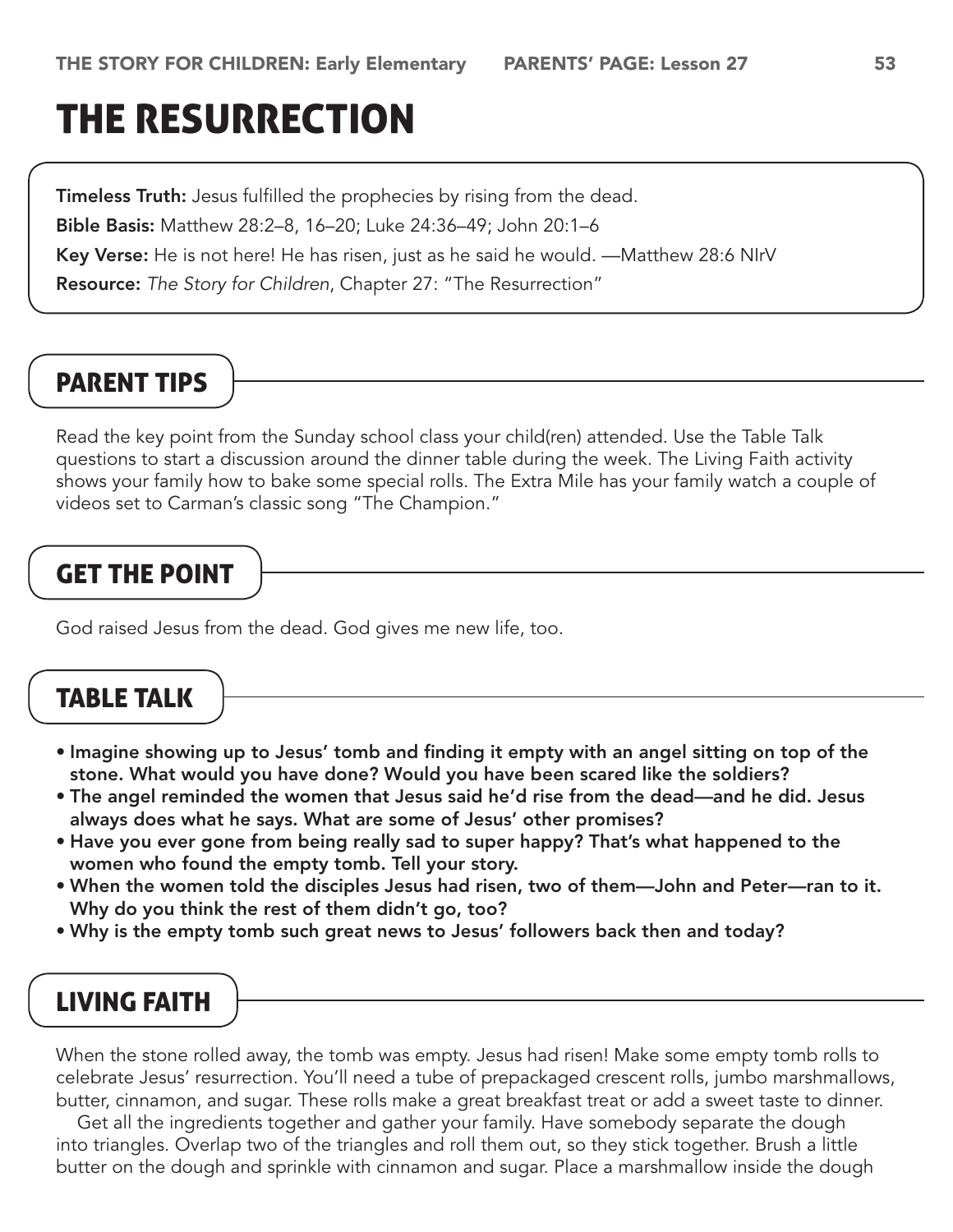and pinch all the ends together to cover it. It's important that the dough completely covers the marshmallow, so it's totally enclosed as in a tomb. Follow these same steps with all the dough. Bake the rolls according to the directions on the package. Allow to cool. When you bite into these golden brown tombs, they're now empty—just like Jesus' tomb on Easter morning! Praise God for raising Jesus from the dead.

# Extra Mile

Jesus rising from the dead may be the most history-altering event ever recorded. When Christ defeated death, he also defeated the devil's schemes that started back in the Garden of Eden. By eating the fruit, Adam and Eve created a separation between humans and God. Satan doesn't want us to have a relationship with our heavenly Father. Jesus' perfect life, death, and resurrection make it possible for us to know God intimately again.

Watch these videos that re-enact what this epic battle between God and Satan may have looked like. Both are based on Carman's song, "The Champion."

- "Christian Music Video The Champion" at YouTube shows children at a church: www.youtube. com/watch?v=t1ogO4tW2ck&feature
- "The Champion by Carman" at Tangle uses three songs to show Jesus' victory: www.tangle. com/view\_video.php?viewkey=86400c494db7091e402b

After you've watched one or both videos, talk about what it's like to know God personally. Jesus' resurrection dealt the ultimate blow to Satan, but the devil still tries to trap us in sin and make us forget Jesus' sacrifice. Commit as a family to live a victorious life with Jesus.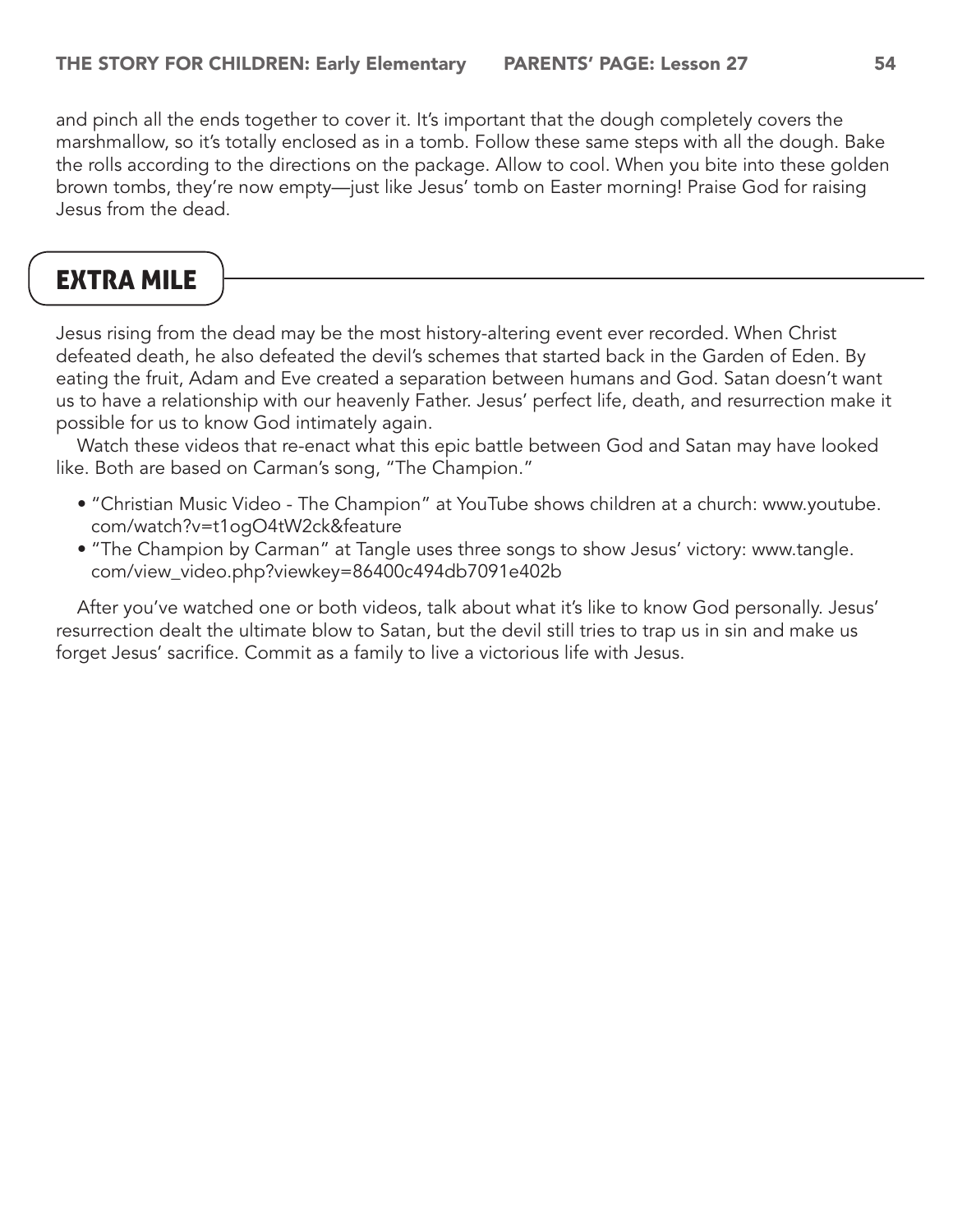# New Beginnings

**Timeless Truth:** The Holy Spirit helps God's people to spread Jesus' love.

Bible Basis: Acts 1:2–11; 2:1–6, 23–24, 32–33, 42–47; 8:4–8; 9:1–9, 17–19

Key Verse: All of them were filled with the Holy Spirit. They began to speak in languages they had not known. The Spirit gave them the ability to do this. —Acts 2:4 NIrV

Resource: *The Story for Children*, Chapter 28: "New Beginnings"

## Parent Tips

Read the key point from the Sunday school class your child(ren) attended. Use the Table Talk questions to start a discussion around the dinner table during the week. The Living Faith activity encourages your family to plan a garage sale to benefit people who are struggling in your church. The Extra Mile introduces your family to Team Hoyt who epitomize sacrifice and love.

# Get the Point

God gives his people the Holy Spirit. The Holy Spirit can live inside me.

#### Table Talk

- When the disciples preached about Jesus and people saw the truth, the believers started eating and praying together. The Bible says they shared everything. Do you think this was hard for Jesus' followers?
- What would be the hardest thing for you to share?
- Why did the early Christians help each other out so much?
- Do you think Christians still look for ways to share with each other?
- This chapter of *The Story* says Jesus' followers had hearts that were glad and honest and true. How do you think they showed that?
- Talk a little about being glad, honest, and true. If you could always live that way, how do you think people would look at you?

# Living Faith

The early church cared and provided for each other. That's an example we can follow today. All churches have families that need a hand. To help your church body, have family members go through their rooms to find items to sell. If you want to take this idea to the next level, coordinate with your church. Encourage your congregation to bring donated items to the church or your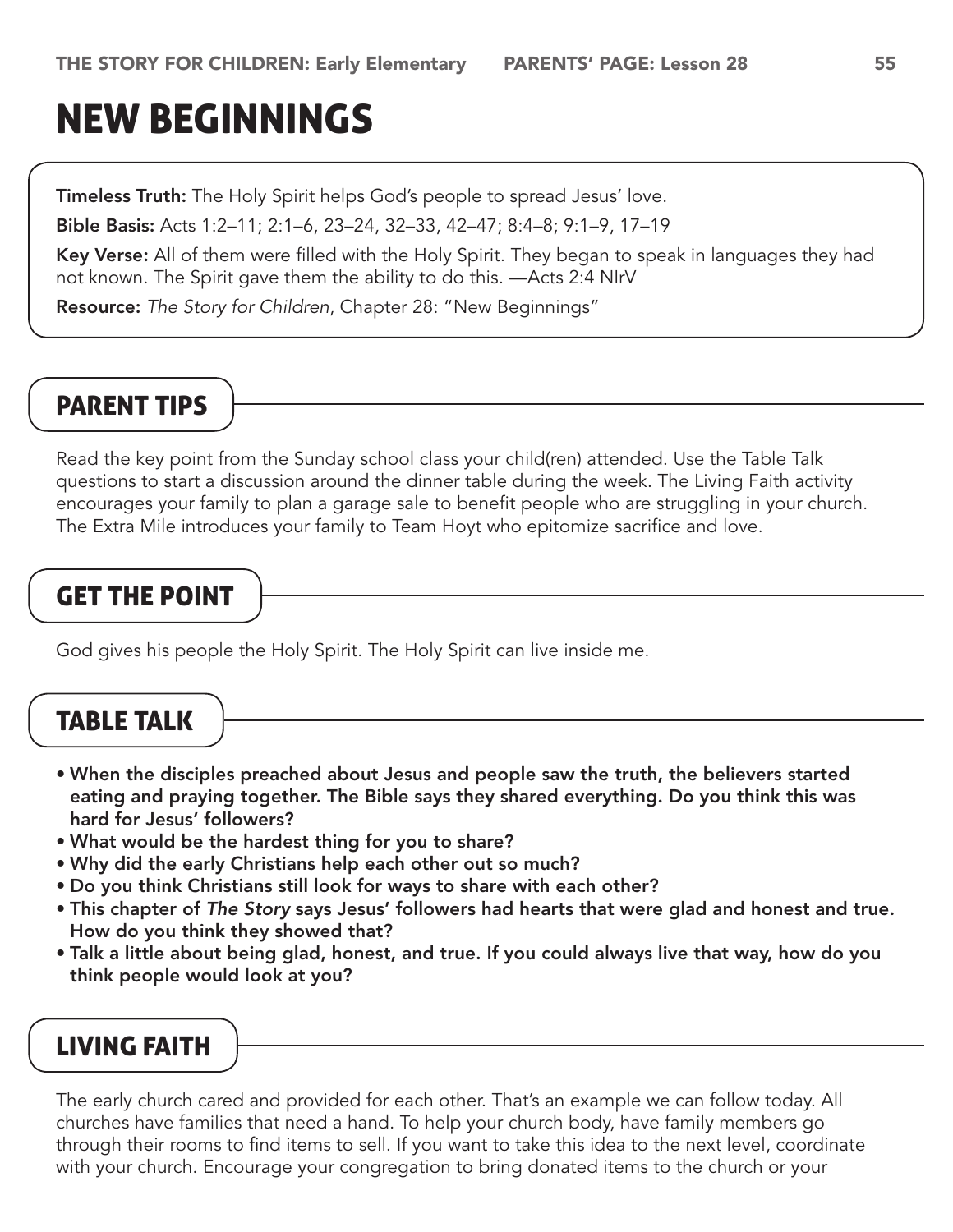home (if you have a place to store them). Help host a garage sale in your church parking lot or your neighborhood. You can put details of where to bring donations in the church bulletin or ask the pastor to make an announcement.

Once you've gathered items, figure out a date for the sale. An ad in the local newspapers, signs on the road, or a mention on craigslist can get the word out. Make sure the people buying the goods know that all the money is going to help less fortunate families. Encourage your family to get involved by organizing items and manning tables. Coordinate with other families at church. Many hands make light work, so get as many people involved as possible.

With some planning and a lot of effort, your family can reach out in a tangible way to your church. You can make a difference!

## Extra Mile

Believers in the early church sacrificed for each other. Rich people sold their land and helped the poor. Strong people defended and protected the weak. The Hoyt family can teach everybody something about sacrifice. Watch these videos about Team Hoyt.

- On YouTube, search for "Dick & Rick Hoyt" or go to: www.youtube.com/watch?v=dDnrLv6z-mM
- On Tangle, search for "The Story of Team Hoyt" or go to: www.tangle.com/view\_video.php?view key=4e7679f8a731d6cce58a
- On Tangle, search for "My Redeemer Lives—Team Hoyt" or go to: www.tangle.com/view\_video. php?viewkey=8cf08faca5dd9ea45513

Answer these questions. Is Dick Hoyt a hero? Who benefits more, Dick or Rick? What one lesson do you want to take away and apply to your own life? What does their story teach you about unconditional love? What does their story teach you about sacrifice?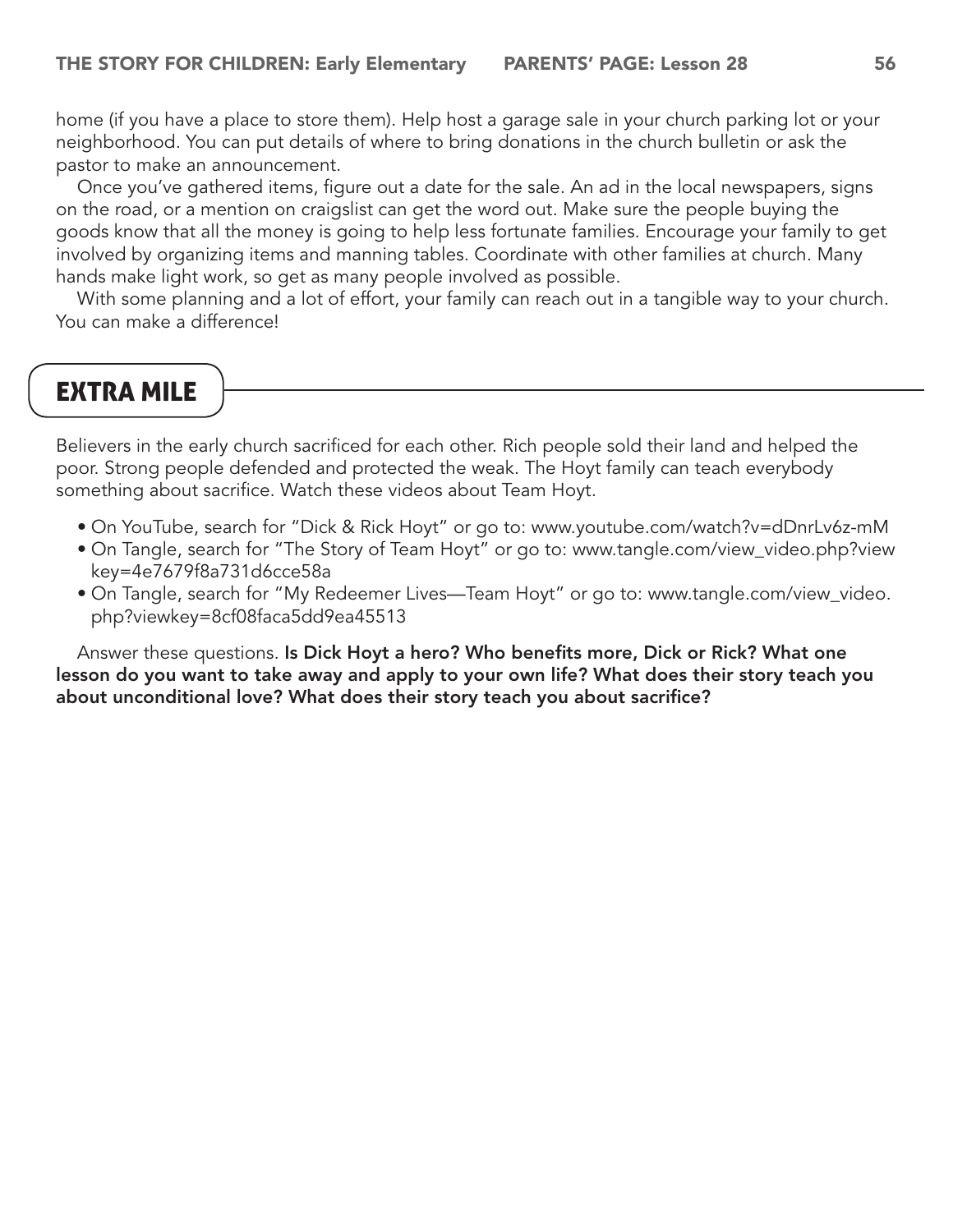# Paul's Mission

Timeless Truth: Without Jesus, all fall short of God's glory.

Bible Basis: Acts 16:1-40; 1 Thessalonians 1:2–5; 3:9–13; 4:16–18; 5:16–28; 1 Corinthians 1:10; 12:12–18, 27; 13:1–7; 15:21–22; 16:23–24; Galatians 5:22–25; 6:18

Key Verse: He asked, "Sirs, what must I do to be saved?" They replied, "Believe in the Lord Jesus." —Acts 16:30–31 NIrV

Resource: *The Story for Children*, Chapter 29: "Paul's Mission"

# Parent Tips

Read the key point from the Sunday school class your child(ren) attended. Use the Table Talk questions to start a discussion around the dinner table during the week. The Living Faith activity encourages your family to make a thankfulness chain. The Extra Mile takes your family to an inspirational video that talks about Paul's life.

# Get the Point

Jesus saves us if we believe in him. I can choose to believe.

## Table Talk

- Paul and Silas traveled around preaching about God. Some people loved them; others wanted to hurt them. One time they were arrested and chained up in jail. Instead of feeling sorry for themselves, they sang and prayed to God. Why were they doing this?
- How would you act if you were thrown in jail? Would you sing? Would you be scared?
- Why weren't Paul and Silas scared?
- A powerful earthquake opened all the jail doors and made the chains fall off. Why didn't Paul and Silas escape?
- The jailer nearly killed himself when he saw the prison doors open because his punishment would've been death if the prisoners escaped. But Paul shouted, "We're all here." The jailer immediately wanted to know how to be saved and how he could serve Paul's God. Talk about how witnessing with actions can sometimes be more effective than telling people about God with words.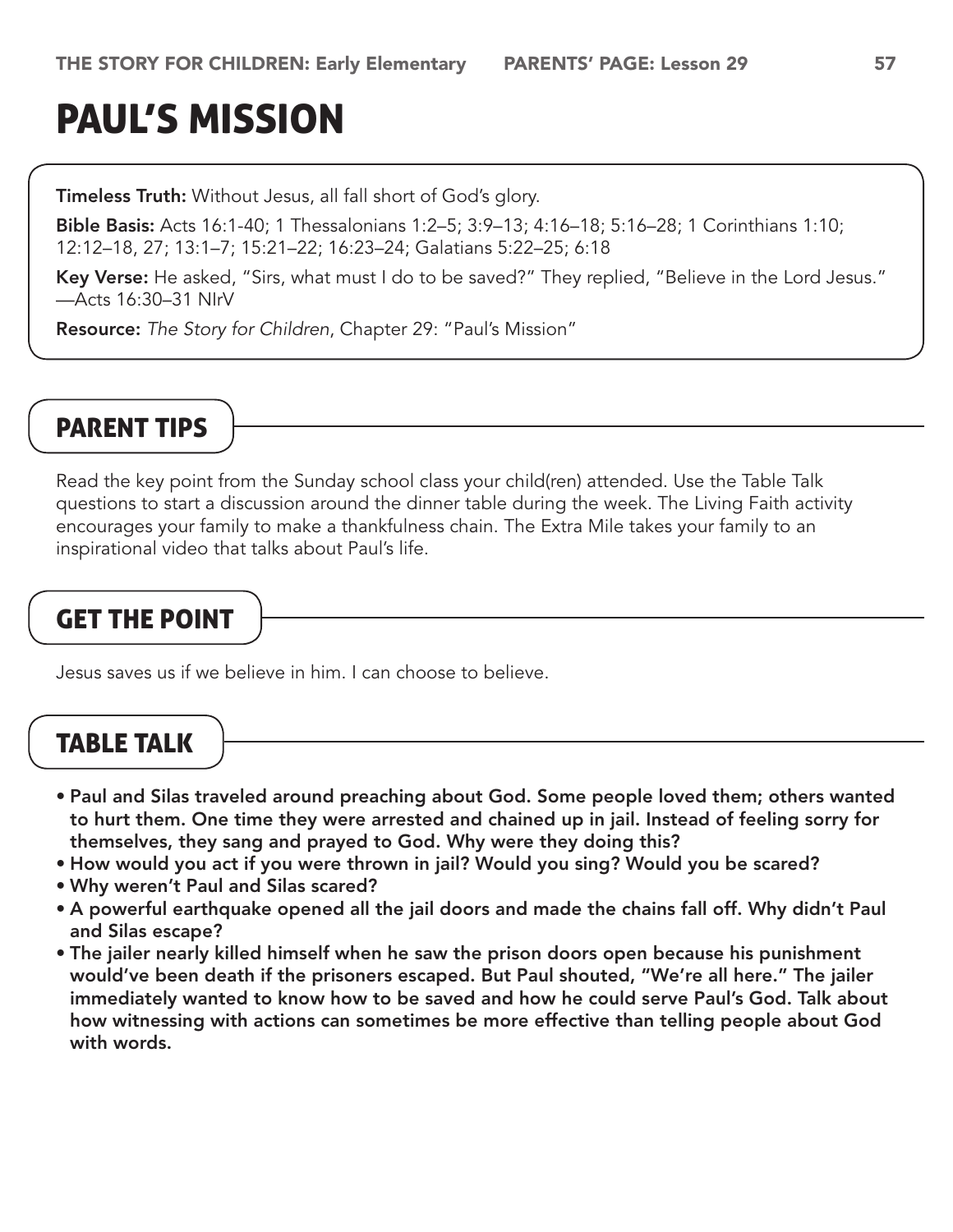# Living Faith

Paul endured many trials for his faith. Through everything, he remained hopeful and thankful. For this family activity, you'll need pieces of colored construction paper, scissors, markers or pens, and glue. Gather your family and explain that Paul spent a lot of time in chains, but it didn't let anything dampen his faith. Paul said, "How can we thank God enough" (1 Thessalonians 3:9).

Create a thankfulness chain as a family by cutting construction paper into 8-inch strips that are about one-and-a-half inches wide. (Regular white paper would work, too.) Have each family member take five to ten strips of paper. Write down something you're thankful for on each strip. Then glue the ends of the strip together to create a chain link. Make sure the words are on the inside of the link. Interlock the links as other family members write what they're thankful for and watch your chain grow. Try not to say what you're writing down on your chain. When everybody's finished and a long chain is created, hang it over a doorway. Leave it hanging for a few days and then plan a time to get together as a family again. Tear off a link of the chain and read what's on the inside. Have the person who wrote that message explain why they're thankful. Keep going until you've totally dismantled the chain. Thank God for breaking the chains in your life and giving you so much to be thankful for!

# Extra Mile

God doesn't want us to live half-heartedly for him. He wants our total commitment. He wants us to be passionate about the things he's passionate about. He wants us to have the faith to persevere like Paul.

Go to YouTube and watch "Ray Vander Laan—Run!" It's at www.youtube.com/watch?v=Cizsb\_GE\_zc. After you've watched this short video, talk about Ray's message.

- Why don't we live passionate lives for Jesus?
- Why is it easy to fall into part-time discipleship?
- How can we live as Christian Olympians?

Remember: Don't hold back in your Christian life. How we live shows others that God is King!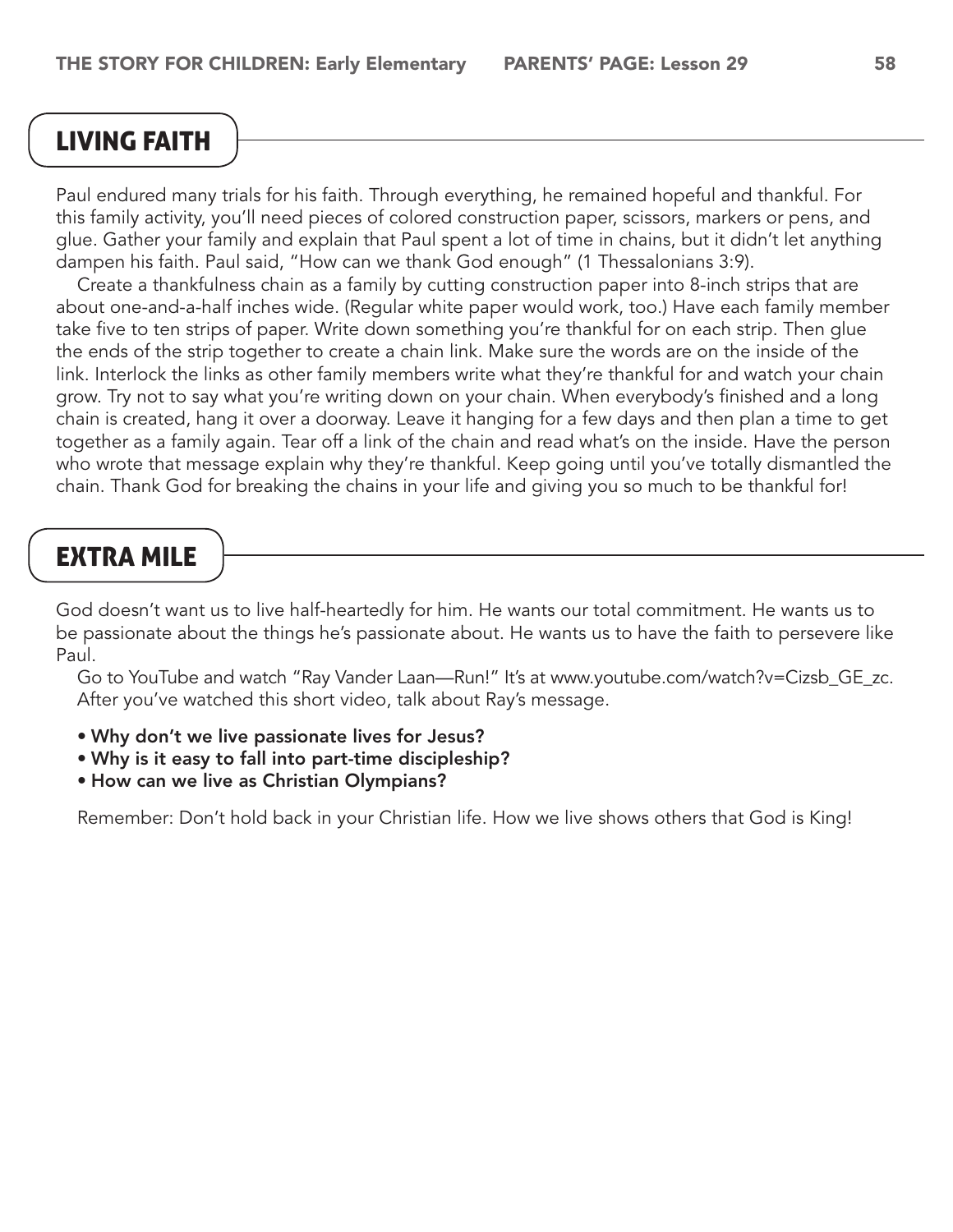# Paul's Final Days

**Timeless Truth:** God's saving grace is worth more than any earthly suffering.

Bible Basis: Acts 20:22–28, 36–38; 22:22–29; 27:1, 9–41; 28:1–10

Key Verse: I want to complete the work the Lord Jesus has given me. He wants me to give witness to others about the good news of God's grace. —Acts 20:24 NIrV

Resource: *The Story for Children*, Chapter 30: "Paul's Final Days"

# Parent Tips

Read the key point from the Sunday school class your child(ren) attended. Use the Table Talk questions to start a discussion around the dinner table during the week. The Living Faith activity leads your family to put on a sock puppet play, featuring the snake that bit Paul. The Extra Mile encourages your family to watch a music video or read a story on the possible discovery of Paul's sea anchors.

# Get the Point

Paul served God with his whole life. God wants me to serve him, too.

# Table Talk

- Paul says he doesn't care if he has to go to prison, he wants to finish the work that God gave him—which is to witness to others about God's love. What are some ways you can show and tell others about God's love?
- What kind of job do you want to do when you grow up? How can you serve God in that job?
- The Holy Spirit protected Paul many times, but the Spirit also prompted Paul to go to Jerusalem where he knew he'd be arrested. Who also went to Jerusalem even though he knew he'd be arrested? (Jesus)
- By being arrested, Paul got to share about Jesus with a lot of Romans. Do you think that's part of why God allowed Paul to be arrested?
- Can you always see how God's plans are going to turn out? Do you think God usually shows you his plan one step at a time?

# Living Faith

Paul's shipwreck on Malta is one of the most exciting stories in the Bible. As soon as everybody is safely on land, Paul goes to gather firewood and is bitten by a poisonous snake. Paul shakes the snake into the fire as the Maltese people wait for him to swell up and drop dead. But God saves him,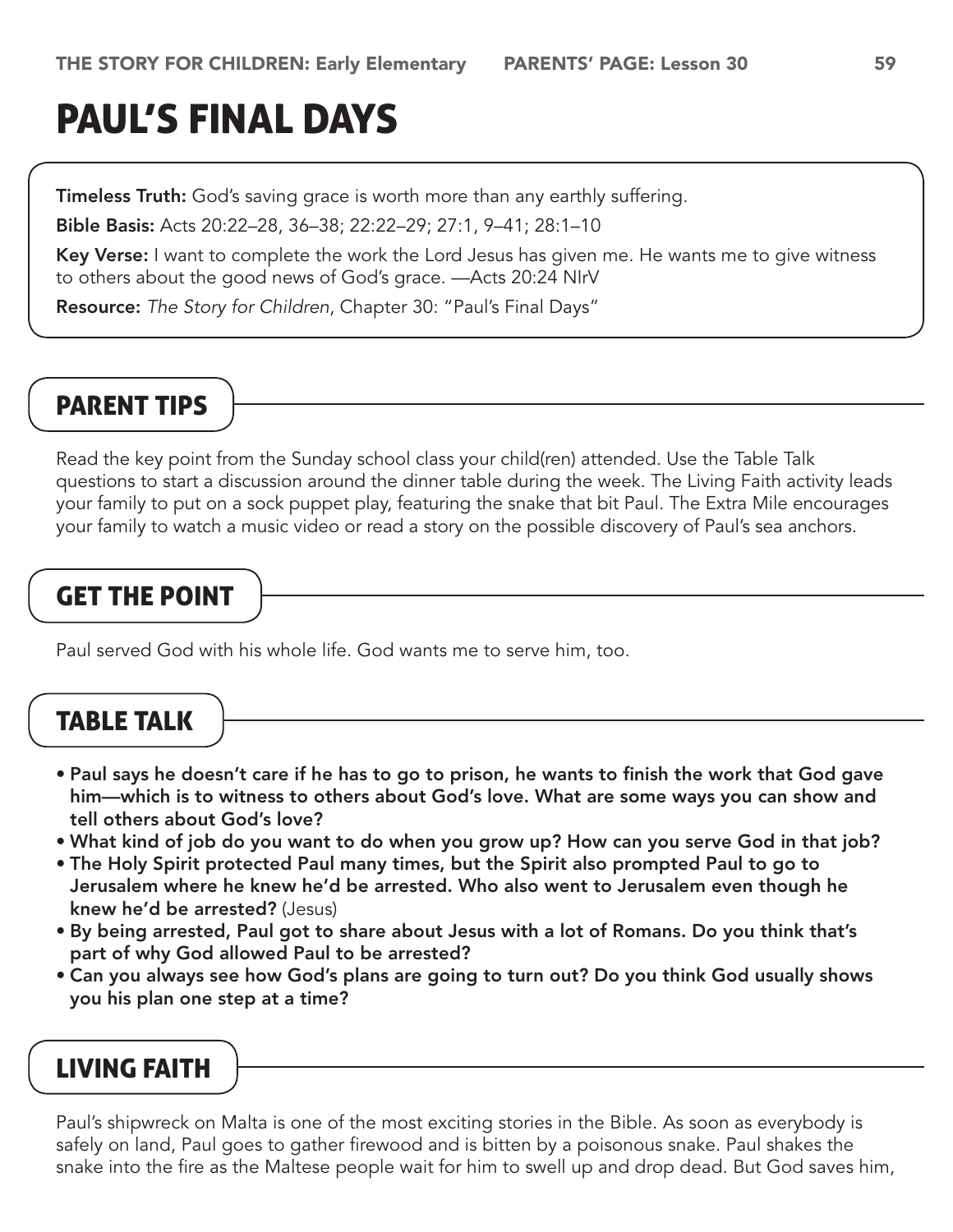and Paul is able to share about Jesus Christ and see many people come to faith over the next three months.

Put on a family play by creating a snake puppet from an old sock and two buttons. Sew on the buttons for eyes. If you have any red felt or material, cut out a small piece in a forked shape and sew it on as a tongue. You can create two snakes, have the snake talking to Paul or do a snake monologue. Read Acts 27:13–28:10 for background. Ad lib your lines for the play by using one of these ideas:

- 1. Have two snakes talking to each other. One snake is kind of singed, since it just bit Paul and was thrown into a fire. This snake is upset because Satan (who once took the form of a serpent) told him to go bite Paul, but nothing happened. In fact, not only is Paul OK, but the islanders think he's a god and want Paul to tell them about Jesus. The snake is bummed because Satan's plan isn't working out. The two snakes get more and more agitated, because God's power always seems to defeat Satan's plan.
- 2. Snake talking to Paul after biting him. Snake is confused because Paul's not dying. The snake says stuff like, "I put the poison in you, right?" Paul can explain that God is more powerful than any poison. Paul can explain God's purpose for life. At the end, Paul casts the snake into the fire.
- 3. Snake monologue. Have the snake give all the details of the day. Again, the snake is singed after escaping from the fire. He retells watching 276 people wash up on the beach and start to build a fire, how he bit Paul, how Paul didn't die, how Paul was taken to the chief official of the island and healed his father. The snake is amazed at God's power shown through Paul.

Have family members take turns playing different parts.

# Extra Mile

- 1. Watch the music video "Audio adrenaline hands and feet" at YouTube: www.youtube.com/watch?v=m36OWibR6nk
	- How does this video relate to Paul's life?
	- If you could share God's love anywhere, where would you go?
- 2. Bob Cornuke is an ex-Los Angeles crime scene investigator who now uses the Bible to search for biblical artifacts. You can read about his search for the four anchors from Paul's ship at: www. khouse.org/articles/2002/413

To see a photo of what Bob found, scroll to the bottom of this Web site: http://nordskogpublishing.com/publisherscorner/2008/03/anchors-from-apostle-pauls-shipwreck.html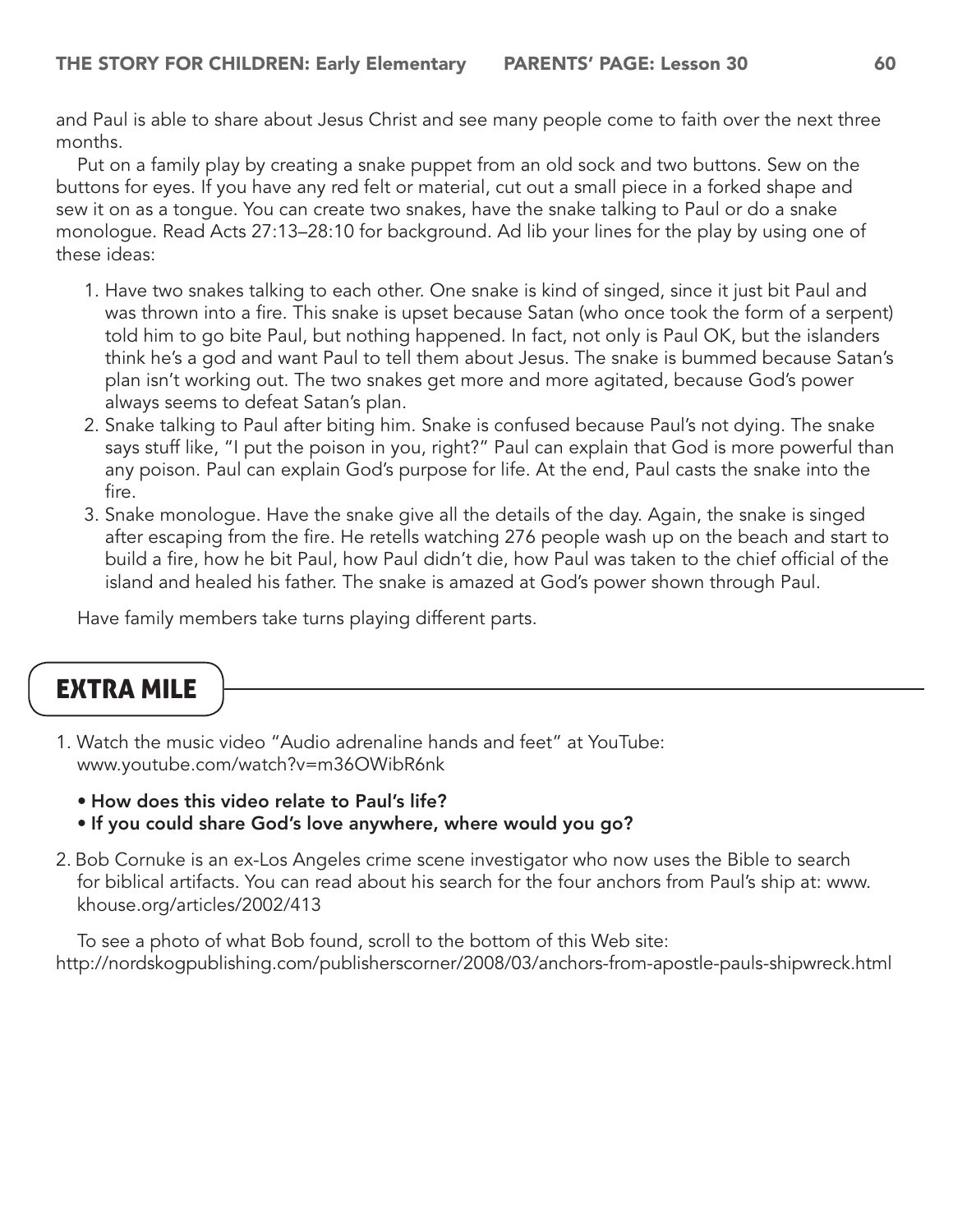# **REVELATION**

**Timeless Truth:** Jesus wins the ultimate victory; he's coming soon.

Bible Basis: Revelation 1:1–20; 4:1–11; 5:13–14; 19:11–15; 21:10–18, 21–27; 22:7–14, 16–21 Key Verse: Look! He is coming with the clouds. Every eye will see him. —Revelation 1:7 NIrV Resource: *The Story for Children*, Chapter 31: "Revelation"

# Parent Tips

Read the key point from the Sunday school class your child(ren) attended. Use the Table Talk questions to start a discussion around the dinner table during the week. The Living Faith activity demonstrates how God will separate those who believe in him from those who were never his followers. The Extra Mile has your family watch videos of worship songs based on this chapter of *The Story* and a video about the importance of telling others about God.

# Get the Point

Jesus is coming again. I can live in his kingdom forever.

# Table Talk

- John says the time that all these things will happen "is near," but that was around 2,000 years ago. Why hasn't Jesus returned yet?
- It helps to understand that God isn't bound by time. He's infinite. Second Peter 3:8 explains it this way: "With the Lord a day is like a thousand years. And a thousand years are like a day." What would it be like if time didn't matter?
- Have you ever wanted to go back in time? If you could visit any point in time, where would you go?
- John describes Jesus in a funny way—wool hair, blazing eyes, metal feet, voice like a river and a sword for a tongue. In your own words, describe Jesus. Why do you think John used these words to describe the Savior?
- Take turns as a family describing each other as John might describe you.
- How does it feel to get to the end of *The Story* and know that God wins?

## Living Faith

Some scary things happen in this chapter of *The Story*. Battles are fought. Strange-looking creatures appear. God judges everybody and separates those who know him and people who never followed